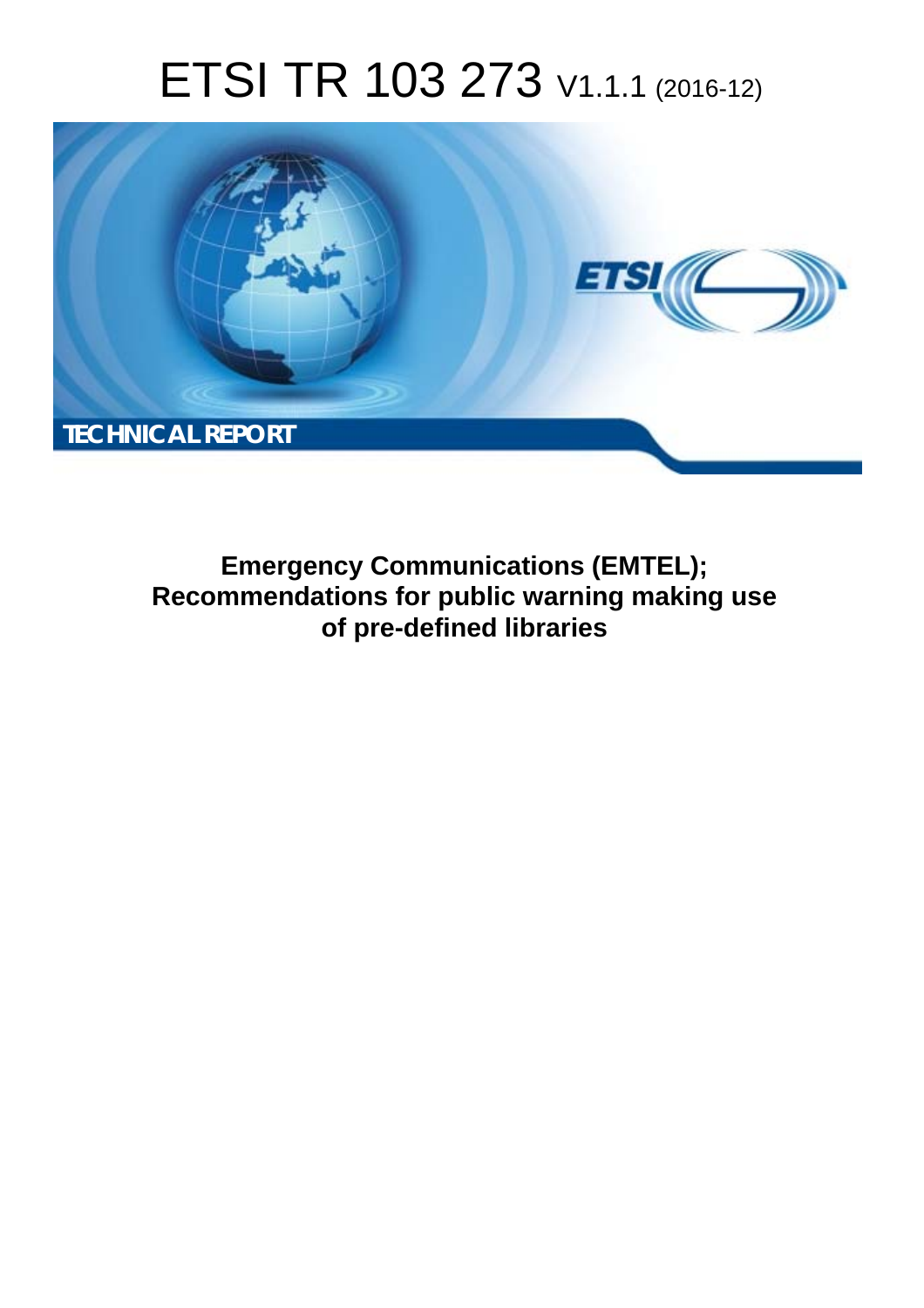Reference

DTR/EMTEL-00032

Keywords

broadcasting, design for all

### *ETSI*

#### 650 Route des Lucioles F-06921 Sophia Antipolis Cedex - FRANCE

Tel.: +33 4 92 94 42 00 Fax: +33 4 93 65 47 16

Siret N° 348 623 562 00017 - NAF 742 C Association à but non lucratif enregistrée à la Sous-Préfecture de Grasse (06) N° 7803/88

#### *Important notice*

The present document can be downloaded from: <http://www.etsi.org/standards-search>

The present document may be made available in electronic versions and/or in print. The content of any electronic and/or print versions of the present document shall not be modified without the prior written authorization of ETSI. In case of any existing or perceived difference in contents between such versions and/or in print, the only prevailing document is the print of the Portable Document Format (PDF) version kept on a specific network drive within ETSI Secretariat.

Users of the present document should be aware that the document may be subject to revision or change of status. Information on the current status of this and other ETSI documents is available at <https://portal.etsi.org/TB/ETSIDeliverableStatus.aspx>

If you find errors in the present document, please send your comment to one of the following services: <https://portal.etsi.org/People/CommiteeSupportStaff.aspx>

### *Copyright Notification*

No part may be reproduced or utilized in any form or by any means, electronic or mechanical, including photocopying and microfilm except as authorized by written permission of ETSI.

The content of the PDF version shall not be modified without the written authorization of ETSI. The copyright and the foregoing restriction extend to reproduction in all media.

> © European Telecommunications Standards Institute 2016. All rights reserved.

**DECT**TM, **PLUGTESTS**TM, **UMTS**TM and the ETSI logo are Trade Marks of ETSI registered for the benefit of its Members. **3GPP**TM and **LTE**™ are Trade Marks of ETSI registered for the benefit of its Members and of the 3GPP Organizational Partners.

**GSM**® and the GSM logo are Trade Marks registered and owned by the GSM Association.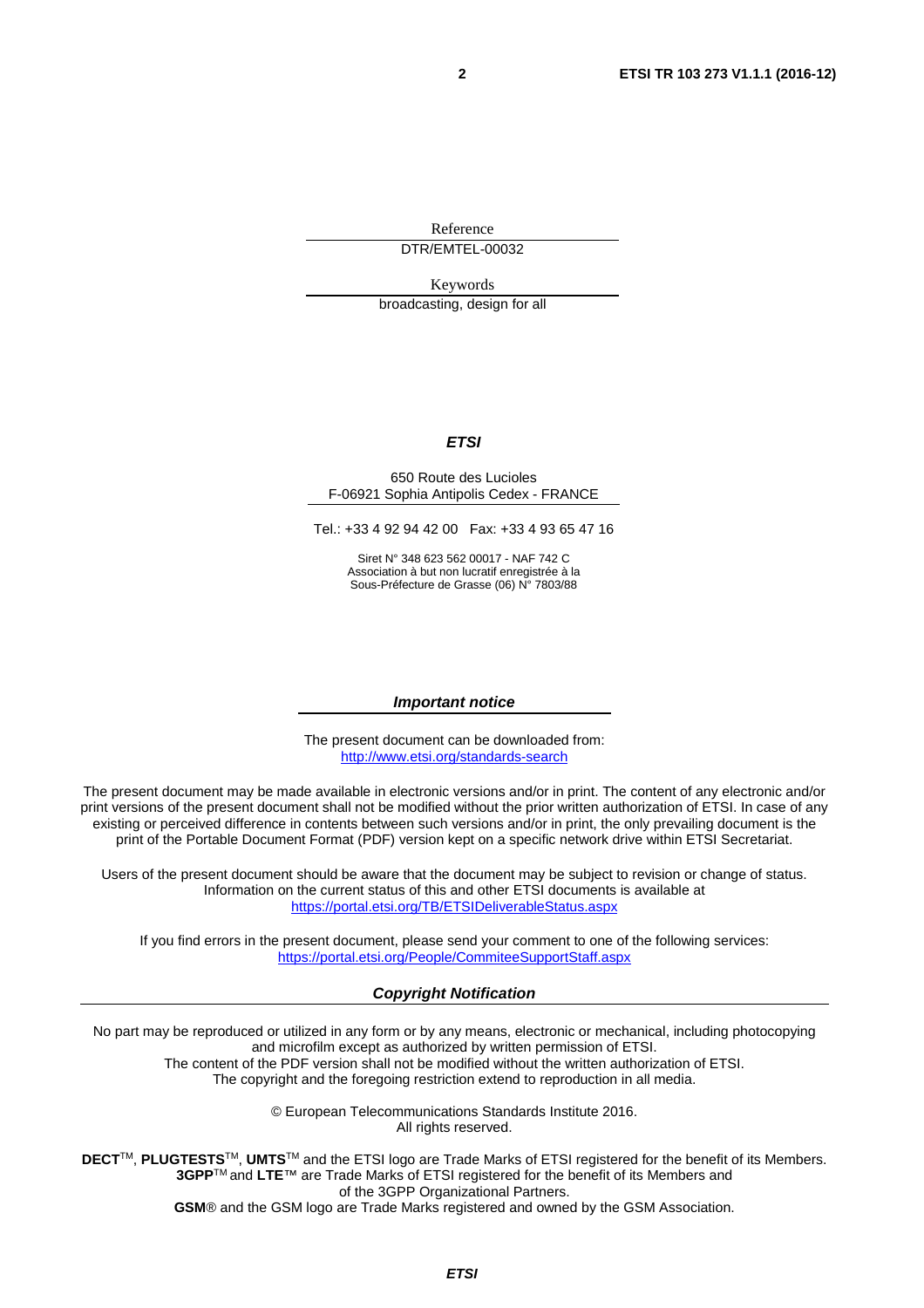# Contents

| 1                  |  |  |  |  |
|--------------------|--|--|--|--|
| 2                  |  |  |  |  |
| 2.1                |  |  |  |  |
| 2.2                |  |  |  |  |
|                    |  |  |  |  |
| 3<br>3.1           |  |  |  |  |
| 3.2                |  |  |  |  |
|                    |  |  |  |  |
| $\overline{4}$     |  |  |  |  |
| 4.1                |  |  |  |  |
| 4.2                |  |  |  |  |
| 4.2.0              |  |  |  |  |
| 4.2.1              |  |  |  |  |
| 4.2.2              |  |  |  |  |
| 4.2.2.0            |  |  |  |  |
| 4.2.2.1<br>4.2.2.2 |  |  |  |  |
| 4.2.2.3            |  |  |  |  |
| 4.2.2.4            |  |  |  |  |
| 4.3                |  |  |  |  |
| 4.3.1              |  |  |  |  |
| 4.3.2              |  |  |  |  |
| 4.4                |  |  |  |  |
| 4.4.0              |  |  |  |  |
| 4.4.1              |  |  |  |  |
| 4.4.2              |  |  |  |  |
| 4.4.3              |  |  |  |  |
| 5                  |  |  |  |  |
| 5.1                |  |  |  |  |
| 5.2                |  |  |  |  |
| 5.3                |  |  |  |  |
| 5.4                |  |  |  |  |
| 5.5                |  |  |  |  |
| 5.6                |  |  |  |  |
| 5.7                |  |  |  |  |
| 5.7.1              |  |  |  |  |
| 5.7.2              |  |  |  |  |
| 6                  |  |  |  |  |
| 6.1                |  |  |  |  |
| 6.2                |  |  |  |  |
| 6.2.1              |  |  |  |  |
| 6.2.2              |  |  |  |  |
|                    |  |  |  |  |
| 7<br>7.1           |  |  |  |  |
| 7.2                |  |  |  |  |
| 7.2.0              |  |  |  |  |
| 7.2.1              |  |  |  |  |
| 7.2.2              |  |  |  |  |
| 7.2.3              |  |  |  |  |
| 7.3                |  |  |  |  |
|                    |  |  |  |  |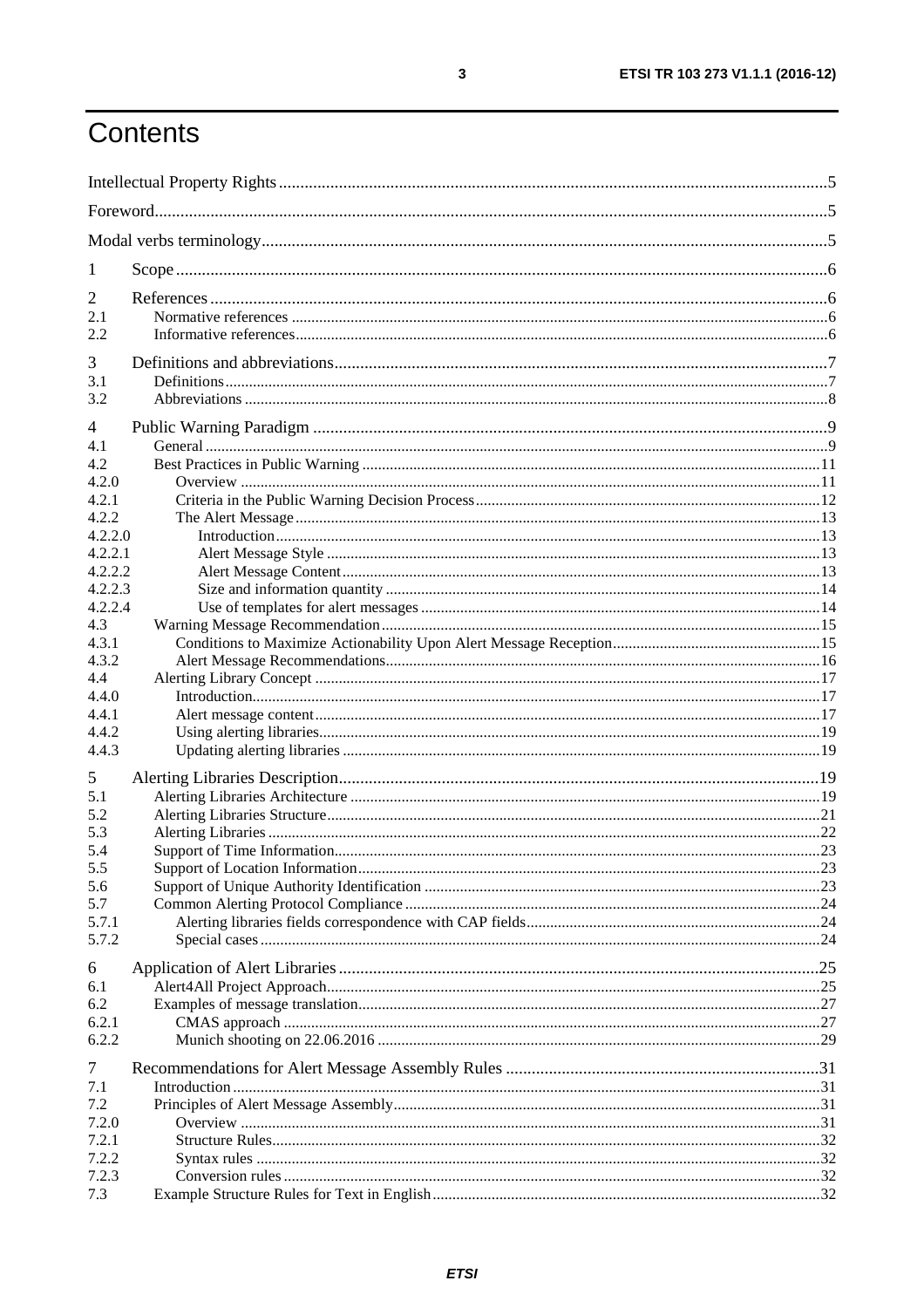| 7.4   |  |
|-------|--|
| 7.4.1 |  |
| 7.4.2 |  |
| 7.4.3 |  |
| 7.5   |  |
|       |  |
|       |  |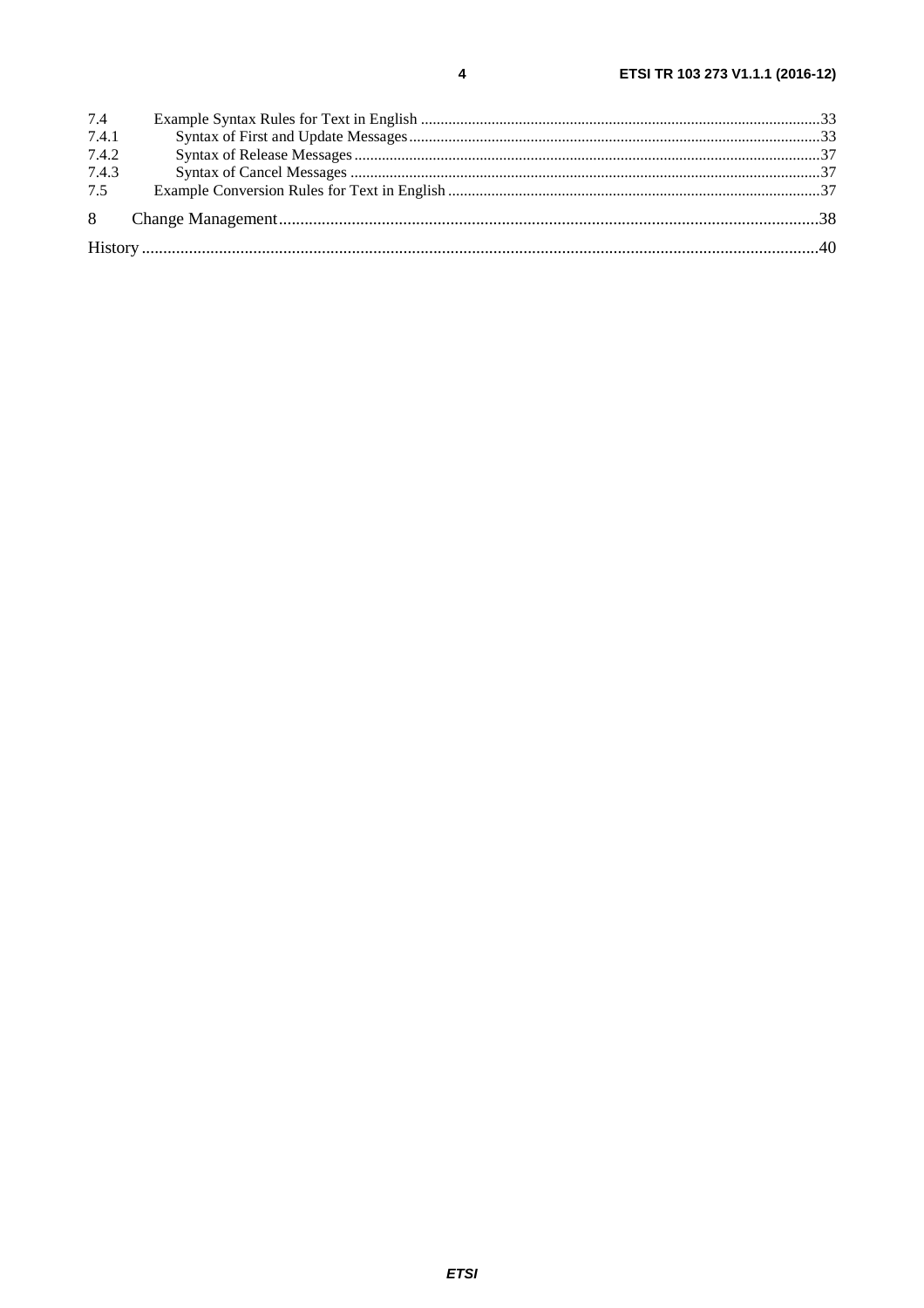# <span id="page-4-0"></span>Intellectual Property Rights

IPRs essential or potentially essential to the present document may have been declared to ETSI. The information pertaining to these essential IPRs, if any, is publicly available for **ETSI members and non-members**, and can be found in ETSI SR 000 314: *"Intellectual Property Rights (IPRs); Essential, or potentially Essential, IPRs notified to ETSI in respect of ETSI standards"*, which is available from the ETSI Secretariat. Latest updates are available on the ETSI Web server ([https://ipr.etsi.org/\)](https://ipr.etsi.org/).

Pursuant to the ETSI IPR Policy, no investigation, including IPR searches, has been carried out by ETSI. No guarantee can be given as to the existence of other IPRs not referenced in ETSI SR 000 314 (or the updates on the ETSI Web server) which are, or may be, or may become, essential to the present document.

# Foreword

This Technical Report (TR) has been produced by ETSI Special Committee Emergency Communications (EMTEL).

# Modal verbs terminology

In the present document "**should**", "**should not**", "**may**", "**need not**", "**will**", "**will not**", "**can**" and "**cannot**" are to be interpreted as described in clause 3.2 of the [ETSI Drafting Rules](https://portal.etsi.org/Services/editHelp!/Howtostart/ETSIDraftingRules.aspx) (Verbal forms for the expression of provisions).

"**must**" and "**must not**" are **NOT** allowed in ETSI deliverables except when used in direct citation.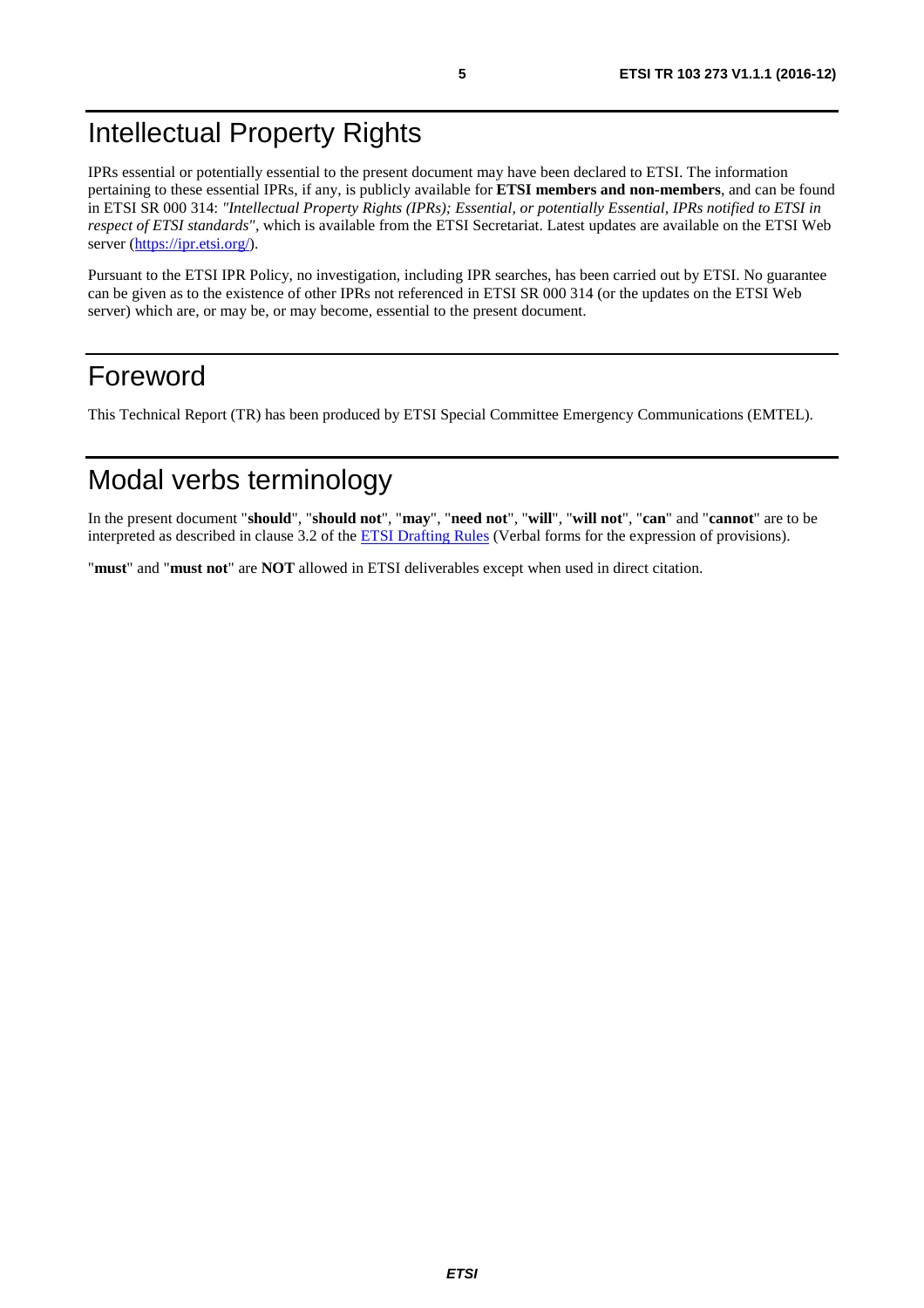# <span id="page-5-0"></span>1 Scope

The present document describes the rules and procedures to implement public warning making use of pre-defined libraries that enable simple and systematic multi-language and multi-mode presentation of warning messages in any European country. This includes the definition of dictionaries for public warning, syntax rules and procedures to formulate warning messages, as well as rules and procedures to extend dictionaries when required.

# 2 References

# 2.1 Normative references

Normative references are not applicable in the present document.

## 2.2 Informative references

References are either specific (identified by date of publication and/or edition number or version number) or non-specific. For specific references, only the cited version applies. For non-specific references, the latest version of the referenced document (including any amendments) applies.

NOTE: While any hyperlinks included in this clause were valid at the time of publication, ETSI cannot guarantee their long term validity.

The following referenced documents are not necessary for the application of the present document but they assist the user with regard to a particular subject area.

| [i.1]    | UNISDR Terminology on Disaster Risk Reduction (2009).                                                                                                                       |
|----------|-----------------------------------------------------------------------------------------------------------------------------------------------------------------------------|
| NOTE:    | Available at www.unisdr.org/eng/terminology/terminology-2009-eng.html.                                                                                                      |
| $[1.2]$  | D. S. Mileti and J. H. Sorensen: "Communication of emergency public warning, A social science<br>perspective and state-of-the-art assessment", August 1990.                 |
| $[1.3]$  | Centers for Disease Control and Prevention, Crisis and Emergency Risk Communications: Best<br>Practices, 2009.                                                              |
| [i.4]    | D. S. Mileti: "Warning messages and public response", Social science research findings $\&$<br>applications for practice, August 2009.                                      |
| $[1.5]$  | Partnership for Public Warning, Protecting Americas Communities, An introduction to public alert<br>& warning, 2004.                                                        |
| $[1.6]$  | W.T. Coombs: "Ongoing Crisis Communication: Planning Managing and Responding", 3rd<br>edition, Thousand Oaks: SAGE, 2011.                                                   |
| $[1.7]$  | Australian Government, Emergency management Australia Evacuation planning, 2005.                                                                                            |
| [i.8]    | California Emergency Management Agency, Alert and Warning, Report to the California State<br>Legislature, 2008.                                                             |
| $[1.9]$  | D. S. Mileti: "Factors related to flood warning response", U.S. Italy Research Workshop on the<br>Hydrometeorology, Impacts, and Management of Extreme Floods, Italy, 1995. |
| $[1.10]$ | Working Group on Natural Disaster Information Systems, Subcommittee on Natural Disaster<br>Reduction, Effective Disaster Warnings, 2000.                                    |
| $[1.11]$ | C. Fitzpatrick and D. S. Mileti: "Motivating public evacuation". International Journal of Mass<br>Emergencies and Disasters, August 1991.                                   |
| [1.12]   | CAP V1.2: "Common Alerting Protocol Version 1.2".                                                                                                                           |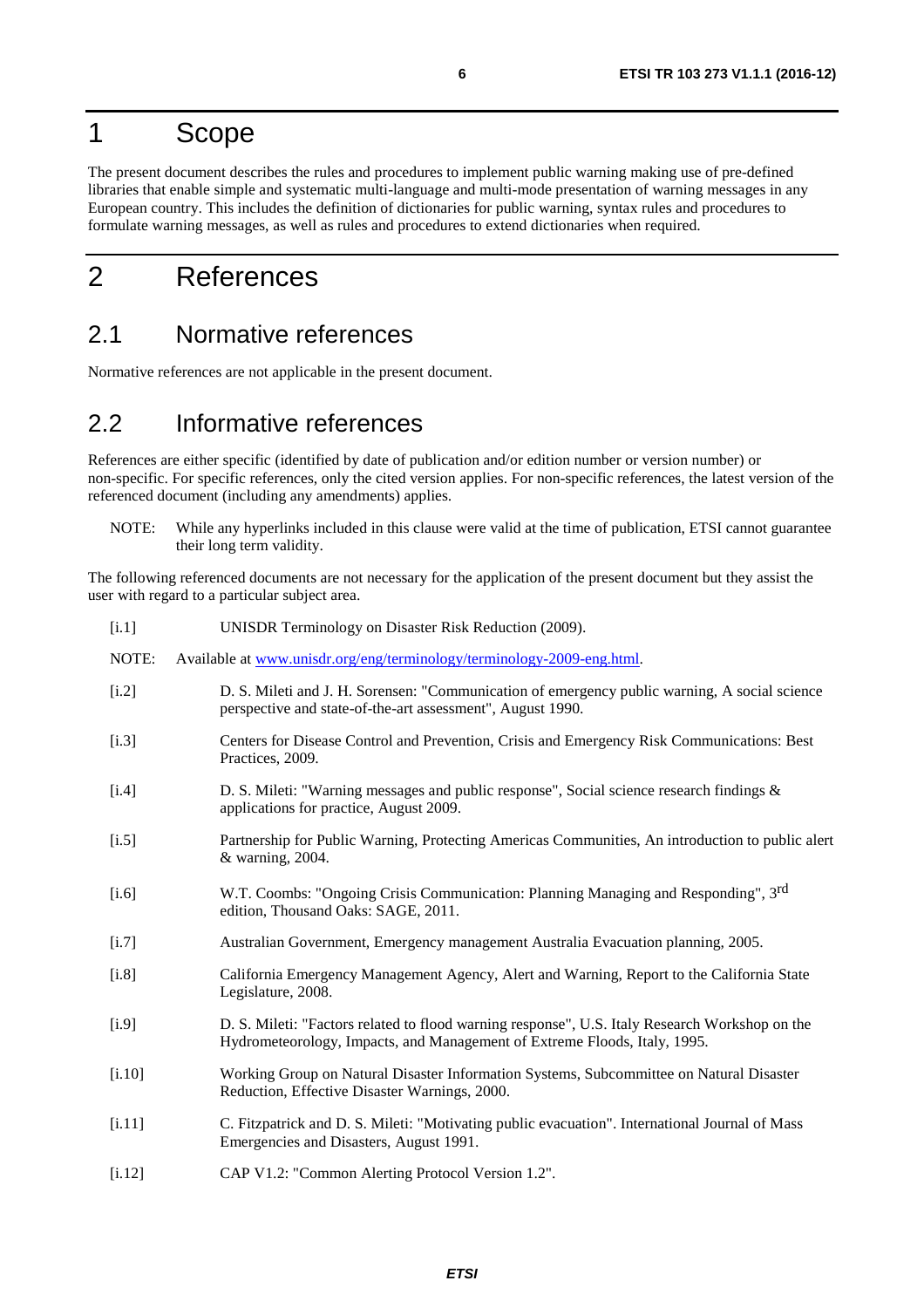- <span id="page-6-0"></span>[i.13] J-STD-101: "Joint ATIS/TIA CMAS Federal Alert Gateway to CMSP Gateway Interface Specification".
- [i.14] ISO 22322-2015: "Emergency Management Guideline for Public Warning Systems".
- [i.15] International Federation of Red Cross and Red Crescent Societies: "Community early warning systems: guiding principles".
- NOTE: Available at [www.ifrc.org](http://www.ifrc.org/).
- [i.16] **ISO EN 22300-2014: "Teminology".**
- [i.17] Recommendation ITU-T X.680 / ISO/IEC 8824-1: "Information technology Abstract Syntax Notation One (ASN.1): Specification of basic notation".
- [i.18] T. De Cola, J. M. Chaves, C. Parraga: "Designing an efficient communications protocol to deliver alert messages to the population during crisis through GNSS" in Advanced Satellite Multimedia Systems Conference (ASMS) and 12th Signal Processing for Space Communications Workshop (SPSC), 2012 6th volume, no. pp.152-159, 5-7 September 2012, Baiona, Spain.
- [i.19] Alert4All (A4A), EU-FP7 SEC-2010.4,3-1 funded project, 2011-2014.
- NOTE: Available at [http://alert4all.eu/.](http://alert4all.eu/)
- [i.20] US National Weather Service.
- NOTE: Available at<http://www.weather.gov/>.
- [i.21] ETSI TR 103 335: "Emergency Communications (EMTEL); Guidelines for alert message content accessibility".

# 3 Definitions and abbreviations

### 3.1 Definitions

For the purposes of the present document, the following terms and definitions apply:

**alert decision maker:** authority entitled to decide whether to warn the population or not based on the warning information gathered from the warning author

**alert message:** Equivalent to the term warning message in ISO 22322 [i.14].

**alert message issuer:** authority (or authorities) entitled to formulate alert messages, based on the information gathered from the warning author, and to send the alert message(s) to the population at risk in a direct manner or by means of one or several intermediaries

**alert message recipient:** citizen(s) at risk that should receive alert messages disseminated by the alert message issuer

NOTE: The citizen could either be present in a residential, business or recreation environment during the incident.

**area of authority:** area in which the alert message issuer is entitled to warn/alert the population

**early warning system:** set of capacities needed to generate and disseminate timely and meaningful warning information to enable individuals, communities and organizations threatened by an incident to prepare and to act appropriately and in sufficient time to reduce the possibility of harm or loss, as defined in ISO 22322 [i.14]

NOTE: This definition has been established by the United Nations International Strategy for Disaster Reduction in [[i.1](#page-5-0)].

**incident:** This term is defined in the ISO EN 22300-2014 "Terminology" [i.16].

**intermediary:** service provider or operator that distributes the alert message provided by the alert message issuer over its communication infrastructure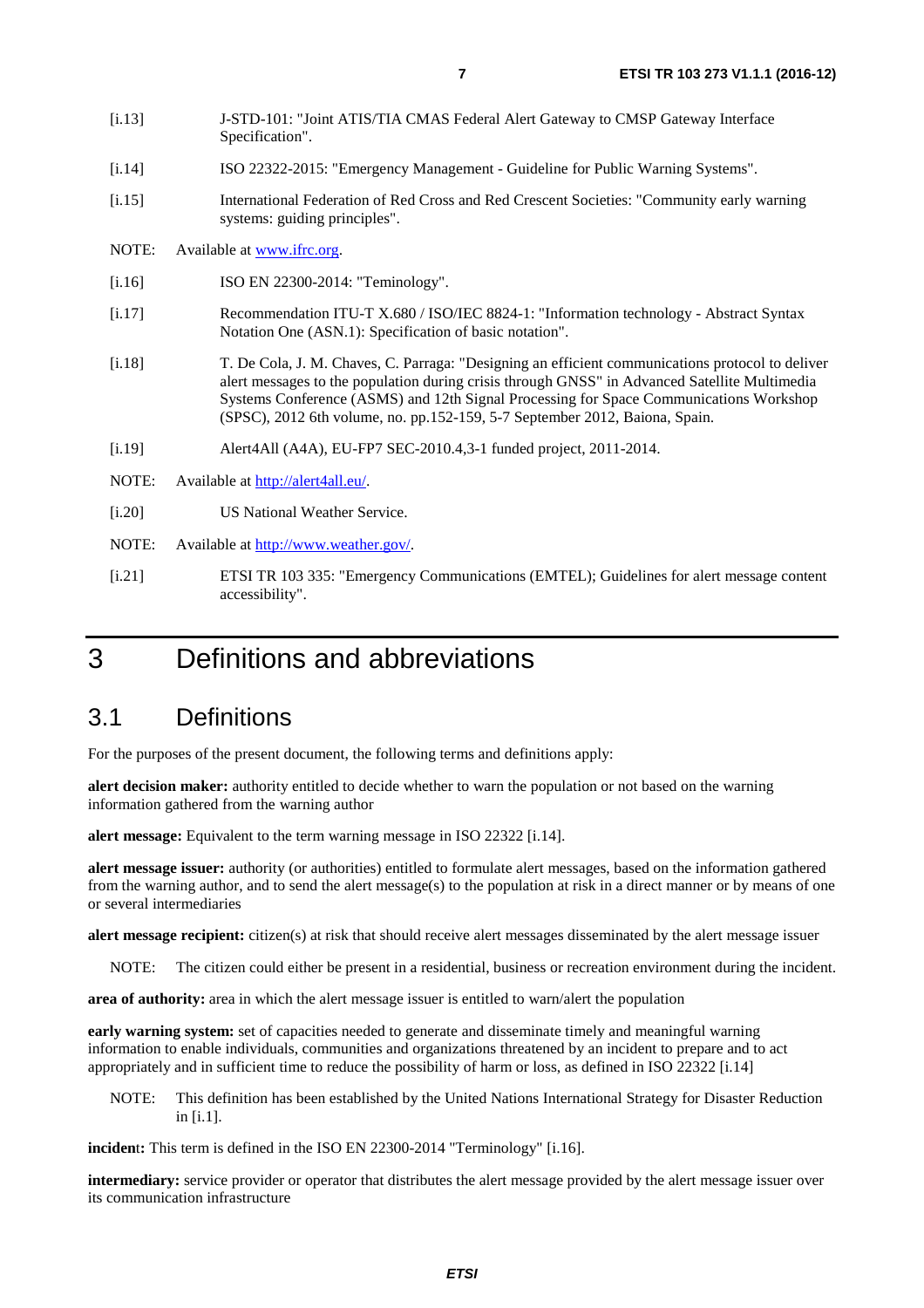<span id="page-7-0"></span>**warning author:** agency that implements the hazard monitoring function and provides warning information to the alert decision maker and the alert message issuer

NOTE: Examples of the warning author are agencies that monitor and provide information on meteorology, hydrology, health information, etc., and evaluate the related risks.

# 3.2 Abbreviations

For the purposes of the present document, the following abbreviations apply:

| AC            | <b>Approval Committee</b>                                        |
|---------------|------------------------------------------------------------------|
| ASN           | <b>Abstract Syntax Notation</b>                                  |
| AVW           | <b>Avalanche Warning</b>                                         |
| BZW           | <b>Blizzard Warning</b>                                          |
| CAE           | Amber Alert                                                      |
| CAP           | <b>Common Alerting Protocol</b>                                  |
| <b>CBRNE</b>  | Chemical, Biological, Radiological, Nuclear, Explosive           |
| CC            | <b>Certification Committee</b>                                   |
| <b>CDW</b>    | Civil Danger Warning                                             |
| <b>CEM</b>    | Civil EMergency                                                  |
| <b>CEN</b>    | Comité Européen de Normalization                                 |
| <b>CET</b>    | Central European Time                                            |
| <b>CFW</b>    | <b>Coastal Flood Warning</b>                                     |
| <b>CMAS</b>   | Commercial Mobile Alert Service/System                           |
| <b>DSW</b>    | Dust Storm Warning                                               |
| EAN           | President has issued an alert                                    |
| EQW           | EarthQuake Warning                                               |
| EVI           | EVacuate now                                                     |
| EWS           | Early Warning System                                             |
| FFW           | Flash Flood Warning                                              |
| <b>FLW</b>    | <b>FLood Warning</b>                                             |
| <b>FRW</b>    | FiRe Warning                                                     |
| <b>HMW</b>    | <b>HazMat Warning</b>                                            |
| <b>HUW</b>    | <b>HUrricane Warning</b>                                         |
| <b>HWW</b>    | <b>High Wind Warning</b>                                         |
| ISO           | <b>International Standards Organization</b>                      |
| LAE           | Local Area Emergency                                             |
| LEW           | Police Warning                                                   |
| LME           | <b>Library Management Entity</b>                                 |
| NUW           | Nuclear Power plant Warning                                      |
| OEZ           | Olympia EinkaufsZentrum                                          |
| PDT.          | Pacific Daylight Time                                            |
| <b>PSAP</b>   | Public Safety Answering Point                                    |
| PWS           | <b>Pubic Warning System</b>                                      |
| QCC           | <b>Quality Control Committee</b>                                 |
| RHW           | Radiological Hazard Warning                                      |
| SMW           | Special Marine Warning                                           |
| <b>SPW</b>    | <b>Take Shelter Now</b>                                          |
| <b>SVR</b>    | SeVeRe storm warning                                             |
| TC            | <b>Technical Committee</b>                                       |
| <b>TOR</b>    | TORnado warning                                                  |
| <b>TRW</b>    | <b>TRopical storm Warning</b>                                    |
| <b>TSW</b>    | TSunami Warning                                                  |
| <b>UNISDR</b> | United Nations International Strategy for Disaster Reduction     |
| <b>US</b>     | <b>United States</b>                                             |
| <b>UTC</b>    | Coordinated Universal Time (literally Universel Temps Coordonné) |
| <b>VOW</b>    | <b>VOlcano Warning</b>                                           |
| <b>WEA</b>    | Wireless Emergency Alert                                         |
| <b>WSW</b>    | Winter Storm Warning                                             |
| <b>XML</b>    | eXtensible Markup Language                                       |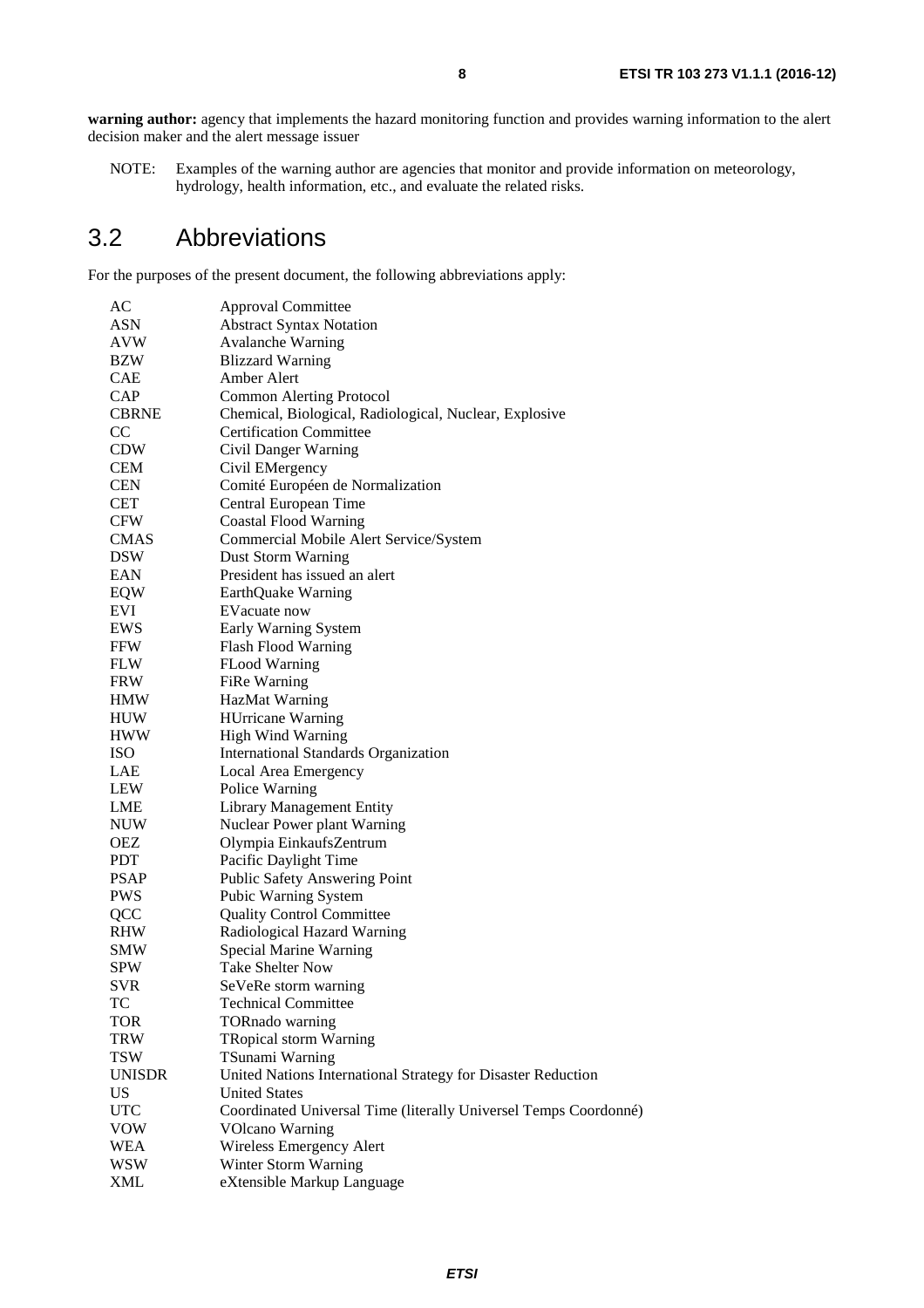# <span id="page-8-0"></span>4 Public Warning Paradigm

# 4.1 General

Public Warning is aiming to support the public audience with information about incidents/crisis and recommendation on remediating measures during incidents/crisis situations, incidents which could disrupt the safety and security of lives and/or assets.

Public warning is one important part of the entire emergency communication within the emergency and/or crisis management process. The complementary part of the emergency communication during such incidents/crisis is the information provision to the emergency management staff in the field enforcing the efficient implementation of effective response actions, thus limiting harm/damages to lives and assets.

Enabler for the emergency communication is well established risk knowledge/risk management functions, a monitoring function as well as response capabilities. These three functions outline/define content to the messages, which have to be disseminated either to the public or the emergency management staff.

The emergency communication should be capable of supporting man made as well as natural disasters based incidents/crisis situation. In this respect the most prominent global references UNISDR [[i.1\]](#page-5-0) and ISO technical committee "Security and Resilience" [[i.14](#page-6-0)] are supplying two well-funded frame works (see figure 1), which are both covering the main area addressed in the present document, i.e. dissemination of public warning.

| <b>UNISDR EWS frame work</b> | <b>ISO PWS frame work</b>       |  |  |
|------------------------------|---------------------------------|--|--|
| Risk knowledge               | Monitoring function, incl. risk |  |  |
| Monitoring service           | management                      |  |  |
| Warning dissemination        |                                 |  |  |
| Response capabilities        |                                 |  |  |



According to the UNISDR mandate the EWS frame work is only targeting natural disasters (meteorological, geological, biological, etc.) while the ISO PWS framework also addresses manmade disasters (incidents/crisis situations, e.g. 9/11, Oslo bombing, etc.) and also aims to cover the information provision to emergency management staff (first responders, volunteers, etc.) in the field (see figure 2).



**Figure 2: UNISDR and ISO frameworks: scope**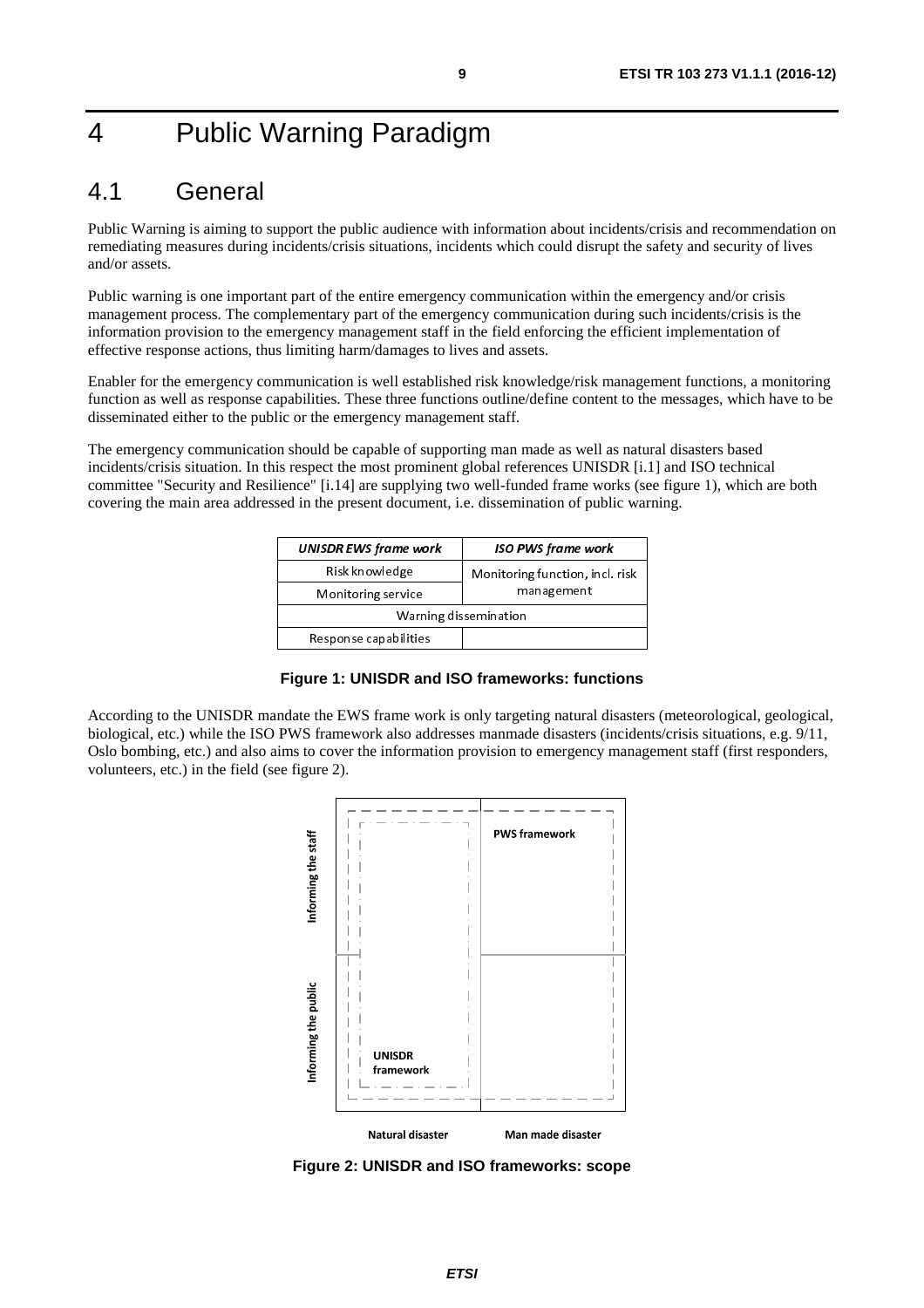Referring to both frameworks, the functions are characterized as follows:

- **Risk knowledge.** This term refers to prior knowledge of risks being faced by communities, for example by means of risk assessment, mapping of incidents and vulnerabilities, their patterns and trends.
- **Monitoring and warning function.** This term refers to the solid scientific basis for risk prediction and detection of incidents, as well as to the consequent decision process to disseminate warning messages to affected communities.
- **Dissemination and communication.** This term refers to the process of formulating and disseminating messages to affected communities upon detection or prediction of a risk situation.
- **Response capability.** This term refers to communities understanding their risks and reacting upon reception of warning messages.

This clause refers to best practices on the dissemination and communication process that yield best results inactionable warning and information, i.e. providing timely messages that reach, are understood and are acted upon by the population at risk [\[i.15\]](#page-6-0).

In the dissemination and communication process, four main actors are involved, see figure 3:

- The warning author: agency that implements the hazard monitoring function and provides warning information to the alert decision maker and the alert message issuer. Examples of the warning author are agencies that monitor and provide information on meteorology, hydrology, health information, etc. and evaluate the related risks.
- The alert decision maker: authority entitled to decide whether to warn the population or not based on the information gathered from the warning author. Depending on the civil protection organization of a specific region, this role is typically covered by the Mayor, authorized personnel at civil protection agencies, or similar.
- The alert message issuer: authority entitled to (i) formulate alert messages, based on the information gathered from the warning author, and (ii) send these alert messages to the population at risk in a direct manner or by means of one or several intermediaries. This role is typically covered by civil protection agencies (or entities having similar functions) or specific responders, such as fire brigades. The actors model in [[i.15\]](#page-6-0) refers to the "alert message issuer" as "mediator", as its major role is to shape the alert message to be understandable by the community at risk, avoiding jargon and technical language, which can be expected from the warning author (agencies involved in the monitoring function), who has typically a scientific background.
- The intermediary: a service provider that distributes the alert message over its communication infrastructure for delivery to the alert message recipient. The intermediary may adapt the format of the alert message to make it compatible with the technology that will be used for delivery. Examples of intermediaries are telecommunication operators or radio or TV broadcasters.
- The alert message recipient: the citizen(s) at risk that should receive (read and understand) alert messages.

It is worth noting that this actors' model represents generic roles in the communication process for public warning that can be mapped into agencies and authorities in different manners, depending on the civil protection organization of each region or country. Several warning authors can provide warning information to a single or several alert decision makers and alert message issuers. The alert decision maker and alert message issuer may make use of information systems to aggregate the information from several warning authors to build a comprehensive risk situation awareness. Also PSAPs can be understood as warning authors when a risk situation is identified by means of citizens calling the emergency number. The roles of alert decision maker and alert message issuer may be fulfilled by the same authority, even by the same physical person in a specific context.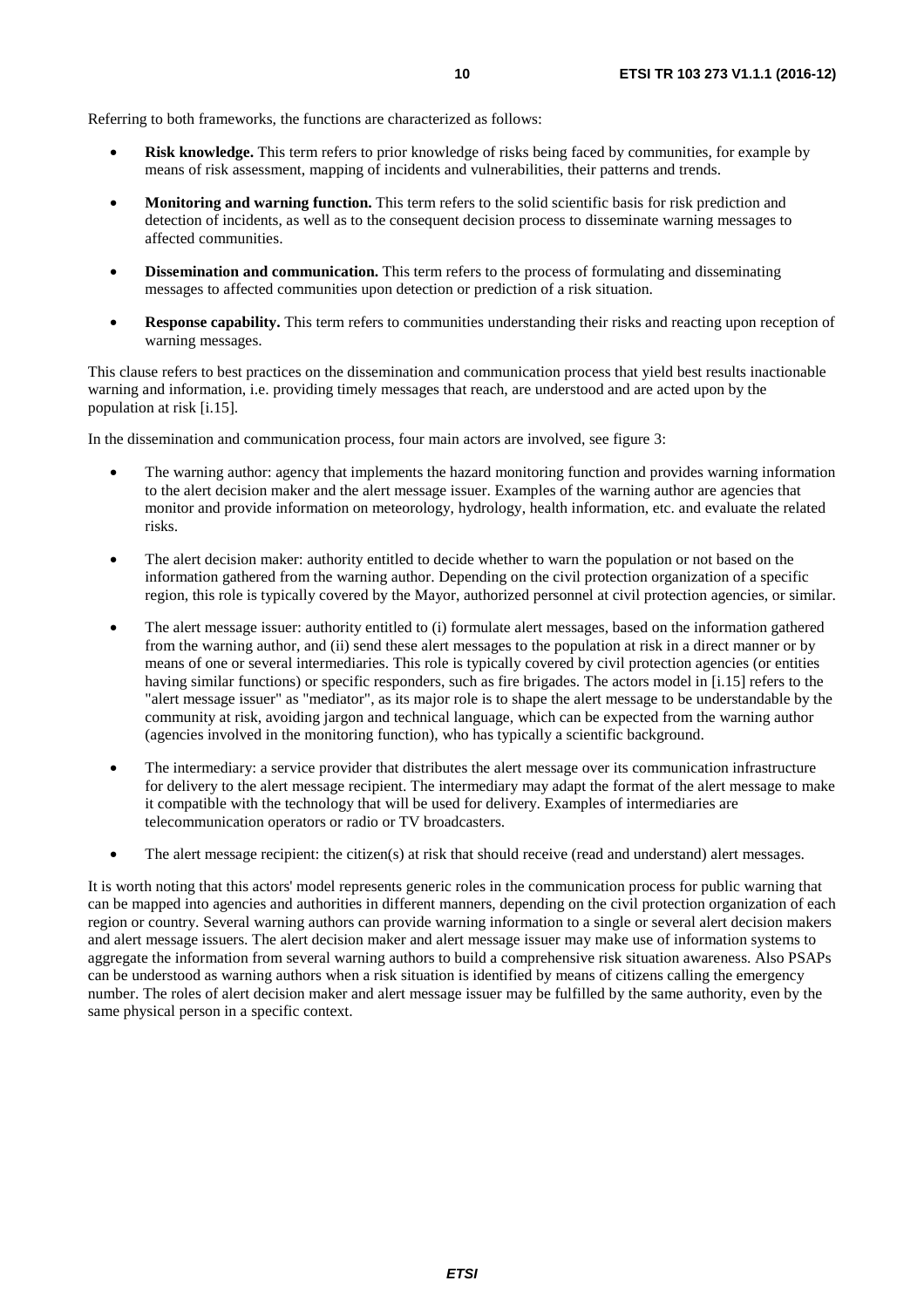<span id="page-10-0"></span>

**Figure 3: Communication process in public warning** 

The process depicted in figure 3 shows the actors and functions involved in the communication process in public warning. It should be noted that the monitoring and evaluation functions are functions that the warning author fulfil, but are considered previous to the communication process.

The purpose of this process is to create awareness about the occurring risk during an incident and to trigger a specific reaction or action plan at the alert message recipient site.

In this process, the warning author monitors hazards and evaluates the related risks to create warning information. This warning information is taken as input by the alert decision maker to decide whether to warn. The alert message issuer acts upon the decision formulating the alert message based on the input warning information and sends the alert message through the intermediary. The intermediary adapts the alert message to make it compatible with the technology or technologies that will be used to deliver the alert message and finally delivers it to the alert message recipient.

The alert message recipient will make a decision about his/her reaction/action plan as a result of an own risk evaluation in consideration of the alert message received, the own perception of the situation/environment and the available response capacity.

The perception of the situation by the alert message recipient is influenced by a number of factors; some of those factors may be autogenic (including cognition and physical abilities), others may be caused by a social and environmental context, others may be caused by the own perception of the situation by means of other information sources. Therefore, the dissemination and communication process should be managed by the alert message issuer in a manner that maximizes the probability that the alert message recipient understands and acts upon alert message reception in the intended manner.

### 4.2 Best Practices in Public Warning

### 4.2.0 Overview

There is a number of variables that the alert message issuer can steer to foster that the alert message recipient receives, understands and acts upon alert message reception in the intended manner:

The alert message content and style.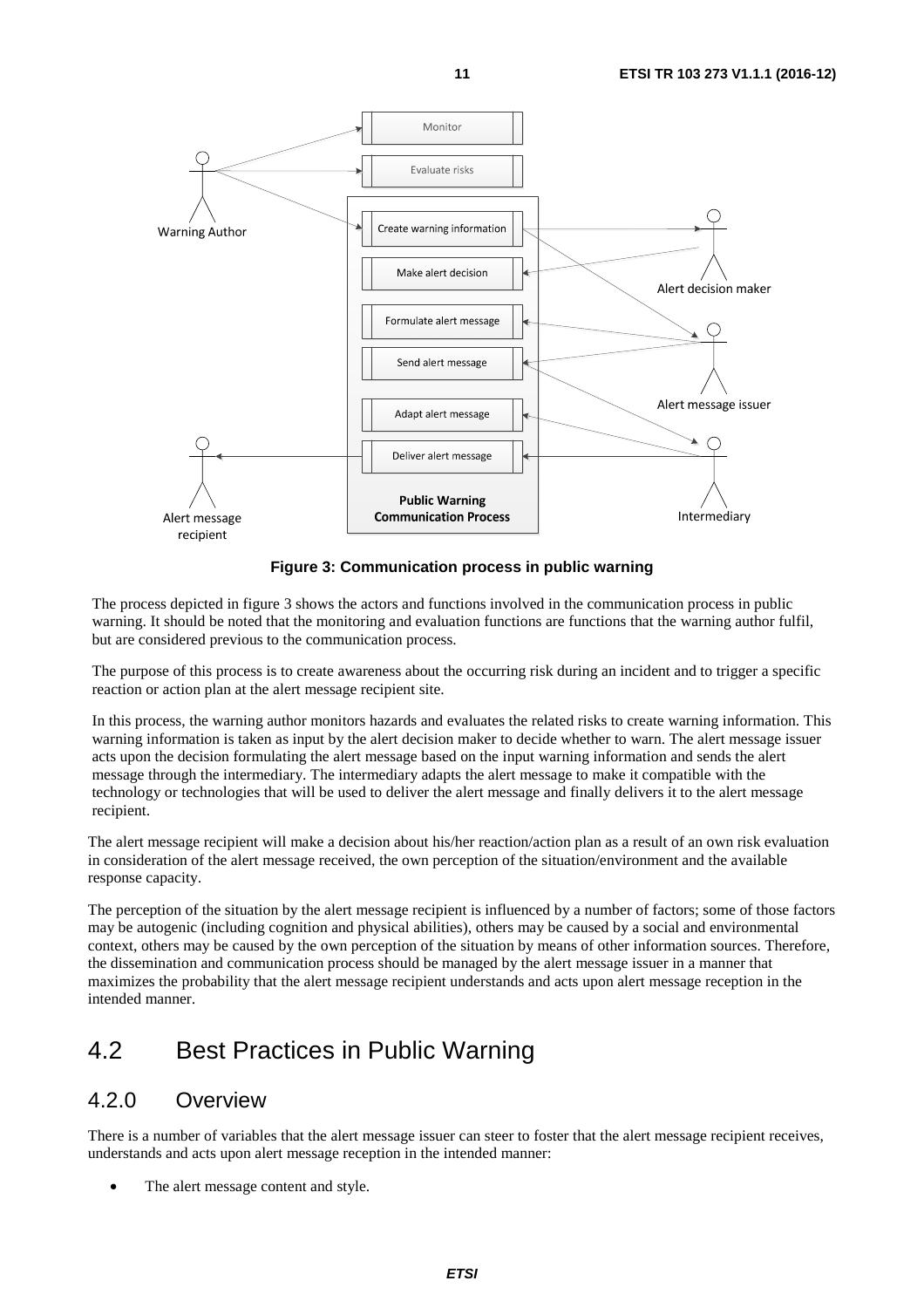- <span id="page-11-0"></span>• The channels used to disseminate the alert message.
- The frequency with which the alert message is repeated and updated.

This clause compiles best practices in the terms of the three variables listed above. Such best practices are a collection of standards and guidelines built from past experiences.

### 4.2.1 Criteria in the Public Warning Decision Process

The warning decision process encloses several decisions as listed below:

#### **Whether to warn**

The decision whether to warn is commonly supported by available emergency plans derived from past experiences or risk analysis of expected incidents in/for the area of authority. The decision has to consider a number of factors, e.g.:

- certainty of the available information;
- expected warning impact;
- long term trust in warning messages;
- costs.

The impact of false alarms can be negative (especially in the long term). On the one hand, emergency communication services can get overloaded (e.g. by significantly increased calls to PSAPs); on the other hand, several false alarms can yield the alert message recipient to dismiss other warning messages. Nevertheless, there is evidence that if the reasons that triggered false alarms are explained with a valid and rational explanation, the public is more tolerant to them. Hence, most authors recommend to warn in case of doubt, see Communication of emergency public warning, A social science perspective and state-of-the-art assessment [[i.2](#page-5-0)]. Furthermore, the citizens at risk are exposed to additional information sources that can spread rumours. It is preferable to warn and state the certainty of the information than remaining silent and letting rumours spread, see Crisis and Emergency Risk Communications: Best Practices [[i.3](#page-5-0)].

#### **When to warn**

The decision when to warn is related to the decision whether to warn. Once the risk is quantified and the warning need is identified and the action requested from the affected citizens has been determined, the alert message should be issued as soon as possible. However, low certainty of the available information may cause that the alert issuer waits for more data to increase the certainty of the warning decision. Furthermore, if the warning is issued too early, the available information may not be sufficient to provide accurate recommendations for protective actions. Further update messages should be issued including more details as they become available, see Communication of emergency public warning, A social science perspective and state-of-the-art assessment [\[i.2](#page-5-0)], and Warning messages and public response, Social science research findings & applications for practice [[i.4](#page-5-0)].

#### **Where and who to warn**

An alert message should be addressed to all people at risk with regard to an occurred or expected incident within the area of authority. This means all people located at a geographical area that is or may be affected by the incident. The definition of the risk area boundaries may depend on the type of incident, existing emergency plans and additional information (e.g. weather forecast). Nevertheless, the public should not be understood as a whole group, but as a set of groups and the alert messages should address all of them. One solution is to issue different messages addressing each group. However, a more efficient solution is to shape the alert messages in a manner that they address all groups with a single message, unless different actions are recommended to different groups.

Consideration should be given to the fact that the area where the alert message is going to be distributed is partly determined by the technology that is used (e.g. radio propagation does not stop at boundaries).

#### **Updating information**

After having sent the first alert message, it is important to maintain the communication with the public, updating information when it becomes available until there is sufficient evidence to consider the situation "all clear". As soon as the risk situation is "all clear", a message should be disseminated stating the end of the risk situation to return to normality [\[i.5\]](#page-5-0) and [[i.6](#page-5-0)]. The frequency to provide update messages should be adapted to the time dynamics of the concrete incident [\[i.2\]](#page-5-0).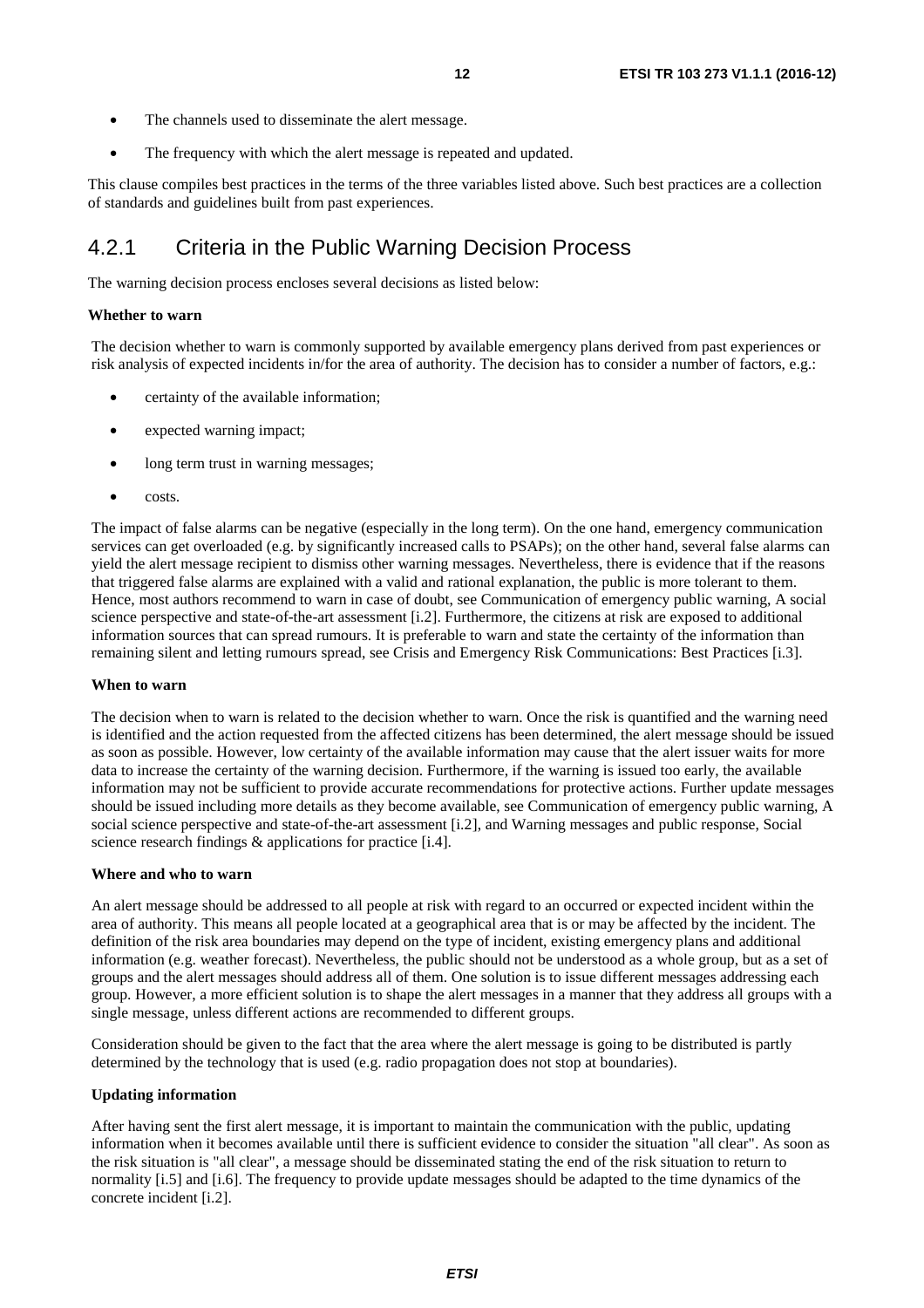#### <span id="page-12-0"></span>**Repeating information**

Repeating the alert message through different channels has proven to improve the response efficiency [\[i.3](#page-5-0)], [\[i.5\]](#page-5-0), [\[i.7\]](#page-5-0) and [\[i.8](#page-5-0)]. This is mainly due to two aspects: on the one hand, the repetition through different media reinforces the authenticity of the information; on the other hand, the probability that an individual receives and notices the alert message increases. However, too frequent repetitions (in each channel) may relax the attention of the warning recipient [\[i.9\]](#page-5-0). This is especially risky when updated information is disseminated.

### 4.2.2 The Alert Message

### 4.2.2.0 Introduction

The content and style of the alert message influence significantly the response capability [\[i.2](#page-5-0)]. Optimal alert message style and content are recommended in the following.

### 4.2.2.1 Alert Message Style

The aspects listed below contribute to the best practice style of alert messages:

#### **Specificity**

The incident should be described in a precise, non-ambiguous manner and avoiding information omission [\[i.10](#page-5-0)].

#### **Consistency**

The alert message should be consistent in its own content and with other alert messages (e.g. with regard to updated information) [[i.2](#page-5-0)] and [\[i.11](#page-5-0)].

#### **Accuracy**

The alert message should be accurate in the spelling and description of information. The latter aspect refers to formulating open statements with regard to the accuracy of available information [\[i.11](#page-5-0)].

#### **Clarity**

The alert message should be intelligible by the warning recipients [\[i.2](#page-5-0)]. This implies that clear and simple words as well as standard terminology should be applied, whereas technical language, codes, acronyms or jargon should be avoided [[i.10](#page-5-0)].

### **Credibility**

As stated in [[i.11\]](#page-5-0), upon warning message reception, the public belief can be strongly affected by the message style. For instance, the credibility of warning messages distributed over radio or video can be differently perceived, depending on the language, the voice tone, and the body language being used.

Therefore, the reliability of the alert message content is always requested by final recipients, so that they can trust the warning information therein provided and take the actions described in the related instructions and assess the risk involved when not taking the described action.

### 4.2.2.2 Alert Message Content

Each alert message should be tailored to the situation. However, there are general elements that should be part of the information contained in the alert message. Furthermore, the alert message content should include important information in the first place, starting with standardized headlines that summarize the content [[i.10](#page-5-0)] followed by the full message. The way headlines are encoded should be such to avoid overly long messages, so as to keep the overall delivery latency under reasonable threshold and then allow prompt response from the final recipients. The following general elements should be contained in the full alert message to maximize the response capability.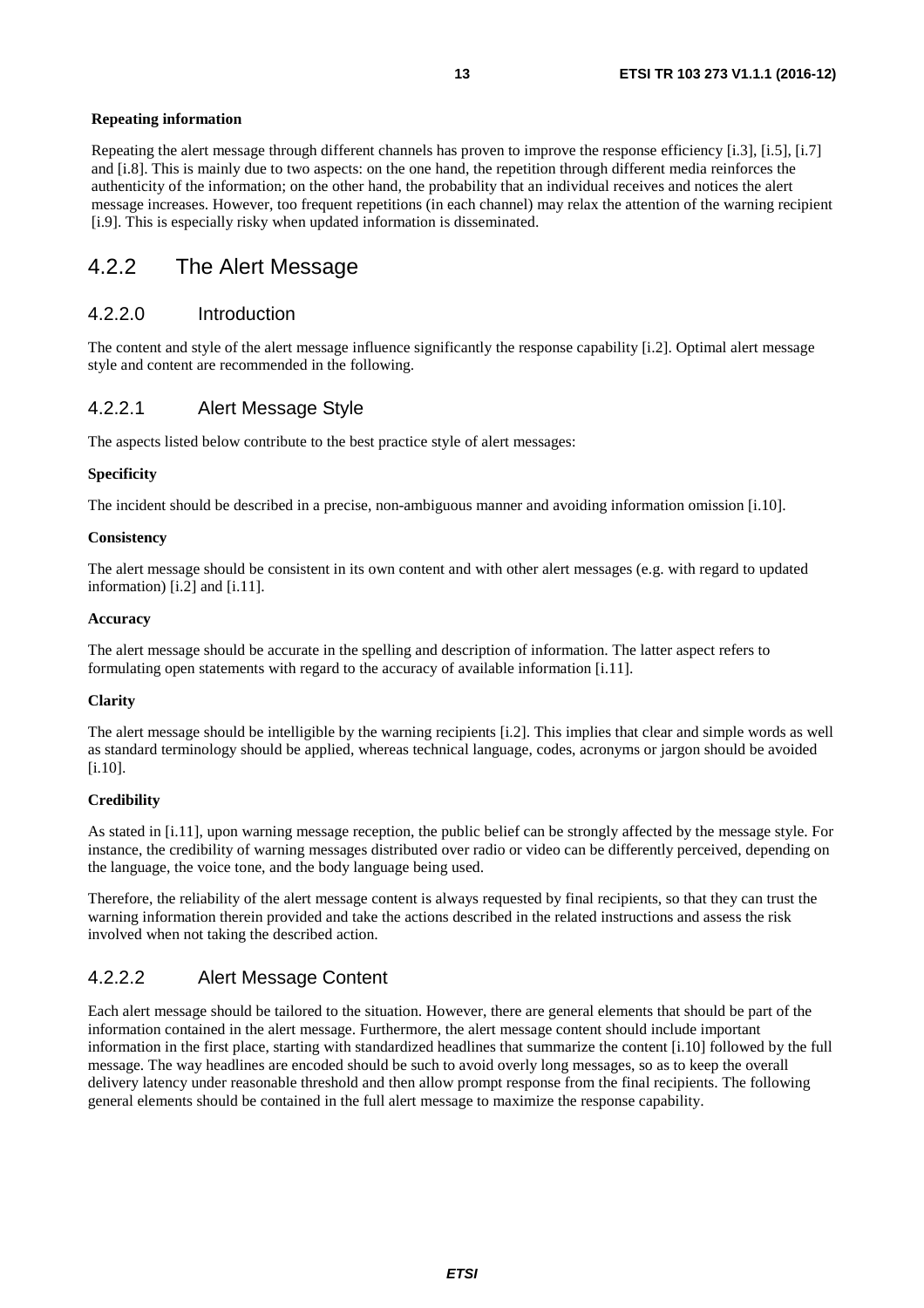#### <span id="page-13-0"></span>**Incident information**

This includes a brief **description of the incident event**, its **intensity** level and **likelihood** of the incident event. In particular, intensity refers to the severity of the described incident, in order to inform the recipient about the impact that specific incident might have. Example of intensity scales are those used to classify earthquakes, hurricanes, tornados, and other related severe weather events. As far as likelihood is concerned, it refers to the certainty level of a disaster event occurrence, hence triggering the population to take the adequate measures, as advised by the public authorities. For instance, the certainty of flooding for the population not in close proximity to rivers can be assessed as 'unlikely', whereas it should be classified as 'very likely' for the citizens residing next to the river.

#### **Target Location**

The alert message should specify the location that is or could be at risk. This is essential for the warning recipients to understand if they are in or out of the risk area. The target location should be described in terms of geographic areas, recognizable landmarks (e.g. transportation routes, jurisdictional boundaries or recognizable geographical features).

#### **Time information related to the incident**

Expected incident impact time and time extent should be included in the alert message. Furthermore, a statement should be included with regard to the relevant time to take protective actions.

#### **Guidance and protective actions**

The alert message should include protective actions information, recommendations and guidance to the alert message recipients. The goal of the alert message is to maximize the response capability of the citizens at risk and therefore the incident information alone is not sufficient.

#### **Alert message source (the alert message issuer)**

Mentioning the source of the alert message is essential for the credibility of the message and trust of the alert message recipients. This has therefore a high impact on the alert message recipient actionability. The source of the alert message should be a competent authority and it is recommendable that several authorities endorse the message.

#### **Further information sources**

Disseminating an alert message could yield an overload of the PSAPs, as the alert message recipients might try to validate the alert message through contact with the authorities. To mitigate this undesired effect, it is recommendable to include sources of further information in the alert message.

However, it is not advised that such information is accessible over the service provider's network, since a huge concurrent access may cause congestion in the service provider's network or on the server where the information is made available.

#### **Sequence**

A crisis situation after a hazard onset evolves with time. Several alert messages should be disseminated over time with regard to the same incident. It is therefore important that means are provided to correctly reconstruct the sequence of alert messages corresponding to the same incident to allow the alert message recipients sorting the information appropriately.

### 4.2.2.3 Size and information quantity

In case of disasters alert messages might need to be distributed with very limited capabilities of the communication lines. Therefore alert messages should be as short as possible, still containing the information elements listed in clause 4.2.2.2 and obeying the style guidelines stated in clause 4.2.2.1.

### 4.2.2.4 Use of templates for alert messages

The use of templates helps preventing errors and issuing complete alert messages. They may also help in easing multilanguage aspects. However, templates should remain sufficiently flexible to accommodate any possible incident.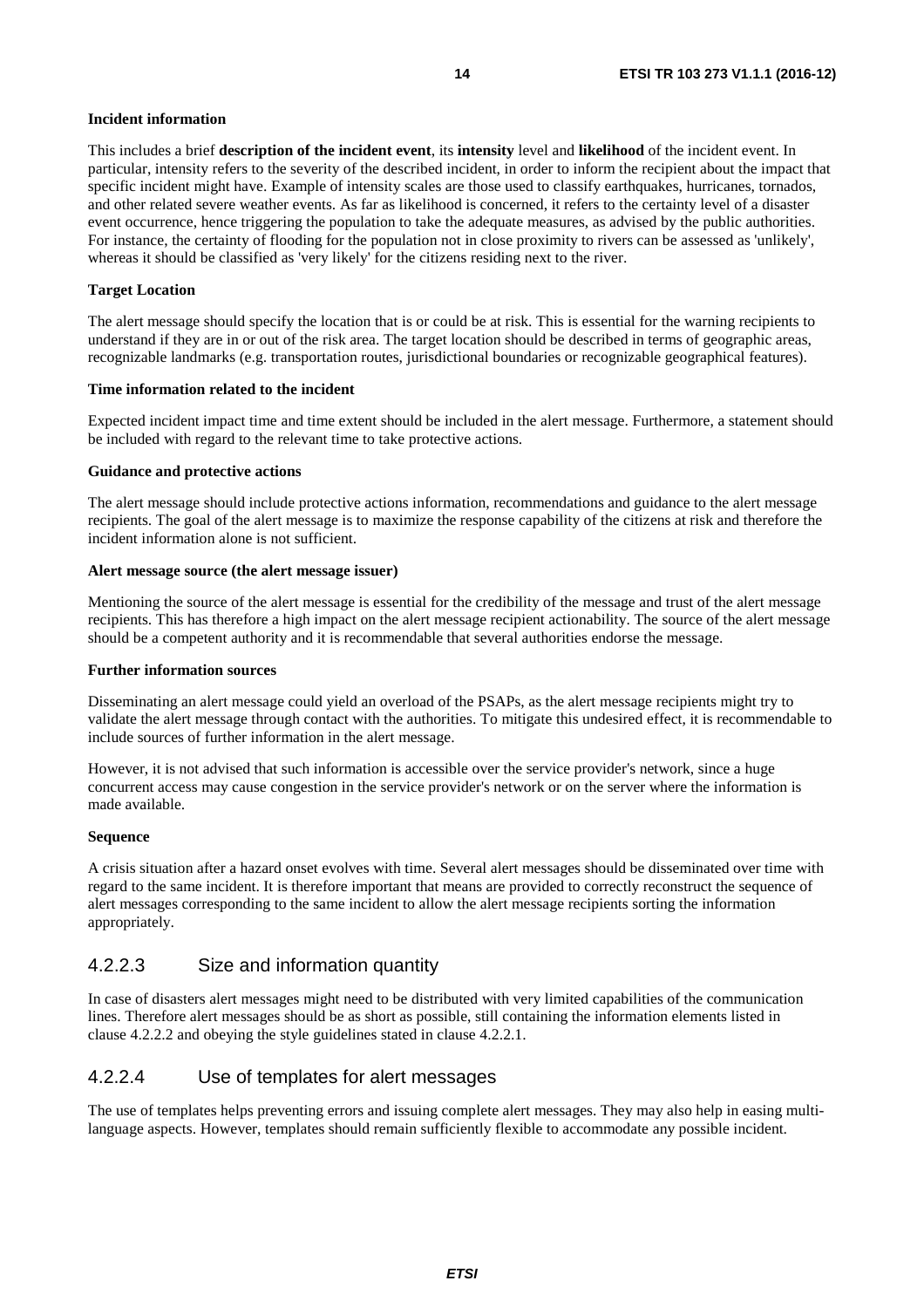## <span id="page-14-0"></span>4.3 Warning Message Recommendation

### 4.3.1 Conditions to Maximize Actionability Upon Alert Message Reception

Along with the discussion in clause 4.2, the dissemination and communication process maximizes the actionability in the alert message recipient under the condition that the targeted recipients:

- Receive the alert message.
- Notice that there is an alert message.
- Understand the alert message and
- Trust the alert message

Several factors involved in the dissemination and communication function can influence the fulfilment of the conditions above as indicated in figure 4 and further developed below.



**Figure 4: Factors of public warning influencing the response capability** 

### **Receive Alert Message**

The condition that the targeted recipients actually receive the alert message depends on the use and availability of transmission and/or delivery means and the public warning decision process.

Once the decision whether to warn and when to warn has been made, authorities will make use of means to deliver alert messages to the targeted recipients. These may include any kind of media, sirens, pagers, public screens, alarm systems, communication or entertainment devices (for public and/or private use), etc. The means used may also differ in different regions and countries or even in areas with specific risks, such as chemical, biological, radioactive, nuclear or explosive processing and even earthquakes. DELIVERY MEANS<br>
DELIVERY MEANS<br>
DELIVERY MEANS<br>
DELIVERY MEANS<br>
DECRIVERY MEANS<br>
DECRIVERY MEANS<br>
DECRISSION AND CONSING AND CONSING AND CONSING THE MUSCON CONSING THE ORDER OF SURFAINING THE ORDER ON THE MANGE<br>
DECRIVE IS **EXECUTE AT FACTOR CONTENT CONTENT CONTENT FORMATION STYLE CONTENT FORMATION STYLE CONTENT FOR ALL CONTENT FOR ALL CONTENT CONTENT CONTENT CONTENT CONTENT CONTENT CONTENT CONTENT CONTENT CONTENT CONTENT CONTENT CONTENT CON** CONTENT<br> **EXECUTE THE SEVER DENTITY**<br> **EXECUTE THE SEXUER DENTITY**<br> **EXECUTE THE SEXUER DENTITY**<br> **EXECUTE THE SEXUE PUBLIC PROCESS**<br> **EXECUTE THE SEXUE CONTENT**<br> **EXECUTE THE SEXUE PUBLIC PROCESS**<br> **EXECUTE THE SEXUE CON** 

The objective is that the maximum people at risk is able to receive the warning information independently of their context (at home, at work, outdoors, on the move, during day or night) and their habits in the use of communication and entertainment devices. Hence, the use of multiple means to disseminate alert messages has been identified as the most suitable solution to maximize the number of targeted recipients that will actually receive the alert message [\[i.18](#page-6-0)], what has been called **Multi-Channel Public Warning.** 

### **Notice Alert Message**

The condition that the targeted recipients actually notice that there is an alert message they should pay attention to depends on two main factors. Firstly, the alert message should have been actually received through transmission or delivery means. Secondly, the used transmission or delivery means should be capable of calling the attention of the recipient when an alert message has been received; indicating uniquely that the message is an alert message.

In this context, the multi-channel public warning approach provides additional benefits, since the capabilities of different devices can be combined to increase the probability that the recipient will notice the alert message [\[i.18](#page-6-0)].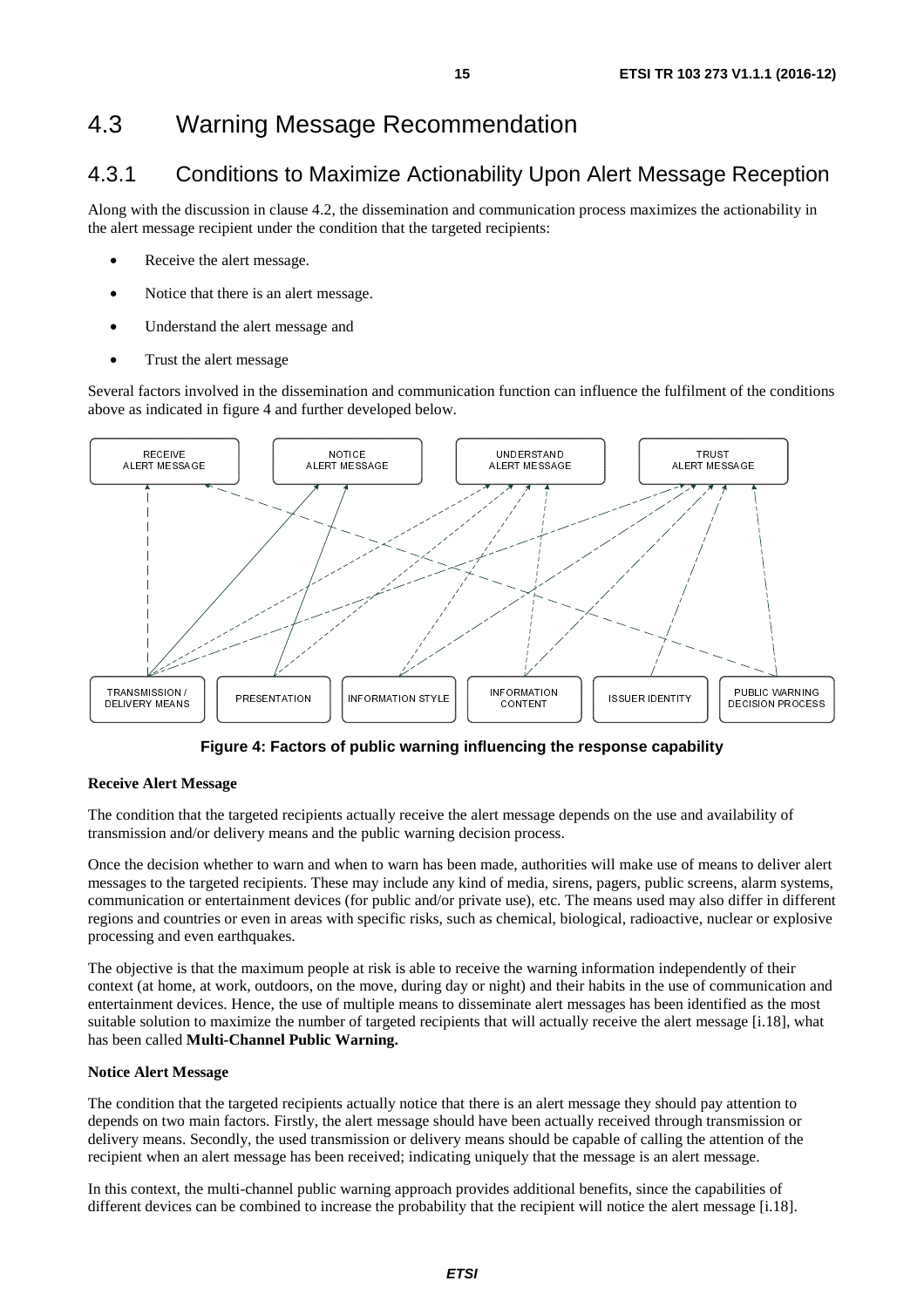#### <span id="page-15-0"></span>**Understand Alert Message**

The correct style and content of the alert message are paramount to achieve that the maximum number of recipients will understand the message, as already mentioned in clause 4.2.2. However, the manner in which the alert message is presented to various recipients is of high importance to address people with special needs. This includes different demographic/socio-economic segments and cognitive capabilities and/or impairments. Hence, human factors should be considered to avoid excluding part of the potentially affected population.

Furthermore, the recipients may receive alert messages through different channels (different, public and/or personal devices). Inconsistencies and/or contradictions in the content and style of the alert message received through different channels will yield confusion. Hence, it is required that alert messages received through different channels are at least consistent. Where possible, they should be identical.

In summary it is expected that the user interface of the device through which alert messages are received is tailored to the specific capabilities. Illustration of possible user interfaces and guidelines to their definition is actually out of the scope of the present document; the interested reader can refer instead to ETSI TR 103 335 [\[i.21\]](#page-6-0).

#### **Trust Alert Message**

Trust is a highly subjective matter. Nevertheless, the alert message issuer can apply best practices to provide adequate trustworthiness to alert messages. Several aspects in the warning decision process and the alert message content and style that contribute to the trust of recipients on the alert message have been discussed in clause 4.2. In terms of warning decision process, adequate decisions in terms of whether to warn (minimize false alarms) and when to warn, as well as adequate repetition of alert messages contribute in the long term to the trust of citizens in alert messages. In the short term, content and style matters are more relevant, i.e. specificity, consistency, accuracy, certainty and clarity of the message, as well as the inclusion of a trustworthy authorized alert message issuer identity, as part of the alert message. The latter refers to an authorized institution, not a specific person.

Alert messages are however issued by specific authorized persons in practice, with the exception of automatized warnings in specific contexts. In the general case, it can be expected that a public warning official will issue alert messages at most in few occasions with long periods of inactivity. Furthermore, the formulation of alert messages by different officials may differ significantly in style (length, order of information items) and even contain errors, ambiguities or miss relevant information items, especially if they are formulated under stress. These shortcomings related to the human factor at the issuer side can negatively influence the trust of recipients in the alert message. Fully standardized alert message style can significantly help minimizing this negative effect, so that it can be guaranteed that alert messages are formulated according to best practice and in a harmonised manner.

Receiving consistent (where possible identical) alert messages through different channels known by the citizens and used by authorities for public warning purposes also boosts trust.

### 4.3.2 Alert Message Recommendations

Along with the discussion under clause 4.2 and clause 4.3.1, the following minimum recommendations apply to maximize the positive impact of alert messages in the response capability of people at risk [\[i.3\]](#page-5-0):

- Alert messages should be delivered through several different channels.
- Alert messages received through different channels should be consistent. The reception of inconsistent alert messages through different channels lead to uncertainty and to mistrust at the recipient side.
- In case the procedures and communication channels used for disseminating alert messages allow for it, the alert messages received through different channels should be identical.
- Alert messages should contain sufficient information about the reported incident. This includes the set of information transported in relevant fields of the Common Alerting Protocol (CAP) [[i.12](#page-5-0)].
- Reference to previous messages related to the same incident.
- The content of the warning message should be formulated in a pre-defined and understandable style, avoiding jargon, complex words and ambiguities.
- The content and style of the alert message should be independent of the officials in charge of warning at a specific point of time, their origin, language skills, age, gender, social crowd, or any other personal and private circumstances.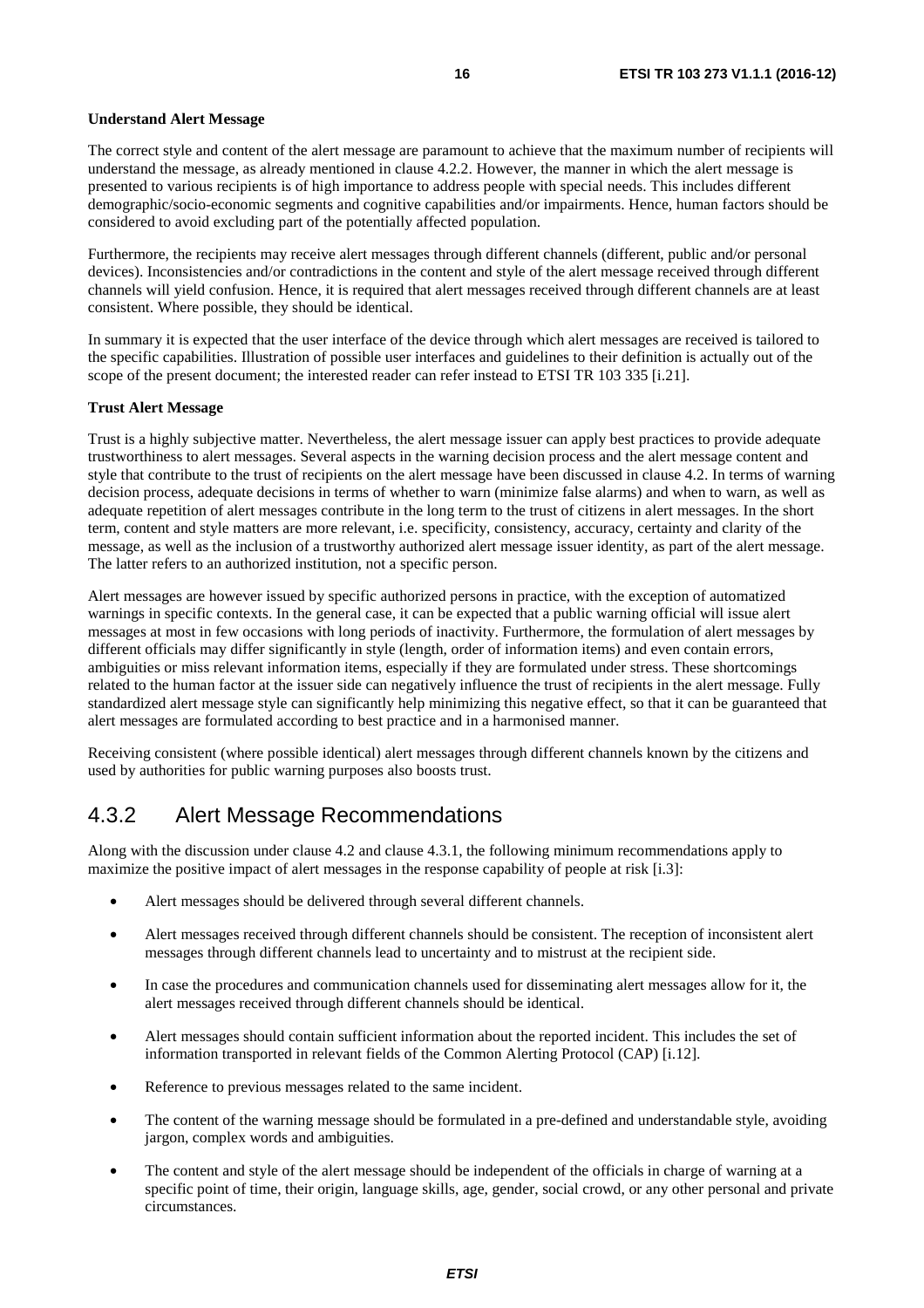- <span id="page-16-0"></span>• The alert message should be presented in appropriate manner to make the information accessible.
- The alert message should be delivered in multiple languages.

### 4.4 Alerting Library Concept

### 4.4.0 Introduction

The recommendations listed in clause 4.3.2 can be achieved by the combination of three factors:

- The establishment of standardized procedures to formulate alert messages that contain rules for semantics and syntax, i.e. content and style (information).
- The dissemination of the same (or at least coherent) alert messages through several channels, taking into account the transmission capability of each channel.
- The presentation of alert messages in the language that the recipients understand best and in a mode that the recipient can interpret.

More details about how alert message could be presented to people by means of a user interface can be found in ETSI TR 103 335 [\[i.21](#page-6-0)].

### 4.4.1 Alert message content

Clause 4.3.2 identifies the information items that should be present in the alert message. It is not scalable to create databases with all possible alert messages that could be created in any possible situation and in all languages. However, it appears reasonable to conceive alert messages as a set of coherently formulated information items as identified in clause 4.3.2. From this perspective, it is possible and scalable to create limited dictionaries for each information item identified in clause 4.3.2. The terms included in such limited dictionaries can be then combined in a suitable manner to each specific emergency situation based on minimal and factual input from the warning officials. Combining the limited dictionaries with the official's inputs and additional semantics intelligence, it is possible to create any alert message that is compliant with the targeted standard in any language, provided that the dictionary and semantic rules are available in the wished language.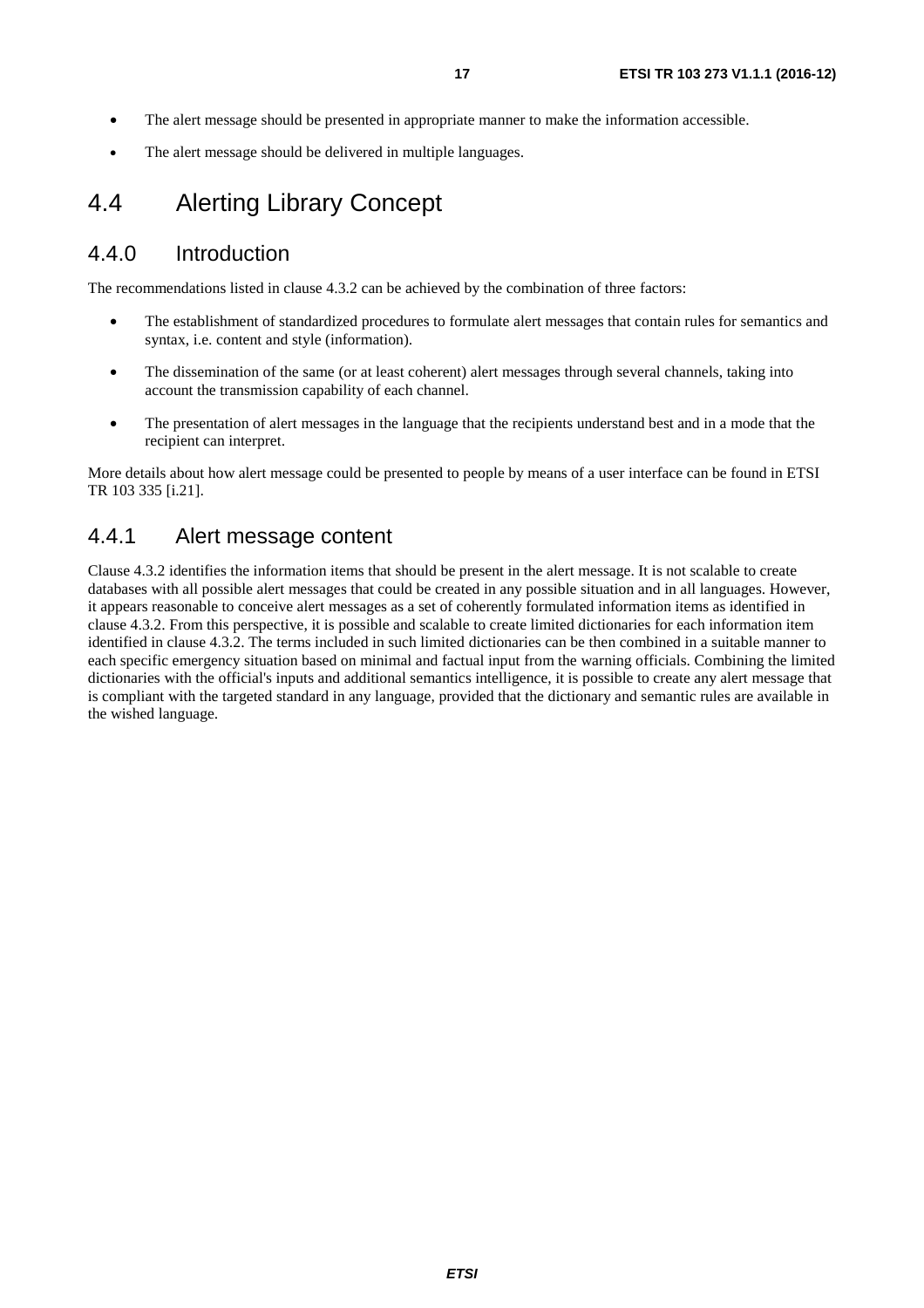|  |  |  | Table 1: Alert message content |  |
|--|--|--|--------------------------------|--|
|--|--|--|--------------------------------|--|

| <b>Information</b>        | <b>Description</b>                                                                                     |                            | <b>Examples</b>                |
|---------------------------|--------------------------------------------------------------------------------------------------------|----------------------------|--------------------------------|
| <b>Item</b>               |                                                                                                        |                            |                                |
| <b>Hazard Type</b>        | A hazard is a potential source of danger or risk. The                                                  |                            | <b>EARTHQUAKE</b>              |
|                           | relevant information to be included in the alert                                                       |                            | <b>TSUNAMI</b>                 |
|                           | message is the hazard type, i.e. a term that                                                           |                            | <b>FOREST FIRE</b>             |
|                           | identifies the situation with a single word or a closed                                                |                            | <b>CHEMICAL</b>                |
|                           | expression.                                                                                            |                            | EXPLOSION, FLASH               |
|                           |                                                                                                        |                            | FLOOD, etc.                    |
| <b>Target</b><br>Location | The location at risk refers to the geographical area                                                   | Administrative encoding:   | <b>NUTS</b> (indicating        |
|                           | in which the alert message is valid. The location at<br>risk can be referred to in different levels of | GPS coordinates:           | country, region and            |
|                           |                                                                                                        |                            | locality)<br>Centre and radius |
|                           | granularity and using different approaches, e.g.:<br>$\bullet$                                         | Places of interest         | Polygon                        |
|                           | Administrative area codes.<br>GPS coordinates to indicate a closed area.<br>$\bullet$                  | (encoded):                 | Public buildings, etc.         |
|                           |                                                                                                        |                            |                                |
| <b>Time</b>               | Places of interest.                                                                                    |                            |                                |
|                           | This refers to the time of expected hazard onset.<br>Further time information, such as time of         | Date/Time encoding:        | dd/mm/yyyy<br>hh/mm/ss         |
|                           | validity/expiration of the alert message and time of                                                   |                            |                                |
|                           | warning issuing can be also delivered.                                                                 | General terms:             | IMMINENTLY, SOON,              |
|                           | The time can be easily encoded using date and time                                                     |                            | IN THE NEXT HOUR,              |
|                           | variables for very accurate message. Furthermore,                                                      |                            | TODAY,                         |
|                           | general terms can be used when the available                                                           |                            | TOMORROW                       |
|                           | information is not accurate enough.                                                                    |                            |                                |
| <b>Severity</b>           | The severity indicates the level of risk or potential                                                  | Specific intensity scales: | Richter, other                 |
|                           | impact.                                                                                                | General terms:             | <b>SEVERE</b>                  |
|                           | Some intensity scales are widely known for specific                                                    |                            | <b>MODERATE</b>                |
|                           | types of hazards (e.g. Richter scale for                                                               |                            | <b>LIGHT</b>                   |
|                           | earthquakes).                                                                                          |                            | MINOR                          |
|                           | The intensity dictionary can include the applicable                                                    |                            |                                |
|                           | intensity levels to specific hazard types if they exist                                                |                            |                                |
|                           | and also incorporate general terms to indicate                                                         |                            |                                |
|                           | intensity.<br>Certainty indicates the level of knowledge that the                                      | General terms:             | <b>OBSERVED</b>                |
| <b>Certainty</b>          | issuing authority has about the emergency situation.                                                   |                            | <b>VERY LIKELY</b>             |
|                           | Certainty can be expressed in levels of likelihood, or                                                 |                            | <b>LIKELY</b>                  |
|                           | tagged as "observed" in case of already observed                                                       |                            | <b>POSSIBLE</b>                |
|                           | hazard onset.                                                                                          |                            | <b>UNLIKELY</b>                |
| <b>Protective</b>         | Response plans can contain pre-established                                                             |                            | <b>STAY IN</b>                 |
| <b>Action</b>             | protective actions that are applicable to specific                                                     |                            | <b>CLOSE WINDOWS</b>           |
|                           | hazards. More complex protective actions can be                                                        |                            | <b>GO TO SHELTER</b>           |
|                           | expressed by combinations of single protective                                                         |                            |                                |
|                           | actions.                                                                                               |                            |                                |
| <b>Source</b>             | Citizens should know who sent them the message                                                         |                            |                                |
|                           | (mayor, chief fire brigade or chief of police); could                                                  |                            |                                |
|                           | also be for example EU-Alert if citizens are aware                                                     |                            |                                |
|                           | that EU-Alert is a government service.                                                                 |                            |                                |

The specification of the alerting library should contain all keywords, terms and codes that should be applied to describe any emergency situation. Furthermore, each keyword, term and code should be encoded in a universal manner in order to keep the alerting library 'language-agnostic'. The recommendations for the alerting libraries are provided in clause 5.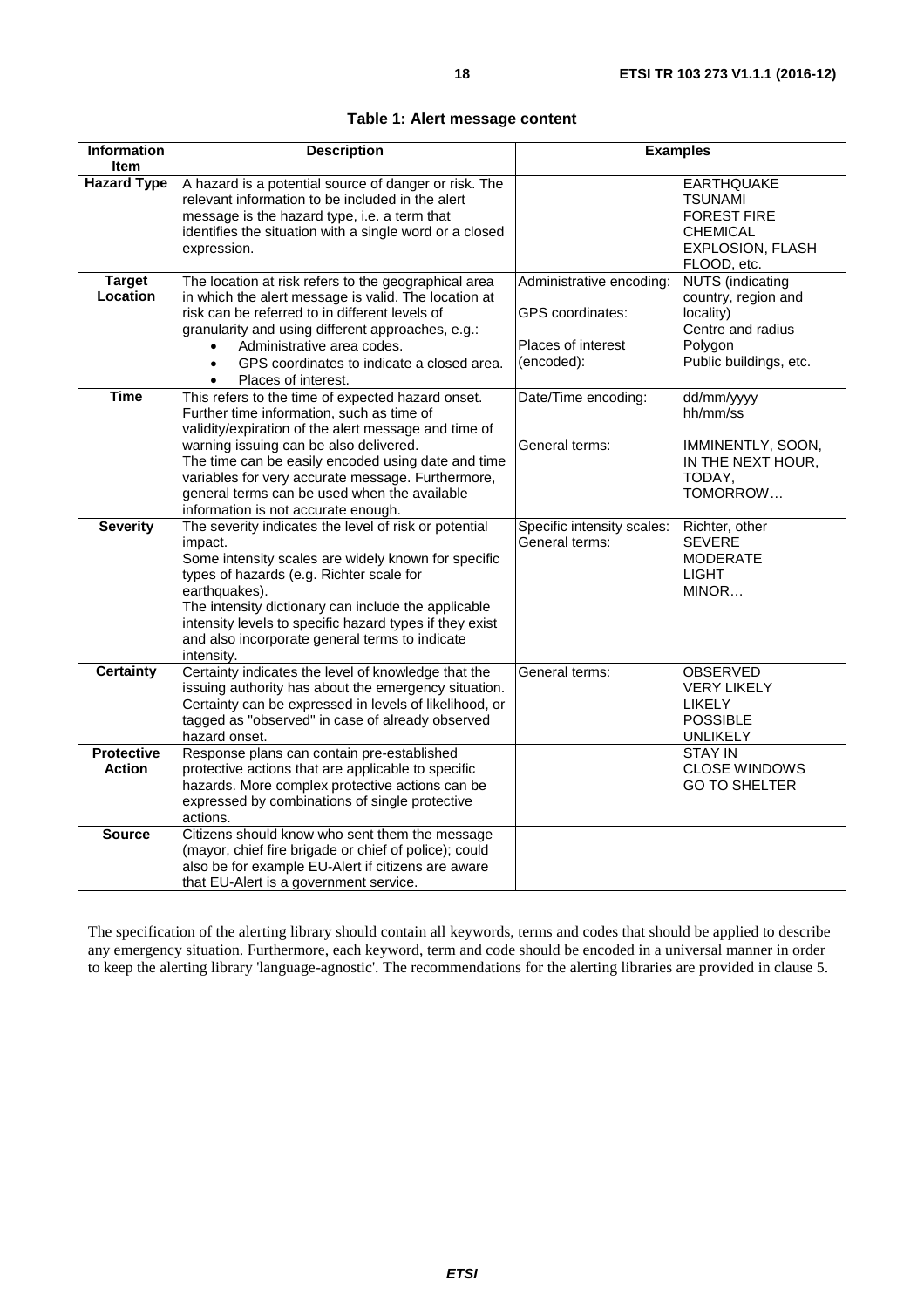### <span id="page-18-0"></span>4.4.2 Using alerting libraries

An alerting library is defined as a set of limited (but extendable) dictionaries, each of them covering a specific alert message information item as indicated in clause 4.4.1, i.e. containing the keywords and codes applicable to that information item, as shown in the example depicted in figure 5. The concept of using alerting libraries is based on the idea that given an emergency situation, the warning official will select the suitable keywords, terms or codes (where applicable) from the libraries to best describe the emergency situation. Additional intelligence (alert message processing) can be applied to compile a readable and comprehensive alert message from this keyword selection. This can be done in any language provided that the relevant syntax rules are encompassed in or available to the alert message processing function. Moreover, libraries can include information items to be presented in different modes apart from text in order to allow multi-modal presentation of the alert messages. Additional modes could include speech versions of the information items as well as, for instance, videos with the information items expressed in sign language. This would improve social inclusion by allowing people with special needs to receive and understand the message.



**Figure 5: Alerting library structure** 

### 4.4.3 Updating alerting libraries

Based on the lessons learnt gathered in incidents/crisis situations and the agreed best practices, alerting libraries can be subject to updates or extensions. The aim of these updates is to improve the syntax and the used terms in order to minimize ambiguity or misinterpretation of the content conveyed in alert messages. Moreover, alerting libraries could be enhanced to fix existing errors or to enrich the currently available language dictionaries. Such operations belong to the class of change management, which is introduced in clause 8, where the indication of the main actors and the related functions is provided.

# 5 Alerting Libraries Description

### 5.1 Alerting Libraries Architecture

This clause defines the recommended architecture, structure and reference content of alerting libraries.

Alerting libraries are limited, but extendable dictionaries composed by:

lists of categorized terms that provide the reference to describe completely the scope and details of an emergency situation in a keyword fashion, under consideration of the recommendations in clause 4;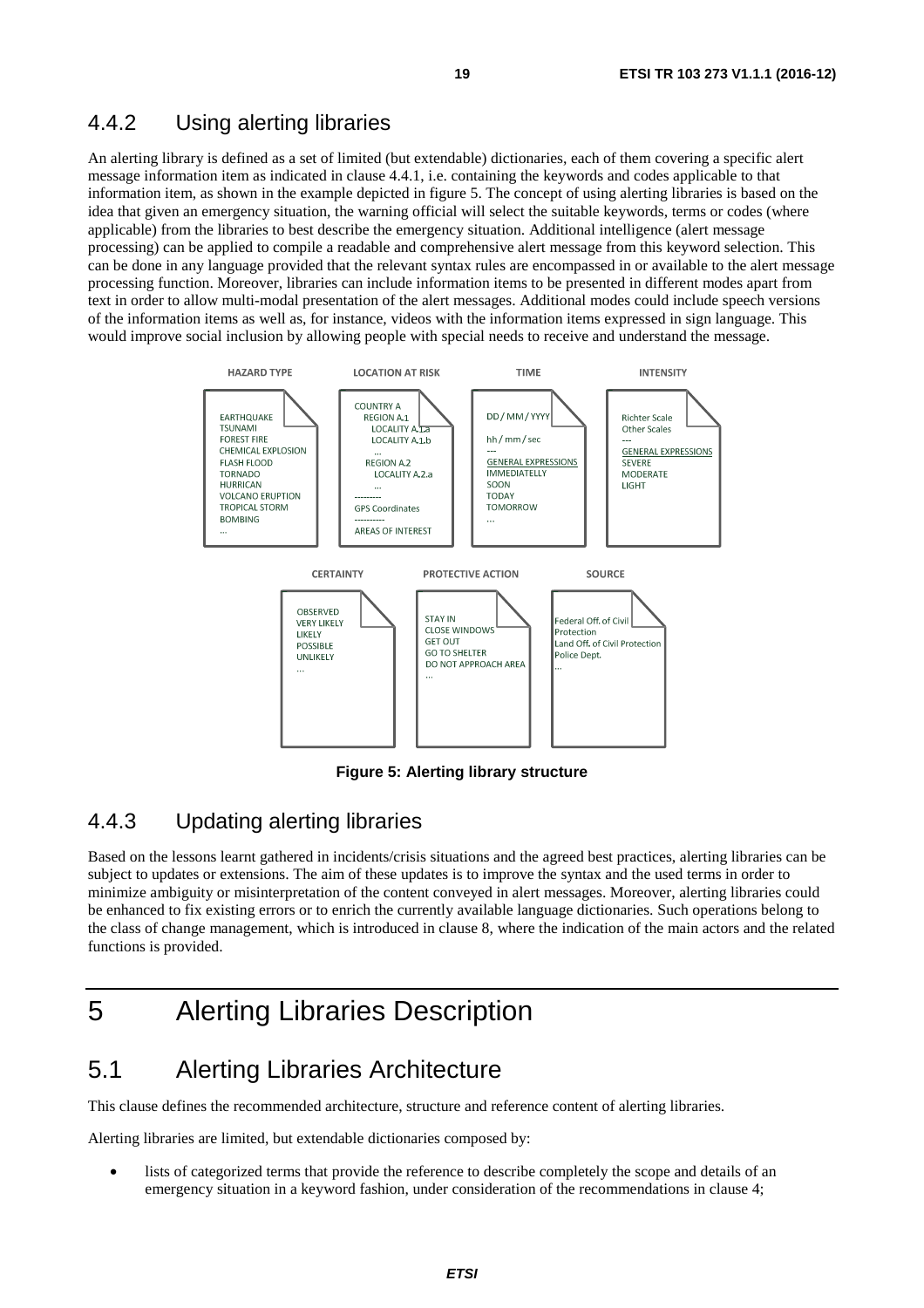• a set of sufficient rules that enable the assembly of comprehensive alert messages out of a set of selected terms and metadata.

This architecture is shown in figure 6.



**Figure 6: Alerting libraries architecture**

The terms in the categorized lists should be universal. For that purpose, it is recommended to assign a unique code to each (native) term. In this manner, a library in a specific language would contain the list of encoded terms (i.e. the list of codes assigned to each term), that is universal, and the corresponding translation of each term in the specific language (i.e. native terms). The recommended reference structure for these categorized lists is provided in clauses 5.2 and 5.3.

Once an emergency situation is fully described by a selection of terms, a message can be formulated by means of syntax and presentation rules. Syntax rules will serve the formulation of clear closed sentences that describe the emergency situation, and the protective action to be taken. Presentation rules will serve the recommendation to present the important information first by means of headlines, followed by a more detailed description. Conversion rules are required to support time and location information, as discussed in clauses 5.4 and 5.5.

In this manner, the dictionary is composed by a language-agnostic and universal reference categorized, the encoded terms, and language-specific details, the native terms and rules. This is suited for scalability aspects, since the minimum required data both at the alert issuer side and at the alert recipient side to communicate with each other is limited to:

- the encoded terms, which are common to both as indicated in figure 7 by the grey colour, and
- the language-specific terms of the preferred language, which are different for each language package, as shown in figure 7 by the different backgrounds.

The rules to interpret alert messages based on alerting libraries are developed in clause 6.



**Figure 7: Illustration of alert message creation and presentation at alert issuer and alert recipient sides**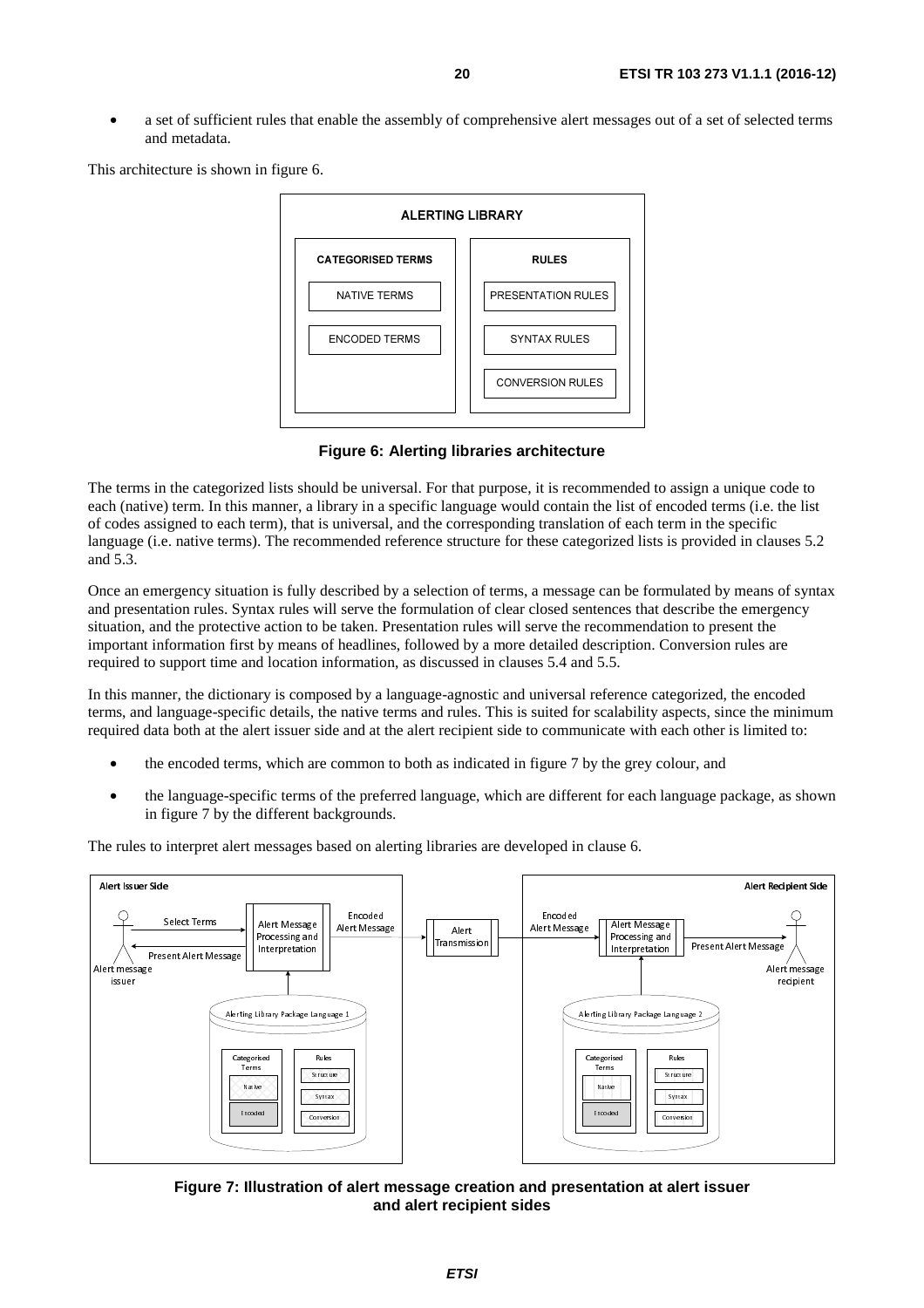- <span id="page-20-0"></span>• the alert issuer selects the terms that describe the emergency situation;
- the alert message processing function makes use of the alerting library package to:
	- formulate an alert message that contains the selected terms and is compliant with the presentation, syntax and conversion rules; this message is presented to the alert issuer for validation purposes;
	- create an encoded message that contains the universal (language-agnostic) encoded terms and relevant metadata; this encoded message is transmitted over one or several communication systems after confirmation by the responsible alert issuer;
- at the recipient side, the encoded message is received and interpreted making use of the locally available alerting library package:
	- the encoded message is parsed to identify and translate the terms that describe the emergency situation in the locally available language, i.e. into the native terms;
	- the native terms and the presentation, syntax and conversion rules are applied to formulate a message that is then presented to the alert recipient.

# 5.2 Alerting Libraries Structure

What follows is a description of the information items that should compose the alert messages and the fields which should be included in the dictionaries. The information items to be included in the dictionaries will be encoded in compression-friendly manner in the language-agnostic library. The language-specific libraries will contain the language-specific terms.

The information items identified in clause 4.4.1 should be processed by the Alert Message Processing and Interpretation module, according to the content included in the alerting libraries to enable the generation of complete and best-practice compliant alert messages based on these libraries. In addition to the information fields that are relevant to the recipient of the alert message, from which a sub-set can be encoded in the alerting library, the alerting library should encompass metadata as well, enabling basic interoperability aspects between warning systems, as shown in table 2.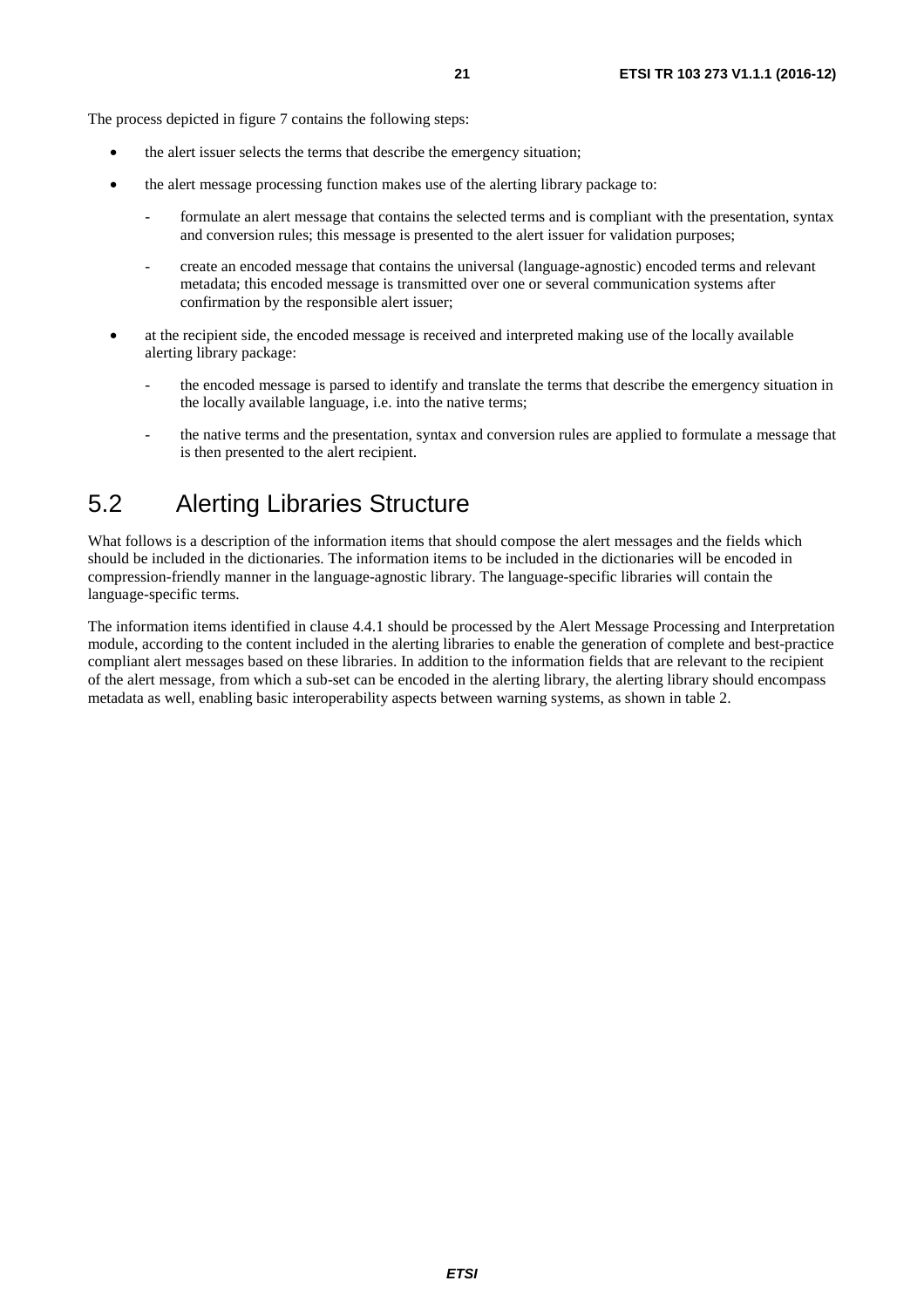<span id="page-21-0"></span>

| <b>Field</b><br><b>Information</b> |                                                              | <b>Description</b>                                                                                                                                                            | <b>Encoded in</b> |
|------------------------------------|--------------------------------------------------------------|-------------------------------------------------------------------------------------------------------------------------------------------------------------------------------|-------------------|
| Category                           |                                                              |                                                                                                                                                                               | library           |
| <b>Hazard</b>                      | Hazard type<br>Term that describes the hazard unequivocally. |                                                                                                                                                                               | Yes               |
| information                        | Category                                                     | Classification of hazard in type of impact.                                                                                                                                   | Yes               |
|                                    | Severity                                                     | Level of risk.                                                                                                                                                                | Yes               |
|                                    | Certainty                                                    | Level of knowledge on the hazard information.                                                                                                                                 | Yes               |
| <b>Time</b>                        | Onset time                                                   | Observed or expected time in which the hazard hits the location.                                                                                                              | No                |
|                                    | Issuing time                                                 | Time at which the alert message was issued.                                                                                                                                   | <b>No</b>         |
|                                    | Expiring time                                                | Time at which the validity or relevance of the warning message<br>expires.                                                                                                    | <b>No</b>         |
| Location                           | Administrative<br>area                                       | Universal unequivocal descriptor of a limited area.                                                                                                                           | Yes               |
|                                    | Generic area                                                 | Area described by coordinates in a geo-referenced mode, e.g.<br>polygon of longitude, latitude points or circle characterized by<br>coordinates of the centre and the radius. | No                |
| <b>Protective</b>                  | Action                                                       | Term that describes the action recommended by the issuing                                                                                                                     | Yes               |
| <b>Action</b>                      |                                                              | authority to be implemented by the recipients.                                                                                                                                |                   |
|                                    | Urgency                                                      | Indication of time in which the 'Action' should be implemented.                                                                                                               | Yes               |
| <b>Issuer</b>                      | Authority                                                    | Universal unequivocal identifier describing a public authority                                                                                                                | Yes               |
|                                    | identity                                                     | entitled to issue warning messages to the population.                                                                                                                         |                   |
|                                    | Further                                                      | Universal unequivocal identifier of web pages and/or PSAPs                                                                                                                    | No                |
|                                    | information                                                  | where the recipients of warning messages can gather further                                                                                                                   |                   |
|                                    |                                                              | information about the situation.                                                                                                                                              |                   |
| <b>Metadata</b>                    | Message                                                      | Unequivocal identifier of an alert message.                                                                                                                                   | <b>No</b>         |
|                                    | identifier                                                   |                                                                                                                                                                               |                   |
|                                    | Incident                                                     | Unequivocal identifier of a specific event (defined by hazard                                                                                                                 | <b>No</b>         |
|                                    | identifier                                                   | type, location and onset time).                                                                                                                                               |                   |
|                                    | Message type                                                 | Descriptor to differentiate messages related to the same event.                                                                                                               | Yes               |
|                                    | Scope                                                        | Targeted audience for a warning message.                                                                                                                                      | Yes               |
|                                    | <b>Status</b>                                                | Descriptor for final purpose of the message (e.g. exercise, real                                                                                                              | Yes               |
|                                    |                                                              | warning, system test, etc.).                                                                                                                                                  | No                |
|                                    | Sequence<br>number                                           | Message counter within an incident identifier.                                                                                                                                |                   |
|                                    | <b>Expiration time</b>                                       | Time when distribution of the message should cease.                                                                                                                           | <b>No</b>         |
|                                    | Administrative                                               | Universal unequivocal descriptor of a limited area where the                                                                                                                  | Yes               |
|                                    | distribution area                                            | message needs to be distributed.                                                                                                                                              |                   |
|                                    | Generic                                                      | Area described by coordinates in a geo-referenced mode, e.g.                                                                                                                  | No                |
|                                    | distribution area                                            | polygon of longitude, latitude points or circle characterized by                                                                                                              |                   |
|                                    |                                                              | coordinates of the centre and the radius where the message                                                                                                                    |                   |
|                                    |                                                              | needs to be distributed.                                                                                                                                                      |                   |

# 5.3 Alerting Libraries

This clause provides examples and recommendations for the definition of alerting libraries reference content for an exemplary language-specific library (English UK) in table 3.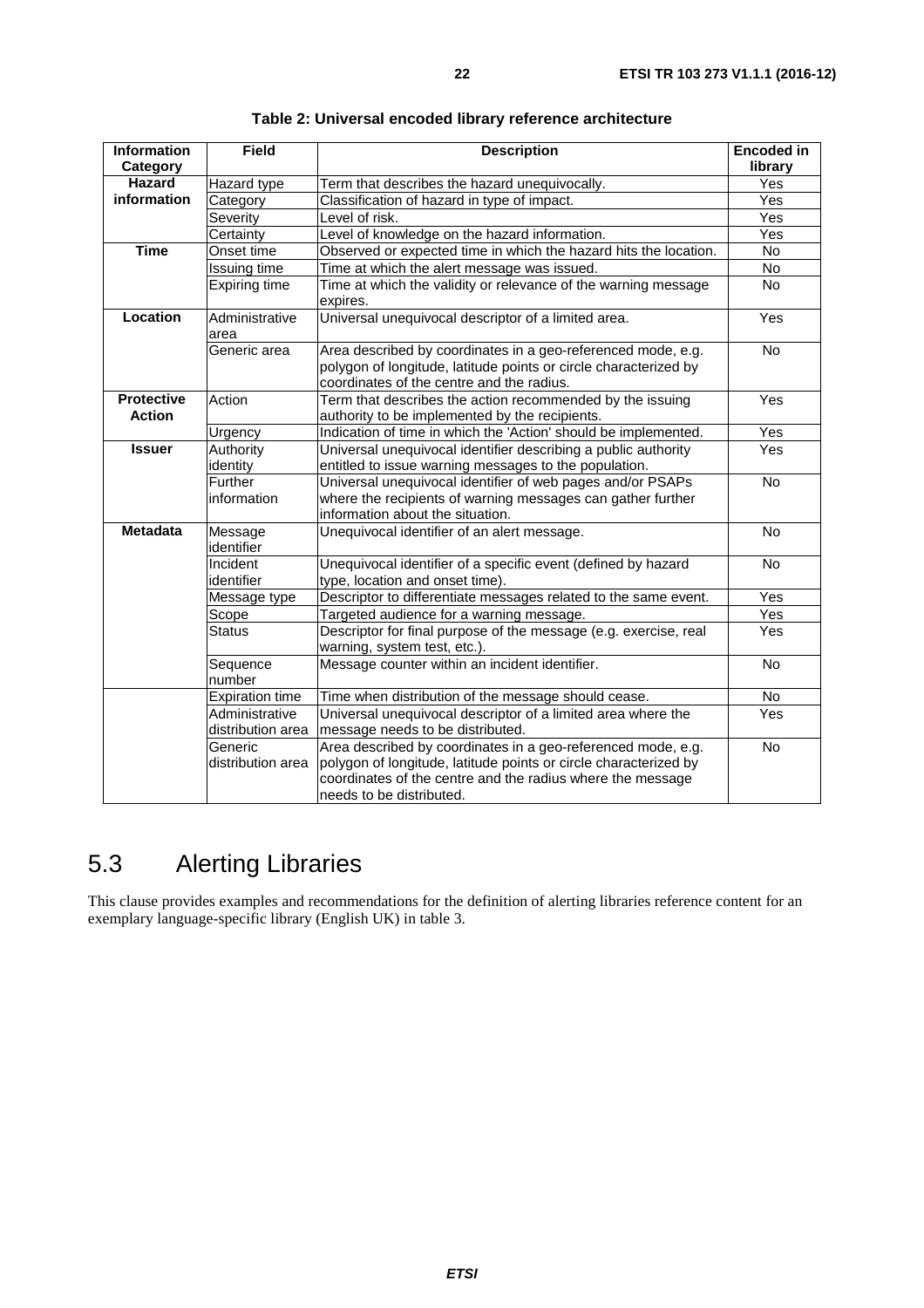<span id="page-22-0"></span>

| <b>Information</b>           | <b>Field</b>    | <b>Content</b>                                                   | <b>Information</b>                 | <b>Field</b>            | <b>Content</b>                                                                            |
|------------------------------|-----------------|------------------------------------------------------------------|------------------------------------|-------------------------|-------------------------------------------------------------------------------------------|
| <b>Category</b>              |                 |                                                                  | Category                           |                         |                                                                                           |
| <b>Hazard</b><br>information | Hazard type     | Earthquake<br>Heavy rain<br>Flash flood                          | <b>Location</b>                    | Administrative<br>area  | Name of administrative areas<br>hierarchically organized from<br>municipality to EU level |
|                              |                 | Explosion<br>Storm surgens                                       |                                    | Area description        | Name of the landmark (if<br>any), 'your area', etc.                                       |
|                              |                 | Forest fire<br>Toxic cloud<br>Tsunami<br>Heatwave<br>etc.        | <b>Protective</b><br><b>Action</b> | Action                  | <b>Shelter</b><br>Evacuate<br>Execute<br>Monitor<br>Assess                                |
|                              | Category        | See 'Category' field of<br>the CAP protocol                      |                                    |                         | None                                                                                      |
|                              | Severity        | Extreme<br>Severe                                                |                                    | Urgency                 | Encoding of time frame in<br>minutes hours or days                                        |
|                              |                 | Moderate<br>Minor<br>Unknown                                     | <b>Issuer</b>                      | Authority<br>Identifier | List of public warning<br>authorities                                                     |
| <b>Metadata</b>              | Message<br>type | Warning<br>Alert<br>Information<br>Update<br>Cancel<br>All clear |                                    |                         |                                                                                           |
|                              | Scope           | Public<br>Restricted<br>Private                                  |                                    |                         |                                                                                           |
|                              | <b>Status</b>   | Actual<br>Exercise<br>System test                                |                                    |                         |                                                                                           |

**Table 3: Alerting libraries reference content**

# 5.4 Support of Time Information

The support of time information should be unequivocal in the encoded library. However, the common manner to sort and indicate time information in different countries (using a specific language) might be different. The delivery of alert messages should present the time information according to the standards of the specific language selected by the recipient.

Additionally, time information should be provided using a unique format (for instance, UTC), so that the alert message time information can be related to the local time of the recipient. In order to do this, the Conversion Rules define how to convert time information to the local time in order to present the alert message in the way which is more useful and understandable for the user.

# 5.5 Support of Location Information

The support of location information, both for identifying the area where the message should be distributed as well as the affected area to be displayed in the alert message, should be unequivocal. However, the common manner to indicate distances in different countries (using a specific language) has an influence when presenting the message to the recipient. The delivery of alert messages should present the location information according to the standards of the specific language selected by the recipient and therefore, this fact is specified in the Conversion Rules to be applied.

# 5.6 Support of Unique Authority Identification

The support of authority identification information should be unequivocal in the encoded library. For that purpose, the authorities making use of alerting libraries should acquire a unique identifier. A central governance entity for the maintenance of the alerting libraries should deliver such unique identifiers after a registration, authentication and verification process.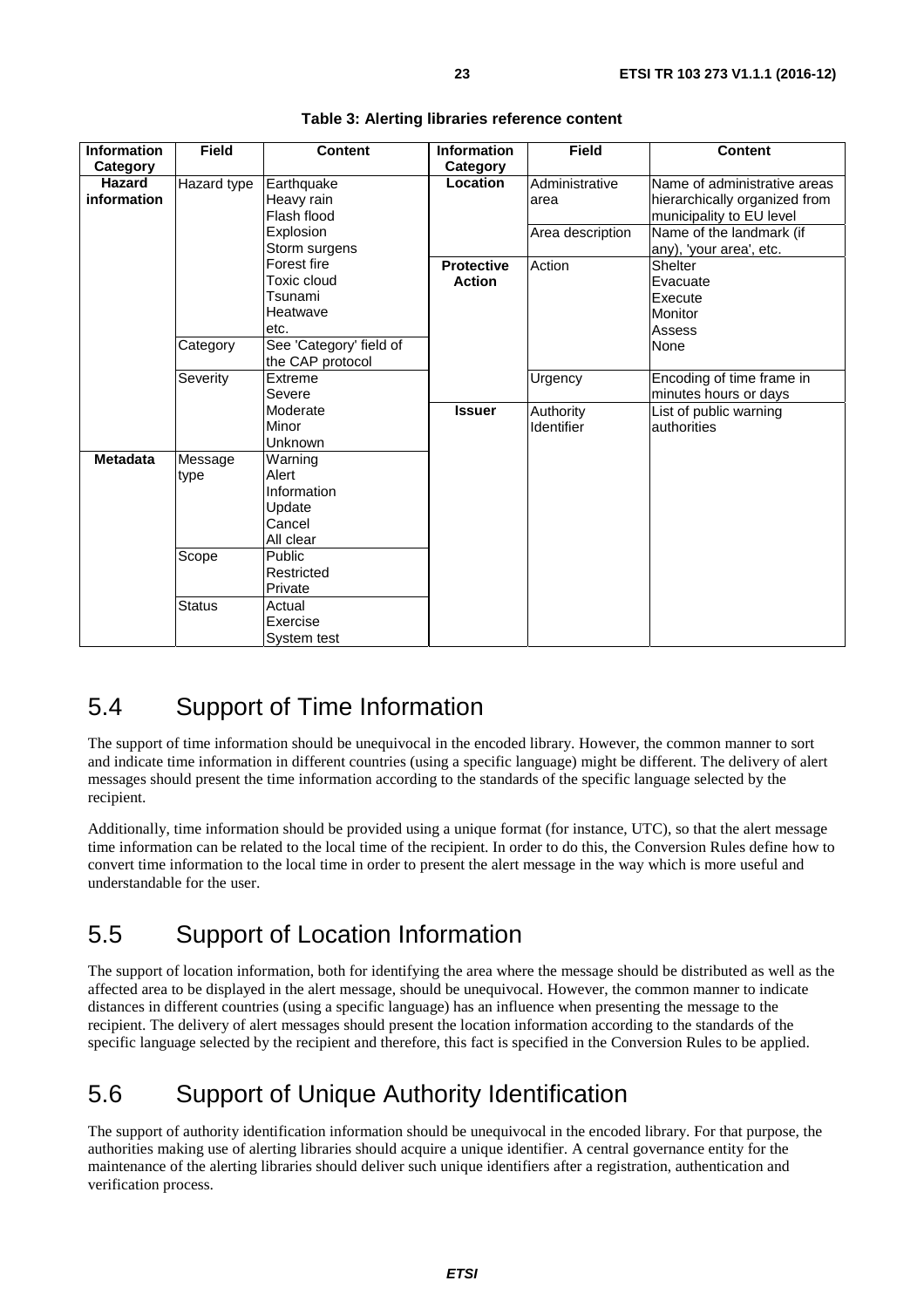<span id="page-23-0"></span>The language-specific libraries should contain the legal name of the registered entities and a translation of those in the language of this language-specific library.

# 5.7 Common Alerting Protocol Compliance

### 5.7.1 Alerting libraries fields correspondence with CAP fields

The alerting libraries are information data bases to describe alert messages in a compression-friendly manner, so that alert messages can be efficiently abstracted and encoded at the sender side and decoded and assembled at the recipient side. Hence, it is beneficial to pre-define values of each identified field as far as this is possible. The scope of the alerting libraries is therefore partly overlapping with but not completely identical to that of the Common Alerting Protocol. Nevertheless, compliance or compatibility with the CAP protocol is beneficial, so that CAP-based messages can be accommodated in alerting libraries in an easy manner.

The alerting libraries structure described in clause 5.2 (table 2) complies with the Common Alerting Protocol as described in table 4.

| <b>Information</b><br>Category      | <b>Field</b>           | <b>Correspondence with CAP field</b>        |
|-------------------------------------|------------------------|---------------------------------------------|
| <b>Hazard information</b>           | Hazard type            | <info> <event></event></info>               |
|                                     | Category               | <info> <category></category></info>         |
|                                     | Severity               | <info> <severity></severity></info>         |
|                                     | Certaintv              | <info> <certainty></certainty></info>       |
| <b>Time</b>                         | Onset time             | <info> <onset></onset></info>               |
|                                     | Issuing time           | <alert> <sent></sent></alert>               |
|                                     | Expiring time          | <info> <expires></expires></info>           |
| Location                            | Area description       | <area/> <areadesc></areadesc>               |
|                                     | Administrative area    | <area/> <geocode></geocode>                 |
|                                     | Generic area           | <area/> <polygon> and</polygon>             |
|                                     |                        | <area/> <circle></circle>                   |
| <b>Protective Action</b>            | Action                 | <info> <responsetype></responsetype></info> |
|                                     | Instruction            | <info> <instruction></instruction></info>   |
|                                     | Urgency                | <info> <urgency></urgency></info>           |
| Authority identity<br><b>Issuer</b> |                        | <alert> <sender></sender></alert>           |
|                                     | Further information    | <info> <web> and</web></info>               |
|                                     |                        | <info> <contact></contact></info>           |
| <b>Metadata</b>                     | Message identifier     | <alert> <identifier></identifier></alert>   |
|                                     | Incident identifier    | <info> <incidents></incidents></info>       |
|                                     | Message type           | <alert> <msgtype></msgtype></alert>         |
|                                     | Scope                  | <alert> <scope></scope></alert>             |
|                                     | <b>Status</b>          | <alert> <status></status></alert>           |
|                                     | Sequence number        | See clause 5.6.2                            |
|                                     | <b>Expiration time</b> | probably <info> <expires></expires></info>  |
|                                     | Distribution area      | probably <area/> <polygon> and</polygon>    |
|                                     |                        | <area/> <circle></circle>                   |

**Table 4: CAP compliance of the universal message reference content** 

### 5.7.2 Special cases

It should be noted that the values of specific fields in the alerting libraries proposed in clause 5.2 do not correspond one to one with values in the CAP specification [\[i.12](#page-5-0)]. These special cases are described below.

### **Hazard type**

CAP does not foresee a predefined list of hazard types within the field <info> <event>. However, the Alerting libraries should contain a list of potential hazards so that such information can be efficiently encoded.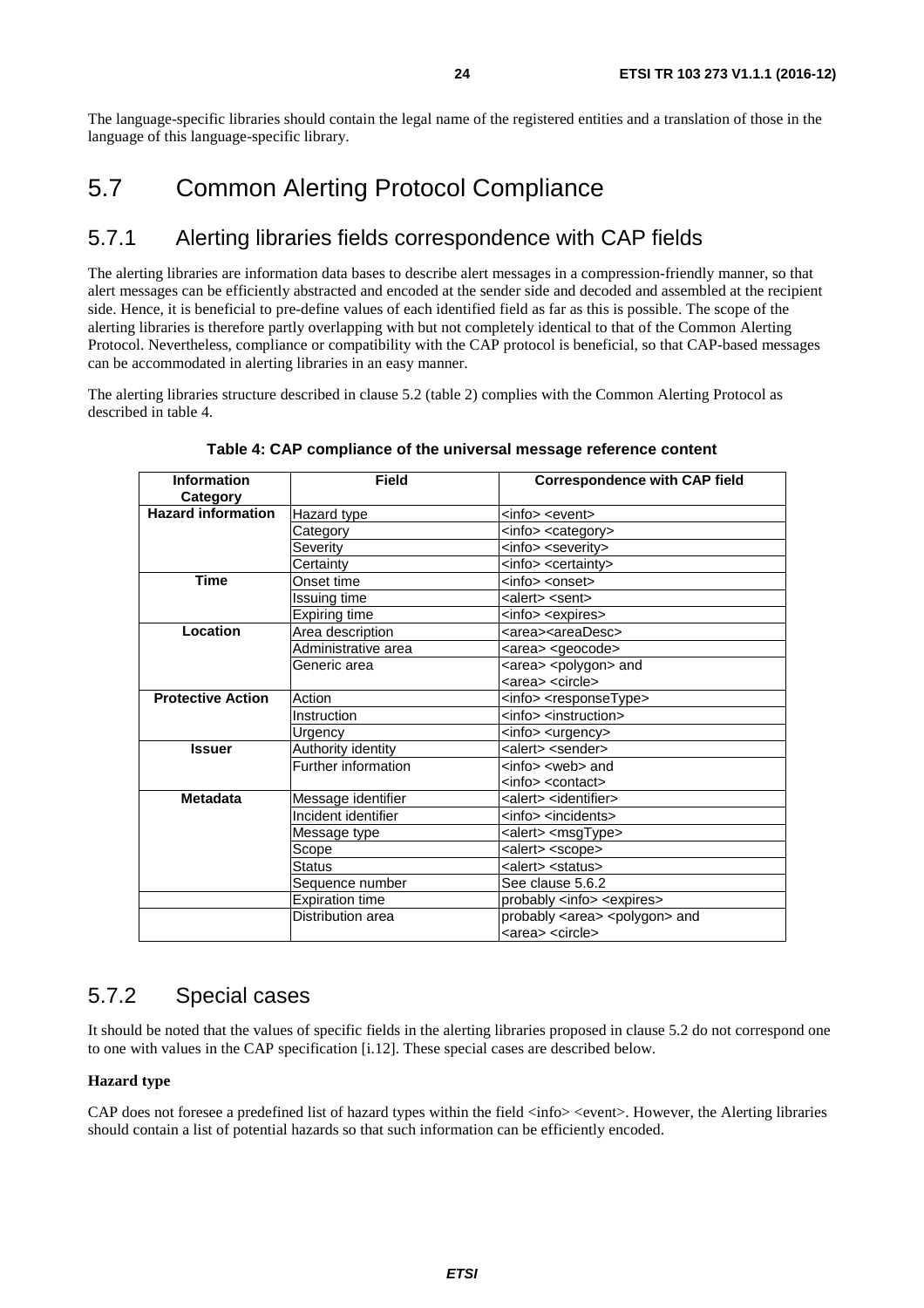### <span id="page-24-0"></span>**Message type**

The alerting libraries are defined for the sole purpose of sending alert messages to a target audience, not to acknowledge the correct reception or delivery of an alert message in the backward direction. Therefore, the Message type field in the alerting libraries does not include values such as "Ack" and "Error". Compared to the *<alert> <msgType> field in CAP, a*dditional values such as "Warning" and "Information" could be included in the list of potential values to the Message type field to further differentiate the intention of the alert message, for example to be added in the headline of the alert message. The value "All clear" denotes the end of an alert situation.

### **Sequence number**

The intention of a sequence number is that alert messages that correspond to the same event (initial message, several updates, all clear, cancel) can be correctly sorted at the recipient side. The provisions of CAP to enable this feature is to identify each alert message by the triplet:{ <*alert>* <*sender>; <alert>* <*identifier>; <alert>* <*sent>*}. The sequence number could be automatically created by the "Alert Message Processing and Interpretation" module at the recipient side by sorting the alert messages with identical pair {  $\langle$  *<alert>*  $\langle$  *<alert>*  $\langle$  *identifier>*} according to the value of the field *<alert> <sent>.* 

# 6 Application of Alert Libraries

## 6.1 Alert4All Project Approach

In the course of the Alert4All project (A4A) [\[i.19](#page-6-0)], the use of alerting libraries has been exploited in order to have a more efficient implementation of alerting message distribution, especially for what concerns the content processing and the translation into the corresponding CAP messages (or any other equivalent alerting message protocol). To this end, two approaches have been considered to make use of alerting libraries: a transparent and an advanced approach.

#### **Transparent approach**

The simplest process for composing an alert message by using alert libraries is depicted in figure 8. The process consists of the following steps:

- The warning official (alert message issuer) selects the applicable keyword, term or code for each information item out of the alert libraries.
- The selection is provided as input to the alert message processing function.
- The alert message processing function generates an alert message with the correct syntax in a specific language out of the selected codes and keywords.
- The composed message is then transmitted through different channels and delivered.



**Figure 8: Composing an alert message making use of alerting libraries - Transparent approach**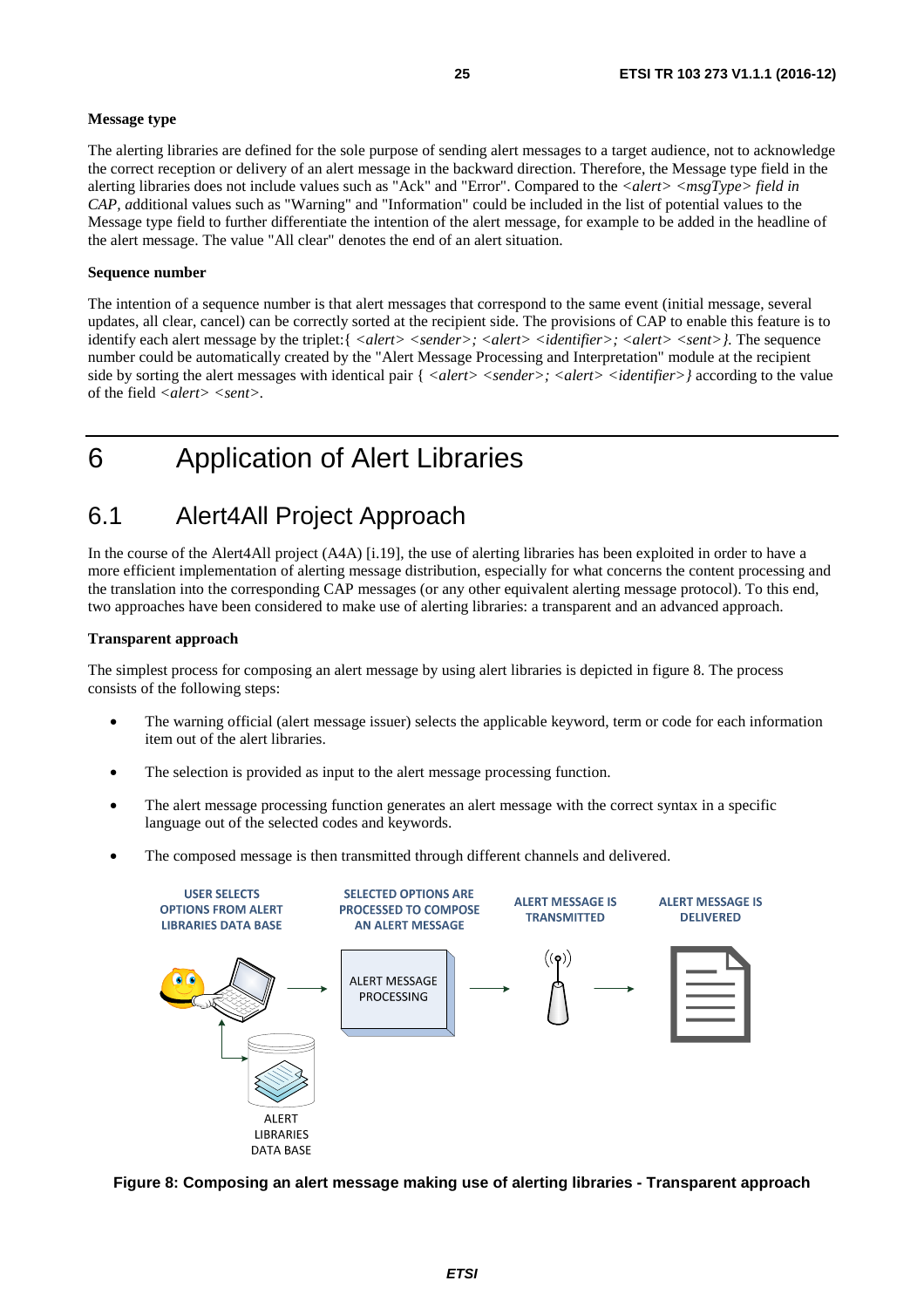The transparent approach has the following consequences:

- The alert message resulting from the alert message processing function is a readable and comprehensive text (that could be transformed into speech, video, or other media and complemented by icons) in a specific language or languages.
- The languages and media mode delivered by the alert message processing function can be determined in advance or made selectable, so that the alert message issuer can manage it.
- The message outputted by the alert message processing function is transmitted transparently through suitable channels. Hence, the message is delivered to the recipient in the language and media form as outputted by the alert message processing function in case the alert channel can support the delivered media in the receiving devices.

#### **Advanced approach**

The use of alert libraries has further potential advantages if more intelligence is built also at the receiving devices. By using smartly the encoding of alerting libraries, the communications channels capacity required to transmit an alert message can be significantly reduced, provided that a suitable communication protocol can support the libraries.

Alert messages are typically described using the Common Alerting Protocol (CAP) [[i.12](#page-5-0)], i.e. into XML "documents". This is very easy to implement but requires significant capacity for the transmission of a message, which can become an issue if the technology to transport the alert message is slow or has low capacity. ASN.1 [\[i.17](#page-6-0)] encoding can be applied to compress the CAP messages. However, further compression gains can be achieved by using a protocol that supports inherently the light encoding of libraries. Furthermore, very high flexibility in the presentation of alert messages can be achieved if the intelligence to interpret the alert message is decentralized to the receiving devices [\[i.18\]](#page-6-0). This is achievable given the high storage and processing capabilities of state-of-the-art receiving devices that are expected to even increase in future.

Concretely, the advanced approach to make use of alerting libraries is based on the idea that the alert message is only transmitted as a highly compressed code that contains the keyword selection made by the alert message issuer making use of a suitable communication protocol. The receiving devices can parse the coded message and interpret it making use of a locally installed alert message composition function and alerting libraries, both tailored to the preferred language as selected by the user.

The procedure is described in the following and depicted in figure 9:

- The alert message issuer selects the applicable keyword, term or code for each information item out of the alerting libraries.
- The selection is provided as input to the alert message processing function.
- The alert message processing function generates an encoded and highly compressed message out of the selected codes and keywords and embeds it into a suitable communication protocol.
- The encoded message is transmitted over several communication channels.
- The encoded message is received by receiving devices that contain local alerting libraries and a local alert message composition engine tailored to the selected language by the user.
- The encoded message is given as input to the local alert message composition function.
- The alert message composition function parses the protocol to extract and decode the information items of the alert message.
- The alert message composition function formulates a readable and coherent message out of the extracted information items.
- The alert message composition function provides means to present the alert message in a suitable manner to the recipient.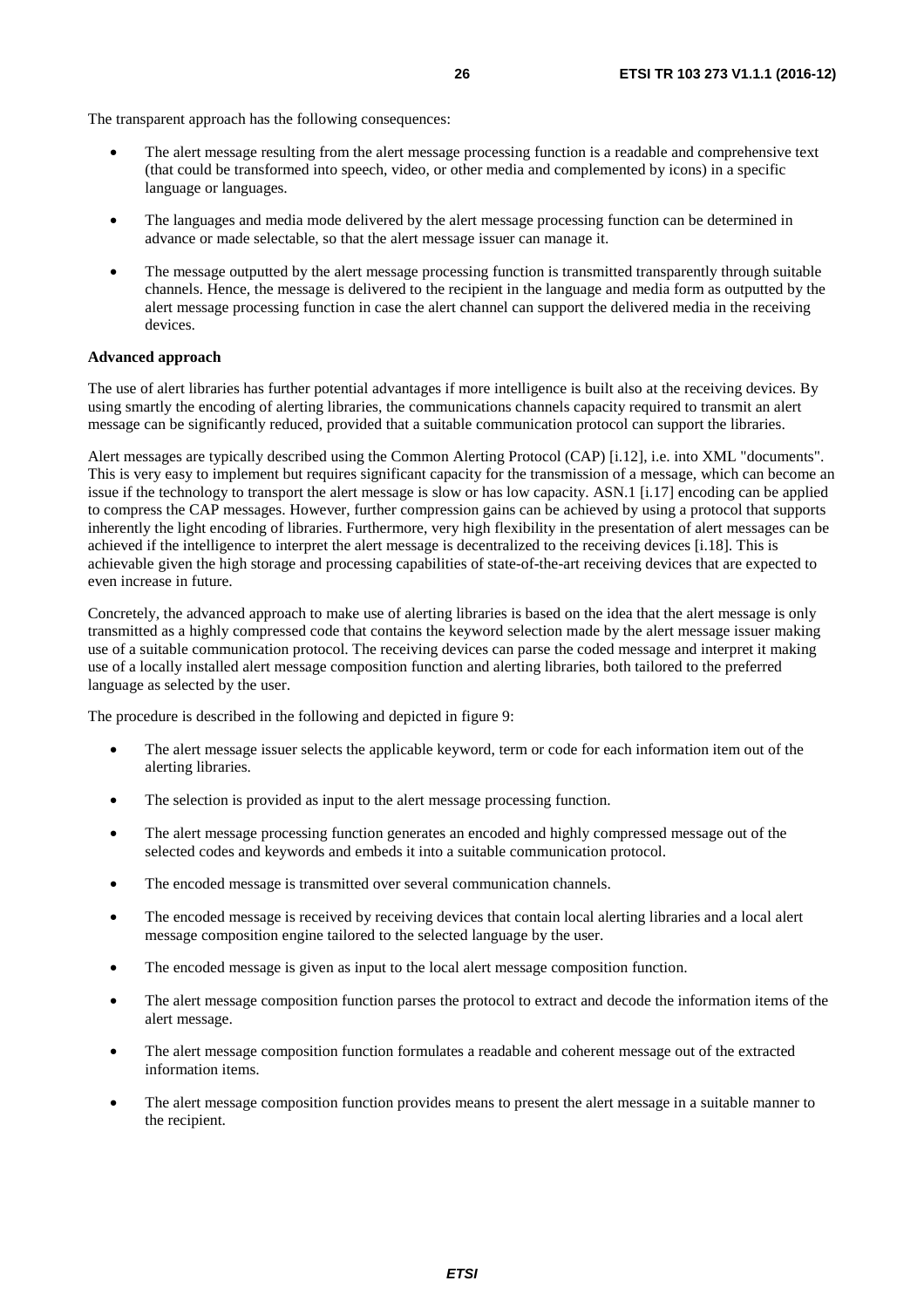<span id="page-26-0"></span>

**Figure 9: Composing an alert message making use of alerting libraries - Advanced approach** 

# 6.2 Examples of message translation

### 6.2.1 CMAS approach

This clause describes the generation of the CMAS text message based upon received CAP parameters as described in annex A of J-STD-101 [[i.13](#page-6-0)].

The Federal Alert Gateway aggregates CAP messages received from alert message issuer, converts those messages to CMAS messages and transmits them to the mobile network operators. If a free form text message is not provided as part of the CAP message, then the Federal Alert Gateway "constructs" a text message automatically.

Automatically generated CMAS text messages using CAP fields may not provide the accuracy that alert message issuers are looking for or may not even result in meaningful messages. Two years after CMAS, now called Wireless Emergency Alert (WEA), went life most of the CMAS text messages are written by alert message issuers and not "constructed" by the Federal Alert Gateway.

A text message is constructed along the following format:

- What is happening.
- What area is affected.
- When the alert expires.
- What action should be taken.
- Who is sending the alert.

In case of weather related events the optional eventCode CAP element should be populated with a value to identify the type of weather alert. That value will be used to determine the text that describes the event. For example, FLW will be translated into "A flood warning". All other event codes can be found on the website of the US National Weather Service [\[i.20\]](#page-6-0).

If the eventCode element is not populated the text that will be transmitted will be derived from the category element. For example the category element value Fire will be translated into "A fire warning". All other category element values can be found in CAP v1.2 [\[i.12\]](#page-5-0).

The description of the area where the event occurs is provided in the CAP message as a textual description of unrestricted length in the areaDesc element. For CMAS use the affected area should be described with the text: "in this area", because the message is broadcast in the affected area.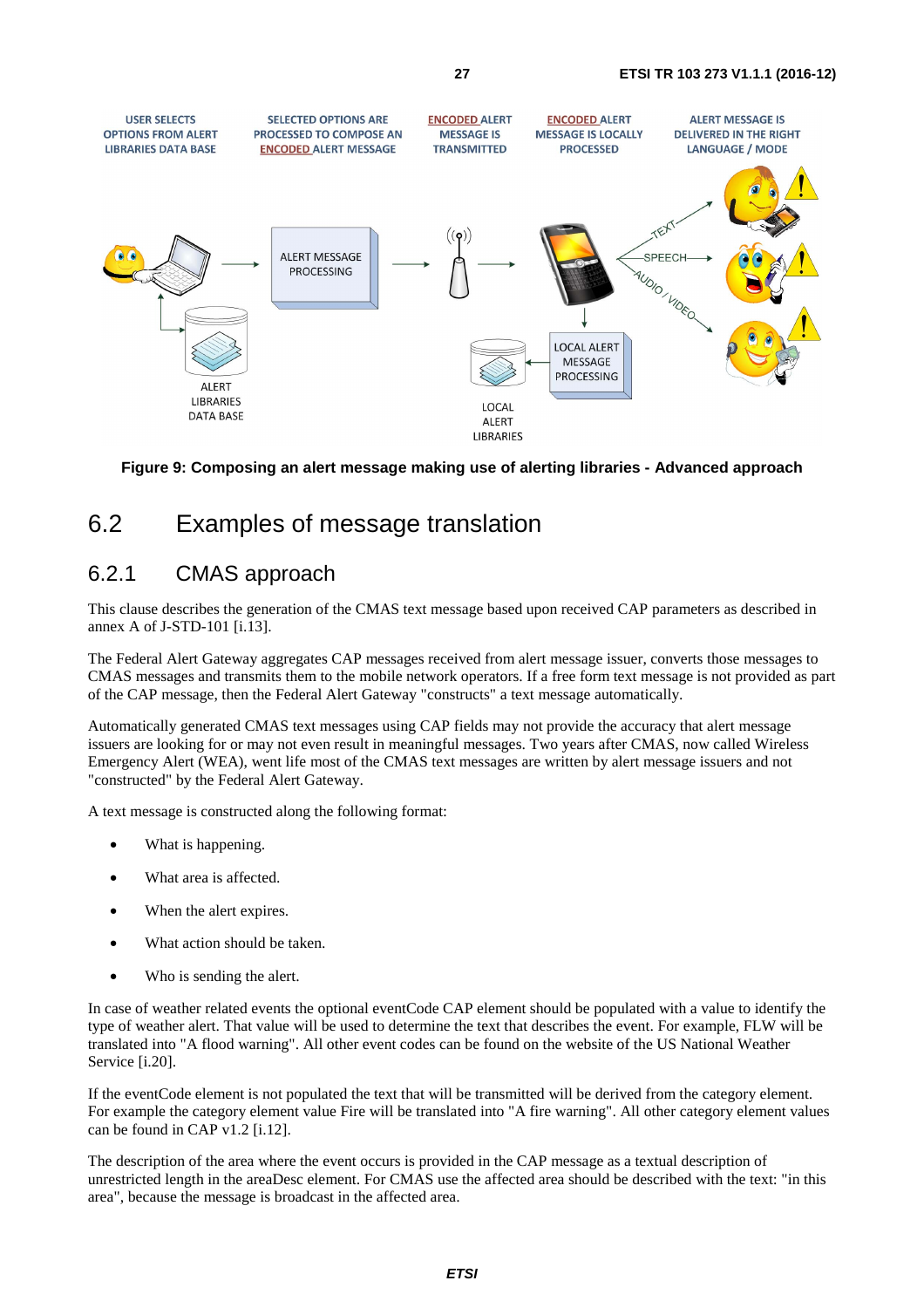The expiration time will be determined from the optional expires CAP element. If this element is not populated, the expiry time should be set to 24 hours from the onset in a 12 hour/Time zone format (i.e. "until 7:00AM PDT").

The response description should be taken from the optional responseType CAP element. For example the responseType element value Shelter should be translated into "Take shelter now". All other responseType element values can be found in CAP v1.2 [\[i.12](#page-5-0)]. If this element is not populated, the text alert message should contain a standard phrase such as "Check local media for info".

The sender should be added at the end of a CMAS message and is determined by the Federal Alert Gateway from the CAP element sender.

CMAS messages can be provided in English and in Spanish. The conversion from CAP elements to messages in either English text or Spanish text is performed as shown in tables 5 to 9.

| <b>CAP</b> element | <b>Value</b> | <b>English Text</b>            | <b>Spanish Text</b>                |
|--------------------|--------------|--------------------------------|------------------------------------|
|                    | Met          | Severe Weather Warning         | Advertencia meteorológica severa   |
|                    | Safety       | <b>Public Safety Warning</b>   | Advertencia de seguridad pública   |
|                    | Fire         | Fire Warning                   | Advertencia de fuego               |
|                    | Geo          | Geologic Warning               | Advertencia geológica              |
|                    | Security     | <b>Security Warning</b>        | Advertencia de seguridad           |
|                    | Rescue       | <b>Rescue Alert</b>            | Alarma de rescate                  |
| category           | Health       | <b>Health Warning</b>          | Advertencia de salud               |
|                    | Env          | <b>Environmental Warning</b>   | Advertencia ambiental              |
|                    | Transport    | <b>Transport Alert</b>         | Alarma de transporte               |
|                    | Infra        | Infrastructure outage          | Apagón de infraestructura          |
|                    | <b>CBRNE</b> | <b>Hazardous Threat</b>        | Amenaza peligrosa                  |
|                    | Other        | An alert has been issued       | Un alerta ha sido emitida          |
|                    | <b>TOR</b>   | Tornado Warning                | Aviso de tornado                   |
|                    | <b>VOW</b>   | Volcano Warning                | Aviso de actividad volcánica       |
|                    | <b>SVR</b>   | Severe Storm Warning           | Aviso de tronada severa            |
|                    | EQW          | Earthquake Warning             | Aviso de terremoto                 |
|                    | <b>TSW</b>   | Tsunami Warning                | Aviso de tsunami                   |
|                    | <b>BZW</b>   | <b>Blizzard Warning</b>        | Aviso de ventisca                  |
|                    | <b>DSW</b>   | <b>Dust Storm Warning</b>      | Aviso de vendava                   |
|                    | <b>FFW</b>   | <b>Flash Flood Warning</b>     | Aviso de inundaciones repentinas   |
|                    | <b>HWW</b>   | <b>High Wind Warning</b>       | Aviso de vientos fuertes           |
|                    | <b>HUW</b>   | Hurricane Warning              | Aviso de huracán                   |
|                    | <b>TRW</b>   | <b>Tropical Storm Warning</b>  | Aviso de tormenta tropical         |
|                    | <b>WSW</b>   | Winter Storm Warning           | Aviso de tormenta de nieve         |
|                    | <b>CFW</b>   | <b>Coastal Flood Warning</b>   | Aviso de inundaciones costeras     |
| eventCode          | <b>FLW</b>   | <b>Flood Warning</b>           | Aviso de inundación                |
|                    | <b>FRW</b>   | Fire Warning                   | Aviso de fuego                     |
|                    | <b>SMW</b>   | <b>Special Marine Warning</b>  | Aviso marítimo especial            |
|                    | <b>AVW</b>   | Avalanche Warning              | Aviso de avalancha                 |
|                    | <b>CDW</b>   | Civil Danger Warning           | Aviso de peligro civil             |
|                    | <b>CEM</b>   | Civil Emergency                | Mensaje de emergencia civil        |
|                    | <b>HMW</b>   | HazMat Warning                 | Aviso de materiales peligrosos     |
|                    | <b>LEW</b>   | Police Warning                 | Aviso de las autoridades de la ley |
|                    | CAE          | <b>AMBER Alert</b>             | Emergencia de rapto de menores     |
|                    | <b>NUW</b>   | Nuclear Power Plant<br>Warning | Aviso de riesgo nuclear            |
|                    | <b>RHW</b>   | Radiological Hazard Warning    | Aviso de peligro radiológico       |
|                    | LAE          | Local Area Emergency           | Emergencia del área local          |
|                    | EAN          | President has issued an alert  | El president ha emitido un alerta  |

### **Table 5: Event description**

### **Table 6: Affected Area**

| <b>CAP</b> element | Value | <b>English Text</b> | <b>Spanish Text</b>   |
|--------------------|-------|---------------------|-----------------------|
| N/A                | N/A   | lin this area       | Esta área es afectada |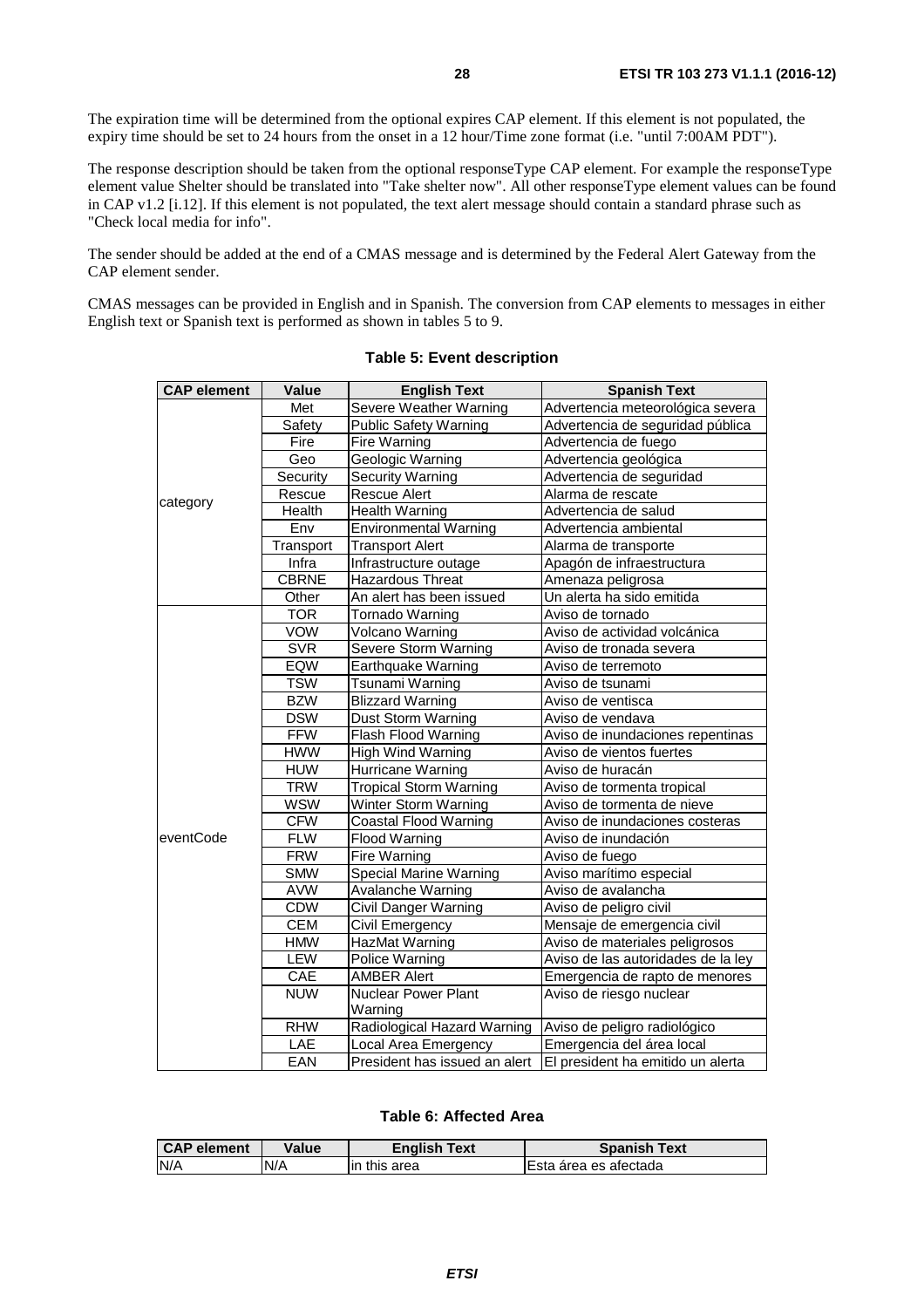<span id="page-28-0"></span>

| <b>CAP</b> element | Value                                                                                 | <b>English Text</b>                                            | <b>Spanish Text</b>                                                              |
|--------------------|---------------------------------------------------------------------------------------|----------------------------------------------------------------|----------------------------------------------------------------------------------|
| expires            | Text string which provides the<br>expiration time of the<br>linformation of the alert | Translated to an<br>event expires time<br>lin a 12 hour format | Translated to an event<br>expires time in a 24 hour<br>format (i.e. hasta 7:00AM |
|                    | message in [dateTime] format                                                          | $(i.e.$ Until $7:00AM$<br><b>PDT</b>                           | IPDT)                                                                            |

### **Table 7: Alert expiration**

### **Table 8: Actions to be taken**

| <b>CAP</b> element | Value          | <b>English Text</b>       | <b>Spanish Text</b>                               |
|--------------------|----------------|---------------------------|---------------------------------------------------|
| eventCode          | <b>SPW</b>     | <b>Take Shelter Now</b>   | Aviso de refugio                                  |
|                    | <b>EVI</b>     | Evacuate Now              | Evacuación inmediata                              |
|                    | Shelter        | <b>Take Shelter Now</b>   | Aviso de refugio                                  |
|                    | Evacuate       | <b>Evacuate Now</b>       | Evacuación inmediata                              |
|                    | Prepare        | <b>Prepare for Action</b> | Prepárese para la acción                          |
| responseType       | Execute        | <b>Execute Action</b>     | Realice la acción                                 |
|                    | <b>Monitor</b> | Monitor Radio or TV       | Compruebe nedios de noticias para<br>linformación |
|                    | Avoid          | Avoid hazard              | Evite peligro                                     |

### **Table 9: Alert sender/originator**

| <b>CAP</b> element                                                                  | Value                                                                               | <b>English Text</b>      | <b>Spanish Text</b> |  |  |  |  |
|-------------------------------------------------------------------------------------|-------------------------------------------------------------------------------------|--------------------------|---------------------|--|--|--|--|
| CMAC sender name                                                                    | Identifies the originator of                                                        | Translated to an acronym | Same as English     |  |  |  |  |
|                                                                                     | this alert. Guaranteed by                                                           | lor short abbreviation   | version.            |  |  |  |  |
|                                                                                     | assigner to be unique                                                               | picked by the sender.    |                     |  |  |  |  |
|                                                                                     | globally; e.g. may be based                                                         |                          | See note 2.         |  |  |  |  |
| on an Internet domain<br>See note 1.                                                |                                                                                     |                          |                     |  |  |  |  |
| name - could also come                                                              |                                                                                     |                          |                     |  |  |  |  |
|                                                                                     | lfrom the sender's name in                                                          |                          |                     |  |  |  |  |
|                                                                                     | lthe trust model.                                                                   |                          |                     |  |  |  |  |
| NOTE 1: URLs, phone numbers, and email addresses are not sent to the mobile device. |                                                                                     |                          |                     |  |  |  |  |
|                                                                                     | NOTE 2: URLs, phone numbers, and email addresses are not sent to the mobile device. |                          |                     |  |  |  |  |

### 6.2.2 Munich shooting on 22.06.2016

On Friday the 23<sup>rd</sup> of June 2016, a shooting took place in the shopping mall Olympia Einkauf Zentrum (OEZ) in Munich, resulting with 10 victims (including the murderer who committed suicide after the attack) and another 36 were injured. In the hours following the attack, the federal police distributed warning messages to the population in the form of posts in different social networks, which appeared in different languages in order to reach as many citizens as possible also taking into account the multi-national composition of Munich's population.

The summary of the original delivered messages is reported in table 10, subdivided per language: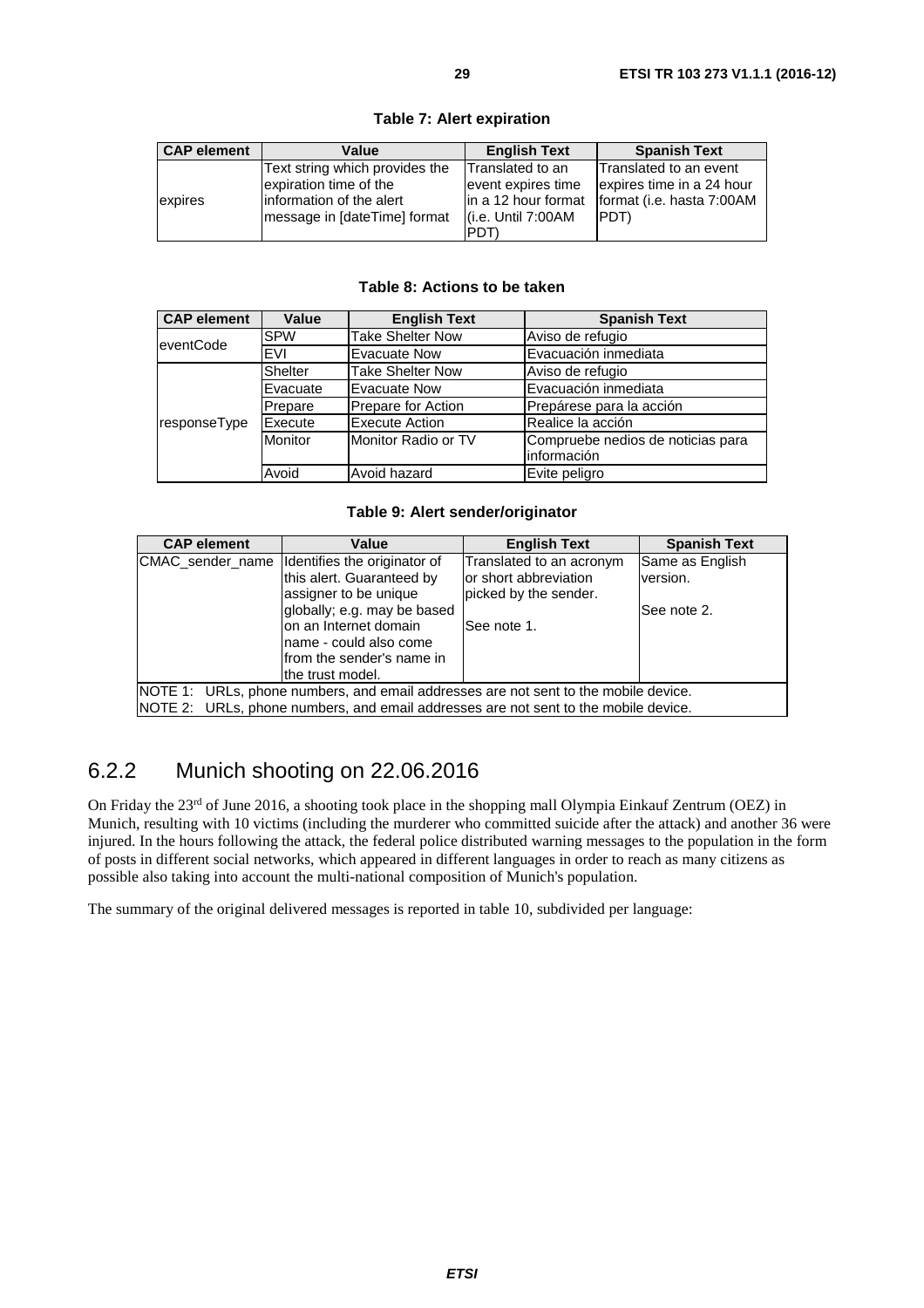| Table 10: Warning messages,                                   |
|---------------------------------------------------------------|
| Original heading: 'Polizei München @PolizeiMuenchen 22. Juli' |

| # Message/     | German                                                                                                                                                  | <b>English</b>                                                                                               | <b>French</b>                                                                                           | <b>Turkish</b>                                                                                                |
|----------------|---------------------------------------------------------------------------------------------------------------------------------------------------------|--------------------------------------------------------------------------------------------------------------|---------------------------------------------------------------------------------------------------------|---------------------------------------------------------------------------------------------------------------|
| Language       |                                                                                                                                                         |                                                                                                              |                                                                                                         |                                                                                                               |
|                | +++ACHTUNG+++<br>Meiden Sie die<br>Umgebung um das<br>#OEZ - Bleiben Sie in<br>Ihren Wohnungen.<br>Verlassen Sie die<br>$Strable!+++$                   | There has been gunfire -<br>the Situation is unclear.<br>we will keep you informed<br>#munich #west #moosach | S'il vous plait restez a<br>la maison a munich,<br>pas dans les rues!<br>#münchen, #oez,<br>#schießerei | Silahli catisma ile yeni<br>bilgeri size<br>aktariyoruz.                                                      |
| $\overline{2}$ | Lage am #OEZ mit<br>#Schießerei ist aktuell<br>noch unübersichtlich.<br>Es gab mehrere<br>Verletzte, Sobald wir<br>mehr haben gibt es<br>weitere Infos. | There is Police Action at<br>the<br>Olympiaeinkaufszentrum<br>#oez #munich #west<br>#gunfire                 | On va écrire quand<br>nous avons plus<br>d'informations!<br>#Schießerei.<br>#münchen, #oez              | Münich<br>Hanauerstraße,<br>Olympia<br>Alisverismerkezinde<br>Silahli saldiri<br>gerceklesti                  |
| 3              | Meiden Sie öffentliche<br>Plätze in #München.<br>Die Lage ist noch<br>unübersichtlich. #oez<br>#Schießerei                                              | The suspects are still on<br>the run. Please avoid<br>public places. #munich<br>#oez #gunfire                | S'il vous plait évitez le<br>public pour le moment<br>a Munich. #München,<br>#oez, #schießerei          | lSu ana kadar<br>bilinmedik sayida<br>varalilarimiz var                                                       |
| 4              |                                                                                                                                                         | Please avoid public areas<br>in #Munich right now.<br>#gunfire                                               |                                                                                                         | Saldiri dolaysiyla 6 kisi<br>malesef hayatini<br>kaybetdi                                                     |
| 5              |                                                                                                                                                         |                                                                                                              |                                                                                                         | Saldirganlar halen<br>yakalanamadi, lütfen<br>evlerinizi terk etmeyin.<br>Kalabalik yerlerden<br>uzak durunuz |

According to the information contained in the various messages, it is possible to make use of alerting libraries, on the basis of the following template.

| Table 11: Alert library example |  |  |  |  |  |
|---------------------------------|--|--|--|--|--|
|---------------------------------|--|--|--|--|--|

| Hazard type:       | <b>GUNFIRE</b>                                                 |
|--------------------|----------------------------------------------------------------|
| Target location:   | Munich, Munich-Moosach                                         |
| Time:              | 22 July: 17:45                                                 |
| Severity:          | <b>SEVERE</b>                                                  |
| Certainty:         | <b>OBSERVED</b>                                                |
| Protective action: | Please leave the streets, stay inside and avoid public places. |
| Source:            | Police Department Munich                                       |

In this way a more synthetic representation of the message can be obtained, hence simplifying the generation of the message and the eventual distribution. In particular, the main advantage of using alerting libraries in this case would consist in mapping each field content to a given bit-string that can definitely reduce the size of transmitted messages. Moreover, each message can be easily translated in the recipient's language, provided that a proper translation engine is available in the recipient's device.

More details about the parsing operations and the related translation functions are implementation specific and therefore beyond the scope of the present document.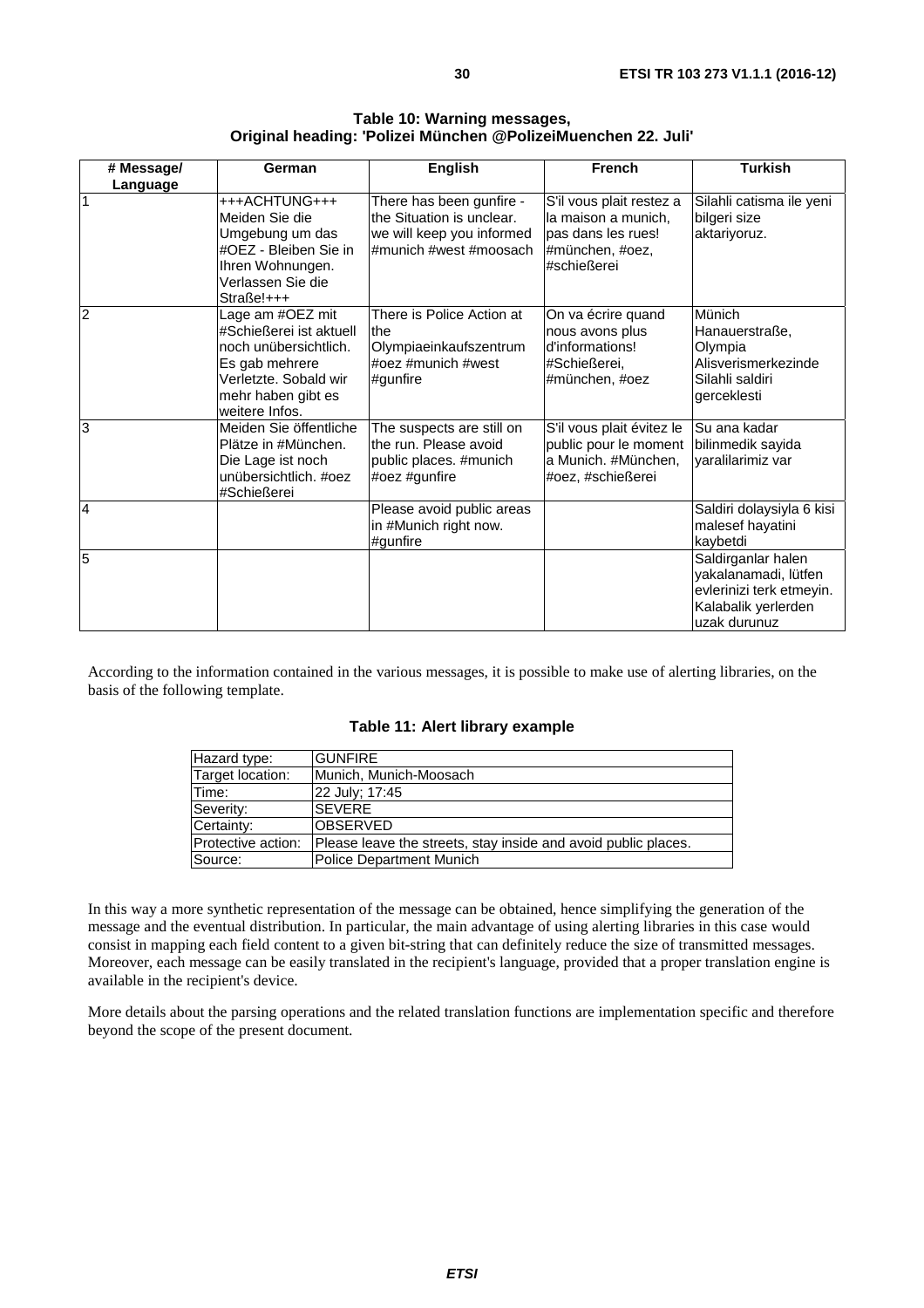# <span id="page-30-0"></span>7 Recommendations for Alert Message Assembly Rules

### 7.1 Introduction

The process depicted in figure 7 (clause 5) includes the function to interpret the alert message. Inputs to this function are:

- an encoded alert message, in compliance with the recommendations made in clauses 4 to 5;
- the alerting library package of at least one language.

The function to interpret the alert message will make use of the structure, syntax and conversion rules contained in the alerting library package to formulate a human-readable alert message out of the input encoded alert message.

This clause provides recommendations to define structure, syntax and conversion rules that can be applied to enable the implementation of an alert message interpretation function. Furthermore, a guideline in an example language (English) is provided as well.

For the avoidance of doubt, the structure rules addressed in the present document relate to the formulation of alert messages. Recommendations for multi-modal presentation of alert messages, as well as the use of pictograms to guarantee accessibility are addressed in ETSI TR 103 335 [\[i.21](#page-6-0)].

# 7.2 Principles of Alert Message Assembly

### 7.2.0 Overview

The formulation of an alert message based on the input encoded message and the alerting library package should be kept as simple as possible. However, for an alert message to be actionable, it is also recommended to include sufficient information as described in clause 4.2.2.2 and to apply the style recommendations described in clause 4.2.2.1.

A simple, but effective approach to address these recommendations is the use of templates that enable sufficient flexibility to accommodate any kind of emergency situation. Furthermore, in accordance with the recommendation made in clause 4.2.2.2, the alert message should contain the most important information first, in the form of a headline, followed by the details. Accordingly, it is recommended to organize the rules for the alert message formulation in a hierarchical manner as shown in figure 10. This hierarchy starts from very high level information organization rules (structure rules), goes through syntax rules to formulate specific sentences and completes the picture with detailed rules that avoid ambiguities (conversion rules).



**Figure 10: Structure of alert message assembly rules**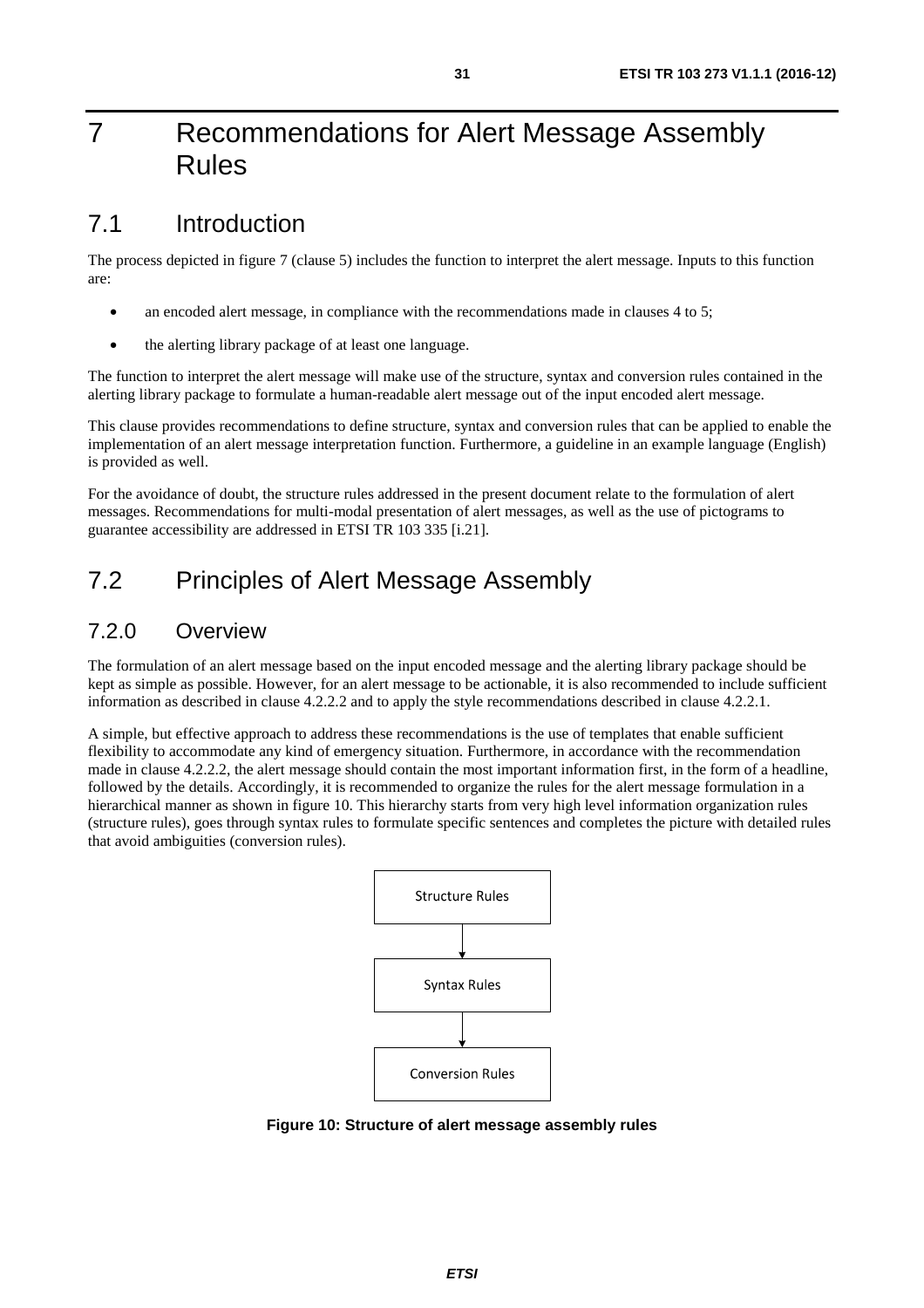### <span id="page-31-0"></span>7.2.1 Structure Rules

Structure rules define the number of sentences, their scope and their order of presentation to formulate a complete alert message in a generic manner, i.e. regardless of the type of hazard, its severity, likelihood, etc.

Example structure rules are provided in clause 7.3 for English.

### 7.2.2 Syntax rules

For the sentences required by the structure rules, the syntax rules define the procedure to formulate each specific sentence according to the input terms and available metadata.

Example syntax rules are provided in clause 7.4 for English.

### 7.2.3 Conversion rules

The information that should be contained in an alert message includes references to time and location, where the latter could be also formulated including distances. As stated in clauses 5.3 and 5.4, the presentation of these information items should be facilitated taking into account the relevant standards in the local language of the alert message recipient. Conversion rules serve exactly this purpose, i.e. they should define the format to correctly formulate time and location information in the language contained in the library.

Example syntax rules are provided in clause 7.5 for English.

### 7.3 Example Structure Rules for Text in English

An example alert message structure for a first alert message or update alert message could be as follows:

#### **<Headline>**

#### **<Event description>**

#### **<Protective action>**

#### **<End line>**

The scope of each element is listed below:

- <Headline> is the title of the message, containing only the basic information.
- <Event description> contains the information about the emergency event.
- <Protective action> contains the information about the recommended protective action.
- <End line> is a standard sentence containing a reference to the web site where more information can be found.

The syntax that should be applied to each of these building blocks is described in clause 7.4.

For release messages, i.e. messages indicating that the emergency situation has been released, the message structure can be simplified as follows:

### **<Release Headline >**

#### **<Release Body>**

### **<End line>**

The syntax that should be applied to each of these building blocks is described in clause 7.4.For cancel messages, i.e. messages indicating the cancellation of a previously sent message, the following structure could be applied:

#### **<Cancel Headline >**

#### **<Cancel Body>**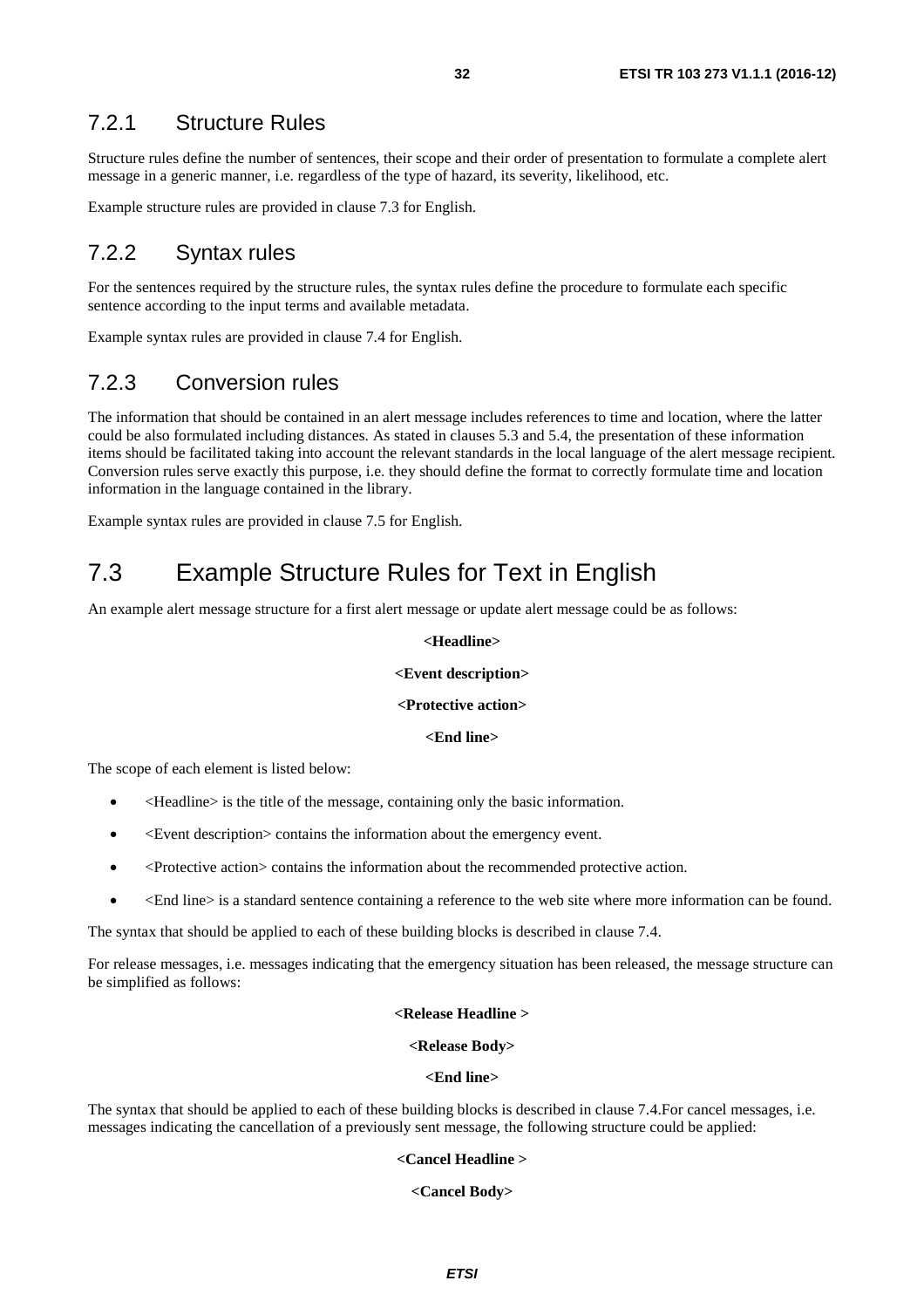**<End line>** 

# <span id="page-32-0"></span>7.4 Example Syntax Rules for Text in English

### 7.4.1 Syntax of First and Update Messages

The example basic syntax for each building block of first and update alert messages is described in table 12.

The syntax description makes use of fields that should be fixed depending on the input data to the alert message processing and interpretation function:

- <Label>
- <Hazard type>
- <Date>
- <Location>
- <Authority>
- $\bullet \quad \langle \text{Verb} \rangle$
- <Certainty>
- $\bullet$  <Time>
- <Action>
- <Urgency>
- <Severity>
- <Additional info>
- $\bullet$  <Web>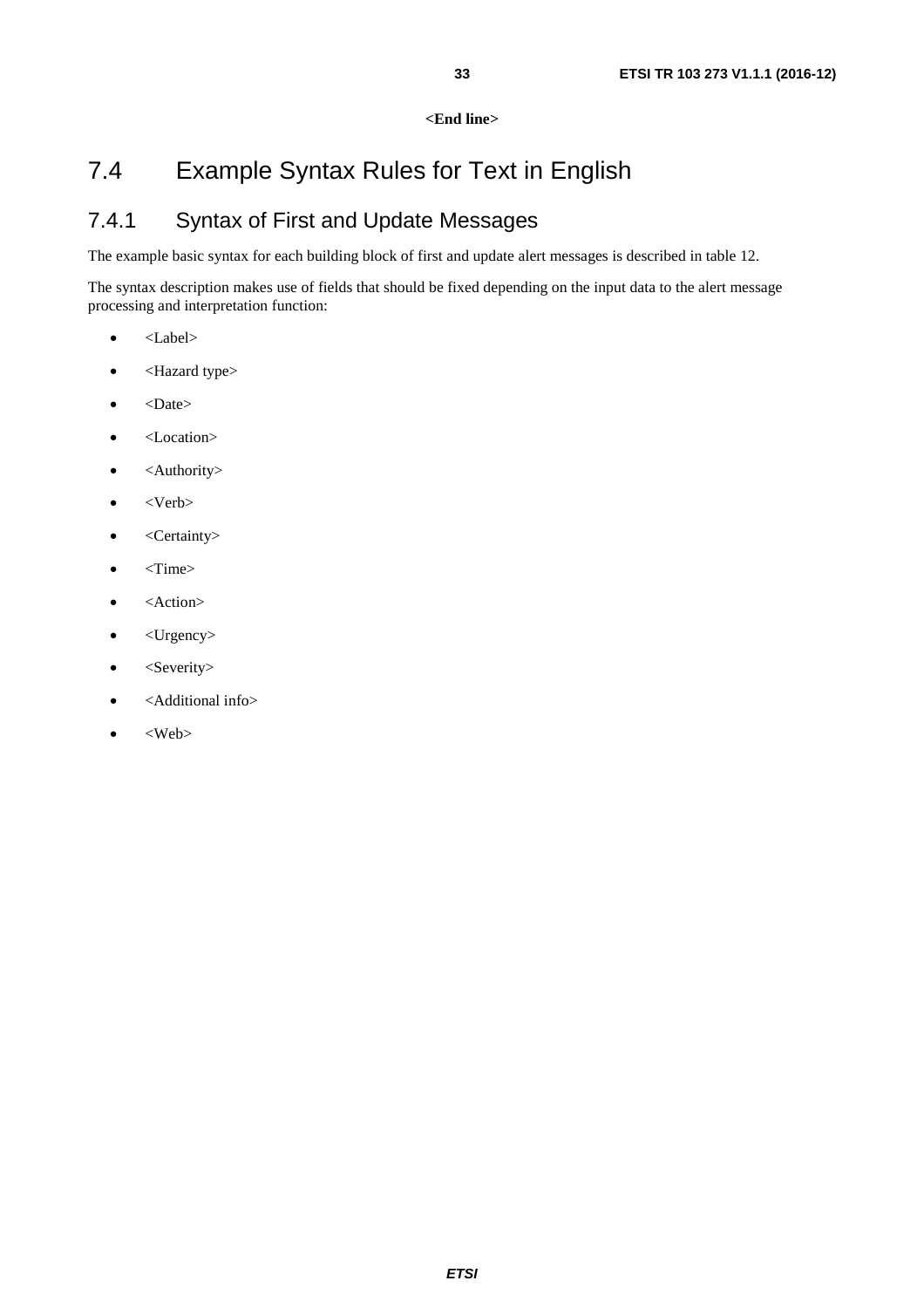| Field                                                                                                                                                                                                    | <b>Message Sequence</b> | <b>Condition</b>                    | <b>Syntax</b>                                                                                                                                                                                                                              | <b>Comment</b>                                                                                                                                                                                                 |
|----------------------------------------------------------------------------------------------------------------------------------------------------------------------------------------------------------|-------------------------|-------------------------------------|--------------------------------------------------------------------------------------------------------------------------------------------------------------------------------------------------------------------------------------------|----------------------------------------------------------------------------------------------------------------------------------------------------------------------------------------------------------------|
| <headline></headline>                                                                                                                                                                                    | First message           |                                     | <label>. <hazard type=""> <date> in <location>.</location></date></hazard></label>                                                                                                                                                         | The <headline> syntax is described in table 5.</headline>                                                                                                                                                      |
|                                                                                                                                                                                                          | Update message          |                                     | (Update) <label>. <hazard type=""> <date> in <location>.</location></date></hazard></label>                                                                                                                                                |                                                                                                                                                                                                                |
| <event<br>First message<br/>Certainty field <math>=</math><br/>description&gt;<br/>'Observed"</event<br>                                                                                                 |                         |                                     | The <authority> <verb> about <hazard type=""> observed in<br/><location> <date> at <time>, approx. Intensity: <severity>.</severity></time></date></location></hazard></verb></authority>                                                  | The <event description=""> is described in table 6.<br/>Specific fields that only appear in update messages<br/>are described in table 7.<br/>The <verb> applied in the sentence will depend on</verb></event> |
|                                                                                                                                                                                                          |                         | Otherwise                           | The <authority> <verb> about <certainty> of <hazard type=""> in<br/><location> from about <date> at <time>, approx. Expected<br/><i>intensity:</i> <severity>.</severity></time></date></location></hazard></certainty></verb></authority> | the type of message (alarm, warning or<br>information) and the <certainty> is formulated<br/>according to the input certainty value.</certainty>                                                               |
|                                                                                                                                                                                                          | Update message          | . Certainty field $=$<br>"Observed" | The <authority> <verb> that the risk of <hazard type=""> in<br/><location> <certainty description=""> <date> at <time>, approx.<br/><severity description="">.</severity></time></date></certainty></location></hazard></verb></authority> | The formulation of the <date> field is decided upon<br/>comparison of the date with the current date to<br/>formulate the message in friendlier manner.</date>                                                 |
|                                                                                                                                                                                                          |                         | Otherwise                           | The <authority> <verb> about <event type=""> observed in<br/><location> <date> at <time>, approx. <severity description="">.</severity></time></date></location></event></verb></authority>                                                |                                                                                                                                                                                                                |
| <protective action<="" td=""><td> First message</td><td></td><td>Please, <action> <urgency>.</urgency></action></td><td>The <protective action=""> syntax is described in</protective></td></protective> | First message           |                                     | Please, <action> <urgency>.</urgency></action>                                                                                                                                                                                             | The <protective action=""> syntax is described in</protective>                                                                                                                                                 |
|                                                                                                                                                                                                          | Update message          |                                     |                                                                                                                                                                                                                                            | table 8.                                                                                                                                                                                                       |
| <end line=""></end>                                                                                                                                                                                      | First message           |                                     | More info at <web>.</web>                                                                                                                                                                                                                  | The <end line=""> syntax is described in table 9.</end>                                                                                                                                                        |
| Update message                                                                                                                                                                                           |                         |                                     |                                                                                                                                                                                                                                            |                                                                                                                                                                                                                |

### **Table 12: Basic syntax of first and update alert messages**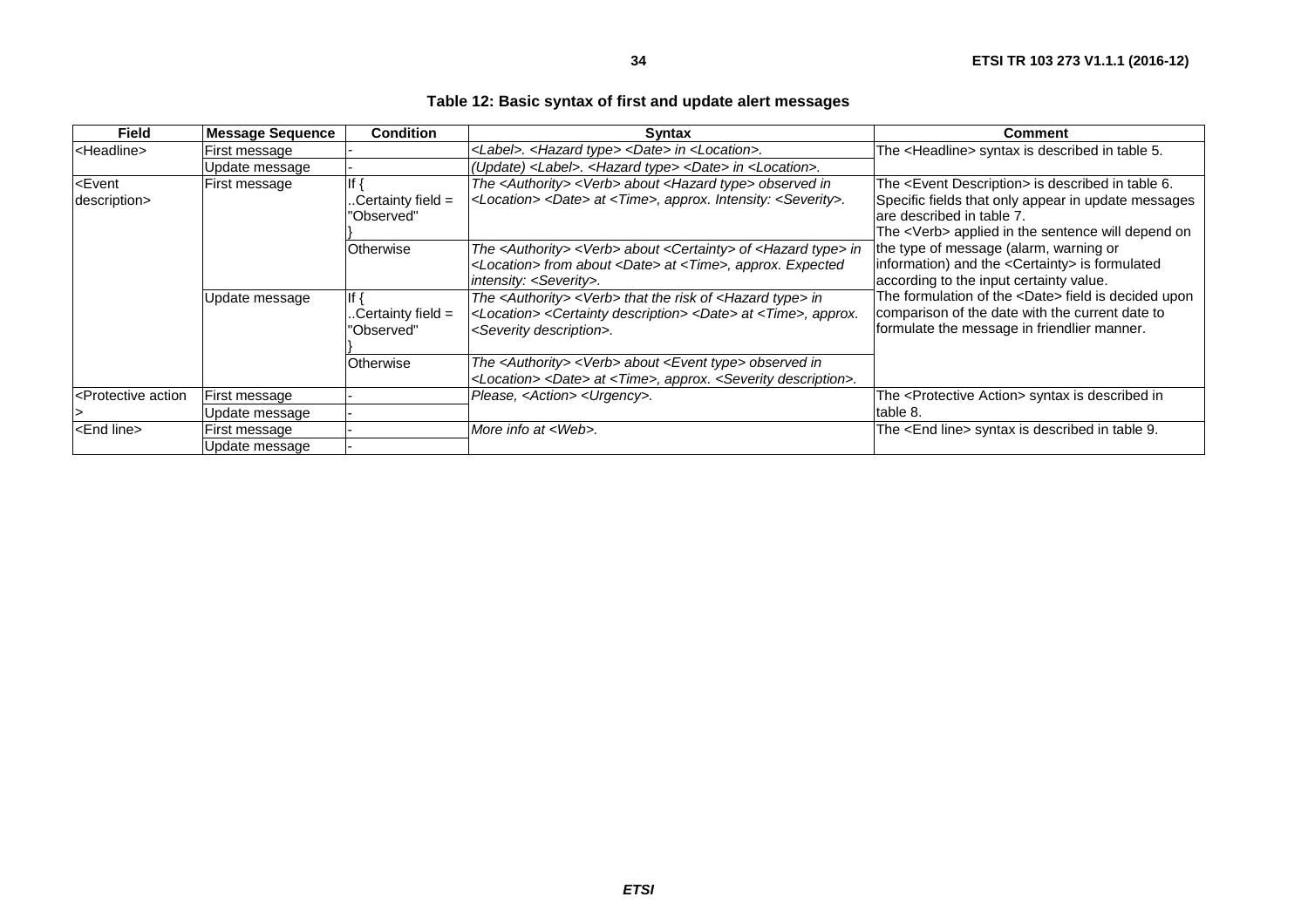| <b>Field</b>                                                                                                           | <b>Description</b>                                                                                                                                                                                                                                                | <b>Relevant</b>                  | <b>Condition</b>                                                                                                                | Assigned                   |
|------------------------------------------------------------------------------------------------------------------------|-------------------------------------------------------------------------------------------------------------------------------------------------------------------------------------------------------------------------------------------------------------------|----------------------------------|---------------------------------------------------------------------------------------------------------------------------------|----------------------------|
|                                                                                                                        |                                                                                                                                                                                                                                                                   | <b>Reference</b>                 |                                                                                                                                 | Value                      |
| <label></label>                                                                                                        | This field can take one of the<br>following values:<br>Alarm<br>$\bullet$<br>Warning<br>$\bullet$<br>Information<br>The assignment of the right value<br>depends on the values of the<br>input "Certainty" and "Severity"<br>as stated in the "Condition" cell of | "Certainty"<br>And<br>"Severity" | If $\{$<br>Certainty = $"Likely"$<br>OR.<br>Certainty = "Observed"<br>OR.<br>Severity = "Extreme"<br>OR.<br>Severity = "Severe" | "Alarm"                    |
|                                                                                                                        | lthis table.                                                                                                                                                                                                                                                      |                                  | If $\{$<br>Certainty = $"Unlikely"$<br>AND<br>$Severity = "Minor"$<br>Otherwise                                                 | "Information"<br>"Warning" |
| <hazard< td=""><td>This field should be filled with the</td><td>"Hazard type"</td><td></td><td>Value of</td></hazard<> | This field should be filled with the                                                                                                                                                                                                                              | "Hazard type"                    |                                                                                                                                 | Value of                   |
| type>                                                                                                                  | hazard type input.                                                                                                                                                                                                                                                |                                  |                                                                                                                                 | Hazard type                |
| <date></date>                                                                                                          | This field should be filled with the<br>input onset date.                                                                                                                                                                                                         | "Onset"                          |                                                                                                                                 | Value of<br>"Onset"        |
| <location></location>                                                                                                  | This field should be filled with the<br>input location description.                                                                                                                                                                                               | "Location"                       |                                                                                                                                 | "Location"                 |

### **Table 13: <Headline> fields description**

### **Table 14: <Event Description> fields description for first and update messages**

| <b>Field</b>                              | <b>Description</b>                                                                                                              | <b>Relevant</b>           | <b>Condition</b>                                              | <b>Assigned Value</b>                   |
|-------------------------------------------|---------------------------------------------------------------------------------------------------------------------------------|---------------------------|---------------------------------------------------------------|-----------------------------------------|
|                                           |                                                                                                                                 | <b>Reference</b>          |                                                               |                                         |
| <authority></authority>                   | Name of the corresponding<br>authority corresponding to the<br>authority identifier in table 3.                                 | "Authority<br>identifier" | N/A                                                           | N/A                                     |
| <verb></verb>                             | A value should be assigned to                                                                                                   | "Label" field in          | If ${Label = "Alarm" }$                                       | "alerts"                                |
|                                           | this field that depends on the                                                                                                  | <headline></headline>     | If ${Label = "Warning" }$                                     | "warns"                                 |
|                                           | value of the "Label" field of<br>the <headline>.</headline>                                                                     |                           | If ${Label = "Information" }$                                 | "informs"                               |
| <certainty></certainty>                   | A value should be assigned to                                                                                                   | "Certainty"               | If {Certainty = "Observed"                                    | "Observed"                              |
|                                           | this field that depends on                                                                                                      |                           | If {Certainty = "Likely"}                                     | "High risk"                             |
|                                           | input "certainty".                                                                                                              |                           | If ${Centainty = "Possible"\}$                                | "Medium risk"                           |
|                                           |                                                                                                                                 |                           | If {Certainty = "Unlikely"}                                   | "Minor risk"                            |
|                                           |                                                                                                                                 |                           | If ${Centainty = "Unknown"}$                                  | "Risk"                                  |
|                                           |                                                                                                                                 |                           | If {Certainty = Free Text}                                    | <b>Free Text</b>                        |
| <hazard<br><math>type</math>:</hazard<br> | Input hazard type.                                                                                                              | Hazard type               |                                                               | Value of "Hazard<br>type"               |
| <location></location>                     | This field should be filled with<br>the input location description.                                                             | Location                  |                                                               | Value of<br>"Location"                  |
| <date></date>                             | Date included in the input<br>'onset" time.                                                                                     | Date in "onset<br>time"   | If { "onset" is the same as the<br>current date}              | "todav<br>(dd/mm/yyyy)"<br>See note.    |
|                                           |                                                                                                                                 |                           | If {"onset" coincides with the<br>day after the current date} | "tomorrow<br>(dd/mm/yyyy)"<br>See note. |
|                                           |                                                                                                                                 |                           | Otherwise                                                     | 'dd/mm/yyyy"                            |
| <time></time>                             | Time included in the input<br>"onset".<br>The time zone should not be<br>included. Time is always<br>supposed to be local time. | "onset"                   |                                                               | "hh:mm"<br>See note.                    |
| <severity></severity>                     | Severity description in the<br>input "severity"                                                                                 | "Severity"                |                                                               | Value of<br>"Severity"                  |
| NOTE:                                     | The format depends on the relevant conversion rules.                                                                            |                           |                                                               |                                         |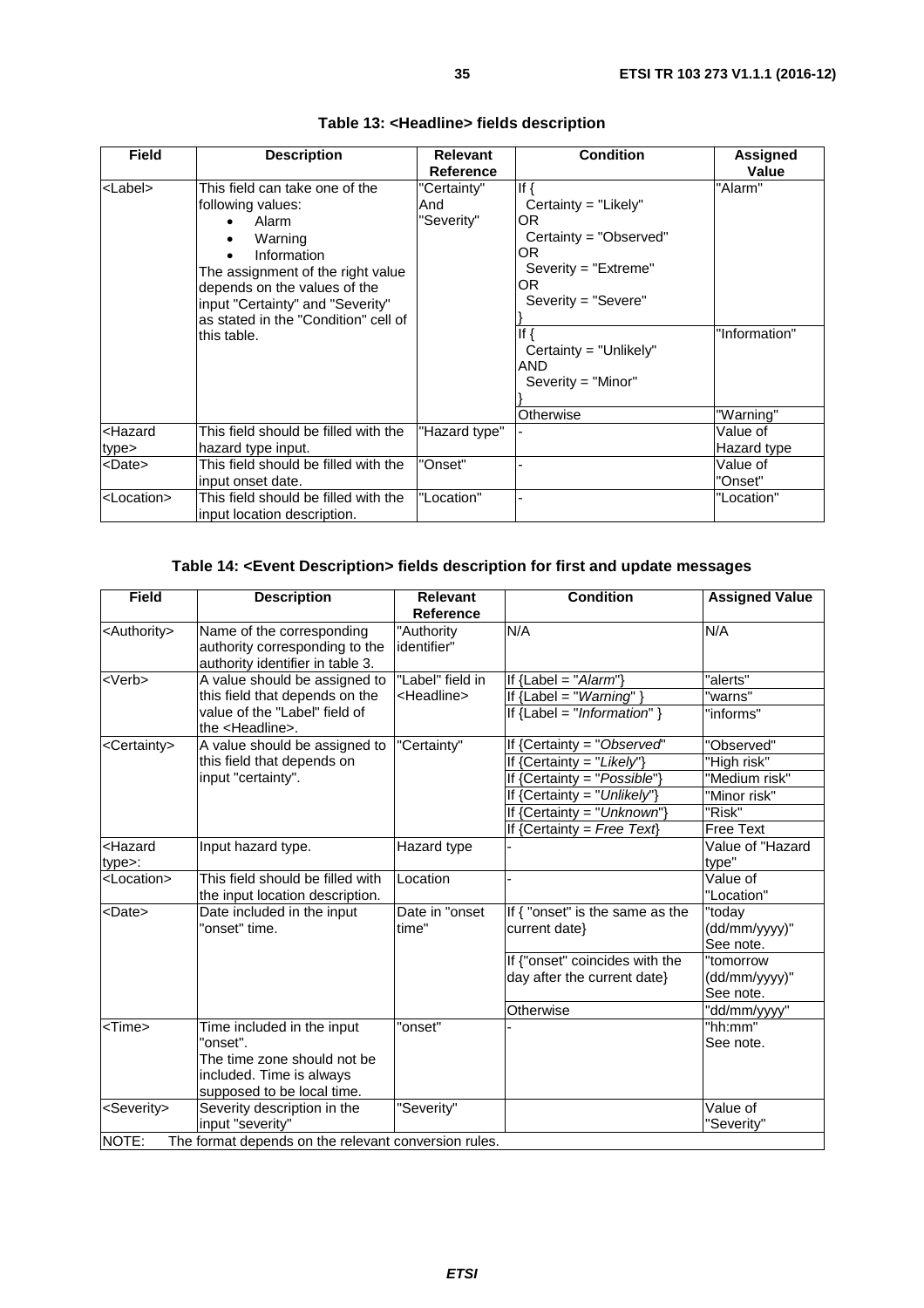| <b>Field</b>                                 | <b>Description</b>                                                                                                                                              | Relevant<br><b>Reference</b> | <b>Condition</b>                                                                                                    | <b>Assigned Value</b>                                                                             |
|----------------------------------------------|-----------------------------------------------------------------------------------------------------------------------------------------------------------------|------------------------------|---------------------------------------------------------------------------------------------------------------------|---------------------------------------------------------------------------------------------------|
| <certainty<br>description&gt;</certainty<br> | The alert message interpretation<br>lfunction should check if the<br>"certainty" value has changed with<br>respect to the previously received<br>alert message. | "Certainty"                  | If the value of "Certainty"<br>did not change with<br>respect to previous<br>message<br>If the value of "Certainty" | "Certainty<br>continues to be:<br><value of<br="">certainty field&gt;"<br/>"Certainty has</value> |
|                                              | The message will specify in the<br>text if the certainty continues to be<br>lthe same or has varied.                                                            |                              | changed with respect to<br>previous message                                                                         | changed to:<br><value of<br="">certainty field&gt;"</value>                                       |
| <severity<br>description&gt;</severity<br>   | The alert message interpretation<br>lfunction should check if the<br>"severity" value has changed with<br>respect to the previously received                    | "Severity"                   | If the value of "Severity"<br>did not change with<br>respect to previous<br>message                                 | "Intensity<br>continues to be:<br><value of="" severity<br="">field&gt;"</value>                  |
|                                              | message.<br>The message will specify in the<br>text if the severity continues to be<br>lthe same or has varied.                                                 |                              | If the value of "Severity"<br>changed with respect to<br>previous message                                           | "Intensity has<br>changed to:<br><value of="" severity<br="">field&gt;"</value>                   |

**Table 15: Additional <Event Description> fields specification for update message** 

### **Table 16: <Protective Action> fields specification**

| <b>Field</b>        | <b>Description</b>                        | <b>Relevant</b><br>Reference | <b>Condition</b>                             | <b>Assigned Value</b>           |
|---------------------|-------------------------------------------|------------------------------|----------------------------------------------|---------------------------------|
| <action></action>   | The formulation of                        | "Protective                  | If { Protective Action = "Shelter"}          | "Take shelter"                  |
|                     | <action> depends on</action>              | action"                      | If {Protective Action = "Evacuate"}          | "Evacuate"                      |
|                     | the input value of                        |                              | If ${Predictive Action = "Prepare"\}$        | "Get prepared"                  |
|                     | "Protective action" in<br>table 3.        |                              | If { Protective Action = "Execute"}          | "Follow<br><i>instructions"</i> |
|                     |                                           |                              | If { Protective Action = " <i>Monitor</i> "} | "Monitor"                       |
|                     |                                           |                              | If { Protective Action = "None"}             | "No action<br>required"         |
|                     |                                           |                              | If { Protective Action = Free text}          | Free text                       |
| <urgency></urgency> | The formulation of                        | "urgency" field              | If { urgency = " <i>Immediate</i> "}         | "Immediately"                   |
|                     | <urgency> depends</urgency>               | in CAP                       | $urgency = "Expected"\}$                     | "Within next hour"              |
|                     | on the input value of<br>the "urgency" in |                              | If { urgency = " $Future$ "}                 | "Within next 1 to<br>10 hours"  |
|                     | table 3.                                  |                              | urgency = " $Unknown$ "}                     |                                 |
|                     |                                           |                              | If { urgency = $Free$ text}                  | <b>Free text</b>                |

### **Table 17: <End line> fields specification**

| <b>Field</b> | <b>Description</b>                                                                                                                                                      | <b>Relevant</b><br>Reference      | <b>Condition</b> | Assigned<br>Value                            |
|--------------|-------------------------------------------------------------------------------------------------------------------------------------------------------------------------|-----------------------------------|------------------|----------------------------------------------|
| $<$ Web $>$  | link hyperlink for the<br>web site where more<br>linformation can be<br>found, as can be<br>found in the "Issuer:<br><b>IFurther information"</b><br>Ifield in table 3. | "Issuer: Further<br>linformation" |                  | Value of<br>"Issuer: Further<br>information" |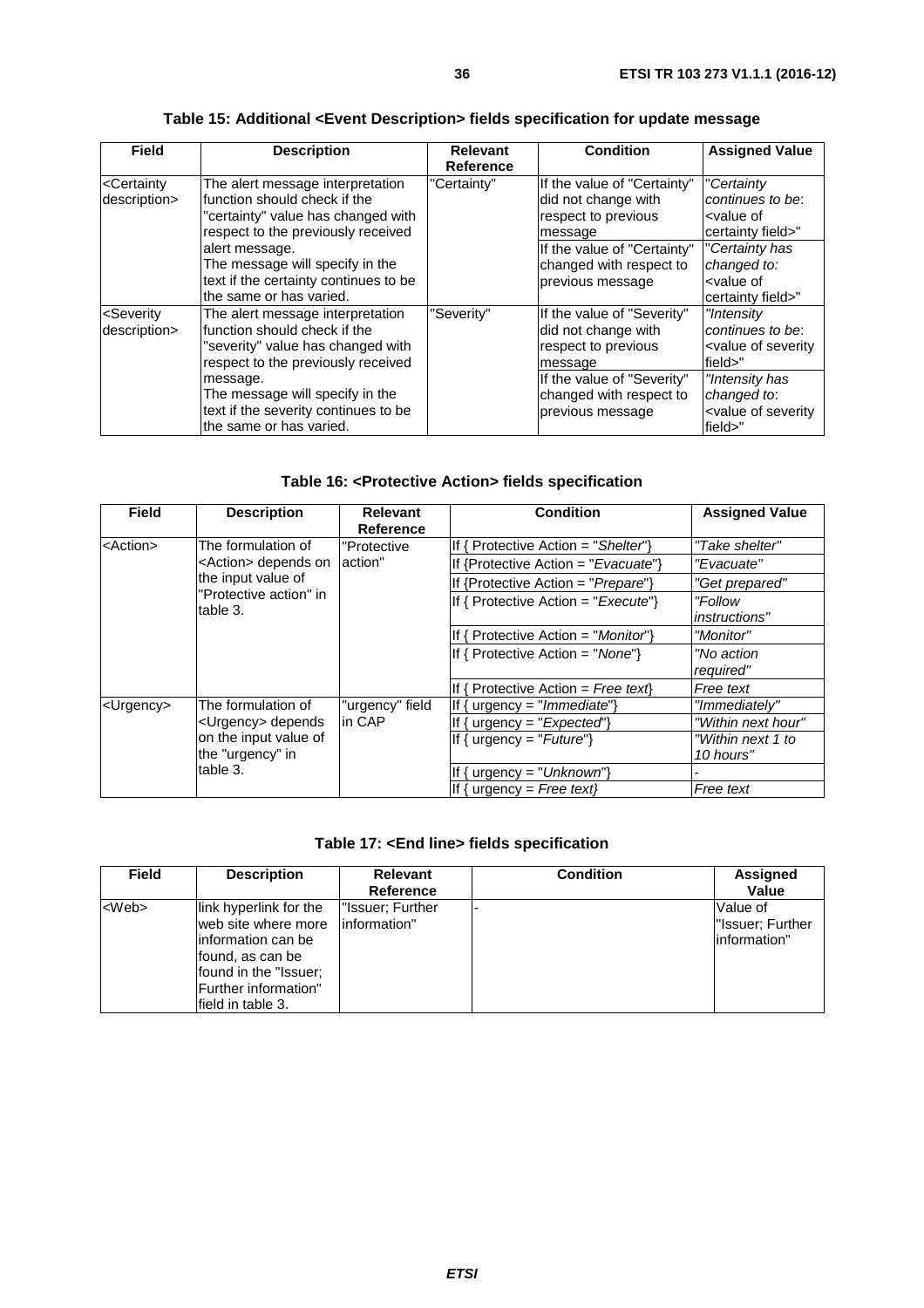<span id="page-36-0"></span>

| Field                             | <b>Syntax</b>                                                        | <b>Comment</b>                                                                                                                                                                                                                  |
|-----------------------------------|----------------------------------------------------------------------|---------------------------------------------------------------------------------------------------------------------------------------------------------------------------------------------------------------------------------|
| l <release headline=""></release> | Released <headline>.</headline>                                      | It refers to the <headline> of the<br/>corresponding general message as<br/>described in table 5.</headline>                                                                                                                    |
| <release body=""></release>       | The <authority> informs that the alert<br/>now released.</authority> | <authority>, <date> and <location> refer to<br/>situation started on <date> in <location> is the same fields of the corresponding general<br/>Imessage as described in table 6.</location></date></location></date></authority> |
| <b>End Lines</b>                  | More info at <web>.</web>                                            | <web> is as described in table 9.</web>                                                                                                                                                                                         |

### **Table 18: Release message syntax description**

# 7.4.3 Syntax of Cancel Messages

### **Table 19: Cancel message syntax description**

| <b>Field</b>                        | <b>Condition</b>                                                                    | <b>Syntax</b>                                                                                                                                                                                                                          | <b>Comment</b>                                                                                                                                                                                                                                |
|-------------------------------------|-------------------------------------------------------------------------------------|----------------------------------------------------------------------------------------------------------------------------------------------------------------------------------------------------------------------------------------|-----------------------------------------------------------------------------------------------------------------------------------------------------------------------------------------------------------------------------------------------|
| <cancel<br>Headline&gt;</cancel<br> |                                                                                     | "Cancellation Message".                                                                                                                                                                                                                |                                                                                                                                                                                                                                               |
| <cancel body=""></cancel>           | If one message is<br>cancelled<br>If a list of<br>messages are<br>cancelled at once | The <authority> informs that the alert<br/>message with ID: <id> has been cancelled.<br/>The <authority> informs that the alert<br/>messages with ID: <list ids="" of=""> have been<br/>cancelled.</list></authority></id></authority> | <authority> is as described<br/>lin table 6.<br/><id> and <list ids="" of=""><br/>correspond to the<br/>combination of <incident<br>identifier&gt; and <sequence<br>Inumber&gt; metadata.</sequence<br></incident<br></list></id></authority> |
| <b>End Line&gt;</b>                 |                                                                                     | More info $at$ $\lt$ web $\gt$ .                                                                                                                                                                                                       | <web> is as described in<br/>table 9.</web>                                                                                                                                                                                                   |

# 7.5 Example Conversion Rules for Text in English

The conversion rules will provide the format in which time and location information should be presented. Some examples follow.

Example rules for the presentation date information:

- [mm-dd-yy]
- [mm-dd-yyyy]
- [dd-mm-yyyy]
- $\bullet$  [dd/mm/yy]
- [mm-dd]
- [dd-mm]
- $\bullet$  [dd/mm]
- etc.

Example rules for the presentation of time information:

- [hh:mm:ss]
- [hh:mm]
- [hh:mm:ss] CET  $+/-$  (local time use)
- etc.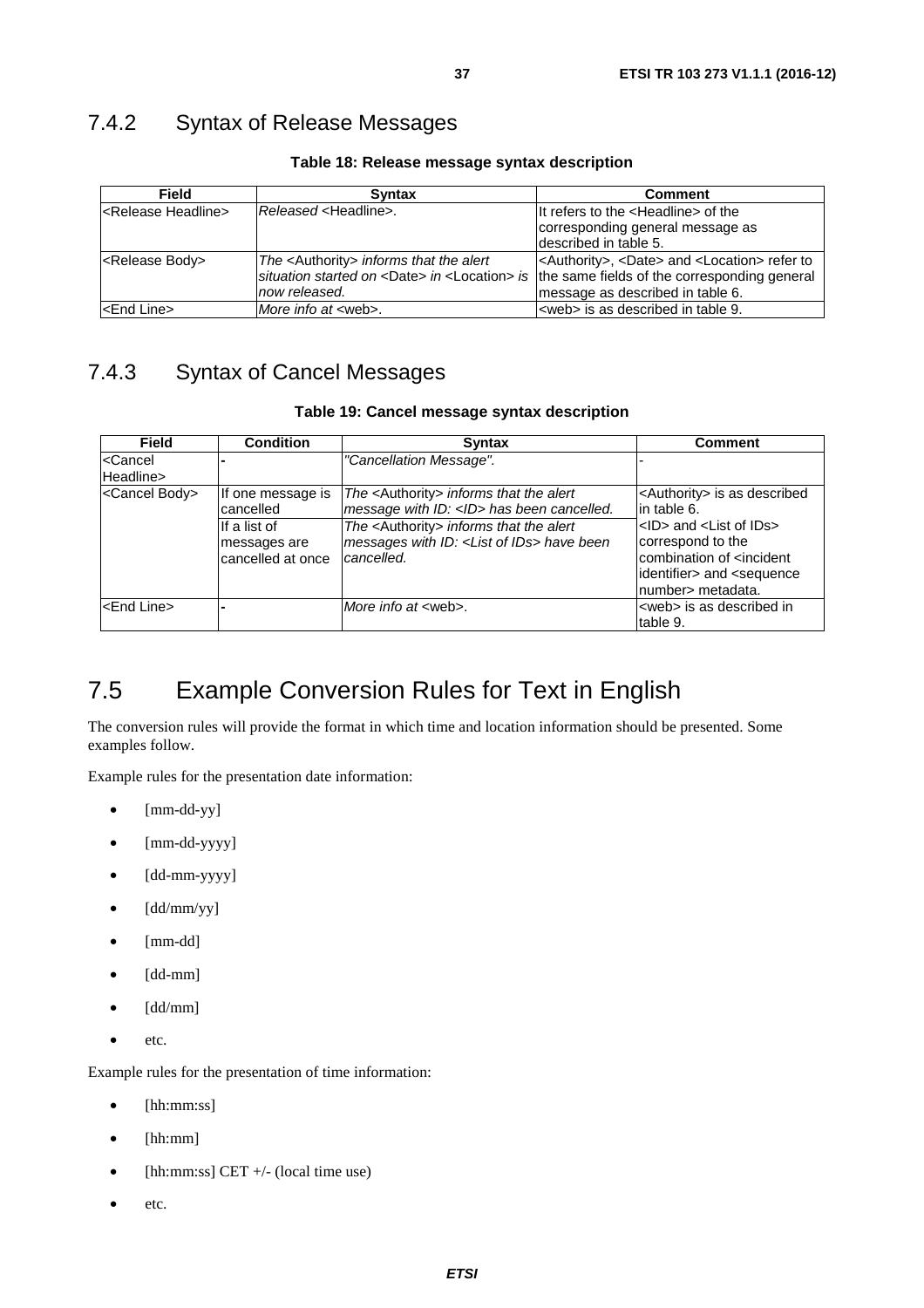<span id="page-37-0"></span>Examples for the presentation of location information in terms of distances:

- **Meters**
- Kilometers
- **Miles**
- etc.

For distance and time information, it is also recommended that the universal encoded terms include a universal reference system for distance and time information. The conversion rules should then include the needed information to implement conversion calculations

# 8 Change Management

The libraries can be enriched with time extending them with additional language packages, new relevant terms, etc. Additionally, corrections might be applied to terms and rules (structure, syntax, conversion or presentation) when errors, unintended behaviour or any shortcomings are identified so as to guarantee the effectiveness of public warning.

To this end, it is recommended to define (i) a unique entity that is entitled to manage, maintain and update alerting libraries (e.g. a Library Management Entity (LME)) and (ii) a change management process including relevant actors and procedures that enable the management, maintenance and updating of alerting libraries so that official alerting library updates can be issued when required. Furthermore any changes to alerting libraries that may be requested need to be carefully assessed and only approved under favourable circumstances and in the positive case, the change implementation needs to be checked according to quality criteria. Only approved and quality-checked changes might be incorporated in an updated alerting libraries' issue. These steps should therefore be part of the change management process and may involve several actors.

Exemplary actors involved in a change management procedure are listed in table 20, where also the main functions are illustrated.

| Actor                      | <b>Short</b><br>name | <b>Description</b>                                                                                                                  | <b>Functions</b>                                   |
|----------------------------|----------------------|-------------------------------------------------------------------------------------------------------------------------------------|----------------------------------------------------|
| <b>User Community</b>      |                      | Involves all actors that have an<br>interaction with the alerting libraries,<br>either as consumer (user) or as part of<br>the LME. |                                                    |
| User                       |                      | A member of the user community that<br>issues a change request.                                                                     | Propose a change request.                          |
| LME Point of               | LME                  | Interface of the LME towards the user.                                                                                              | Receive change requests.                           |
| Contact                    | PoC                  |                                                                                                                                     | Start the change request process in the LME.       |
| <b>LME</b> Technical       | LME                  | Set of experts with sufficient                                                                                                      | Assess feasibility, need, risks and impact of a    |
| Committee                  | TC                   | knowledge to assess the feasibility,                                                                                                | change request (technical perspective).            |
|                            |                      | need, risks and impact of a change                                                                                                  | Develop change proposals.                          |
|                            |                      | request from the technical perspective                                                                                              | Implement change proposals.                        |
|                            |                      | and to develop and implement change                                                                                                 | Update change proposals in response to             |
|                            |                      | proposals.                                                                                                                          | shortcomings report from the LME QCC.              |
| <b>LME Approval</b>        | <b>LME</b>           | Formal entity in the LME with the                                                                                                   | Evaluate change requests from a global             |
| Committee                  | AC                   | competence to approve the change                                                                                                    | perspective.                                       |
|                            |                      | process, under consideration of the                                                                                                 | Approve or reject change requests.                 |
|                            |                      | recommendation from the LME TC.                                                                                                     |                                                    |
| <b>LME Quality Control</b> | <b>LME</b>           | Set of experts with sufficient                                                                                                      | Review draft updated libraries in consideration of |
| Committee                  | QCC                  | knowledge to assess the coherence                                                                                                   | overall coherence and quality.                     |
|                            |                      | and quality of draft updated libraries.                                                                                             | Approve draft updated libraries.                   |
|                            |                      |                                                                                                                                     | Provide shortcoming reports to the LME TC.         |
| <b>LME Certification</b>   | <b>LME</b>           | Entity in the LME to complete the                                                                                                   | Formal step to assign the "certified" status to    |
| Committee                  | CC                   | formal process of certification and                                                                                                 | approved new libraries.                            |
|                            |                      | publishing of new libraries.                                                                                                        | Publishing of new libraries towards the user       |
|                            |                      |                                                                                                                                     | community.                                         |

### **Table 20: Actors in the Change Management Process**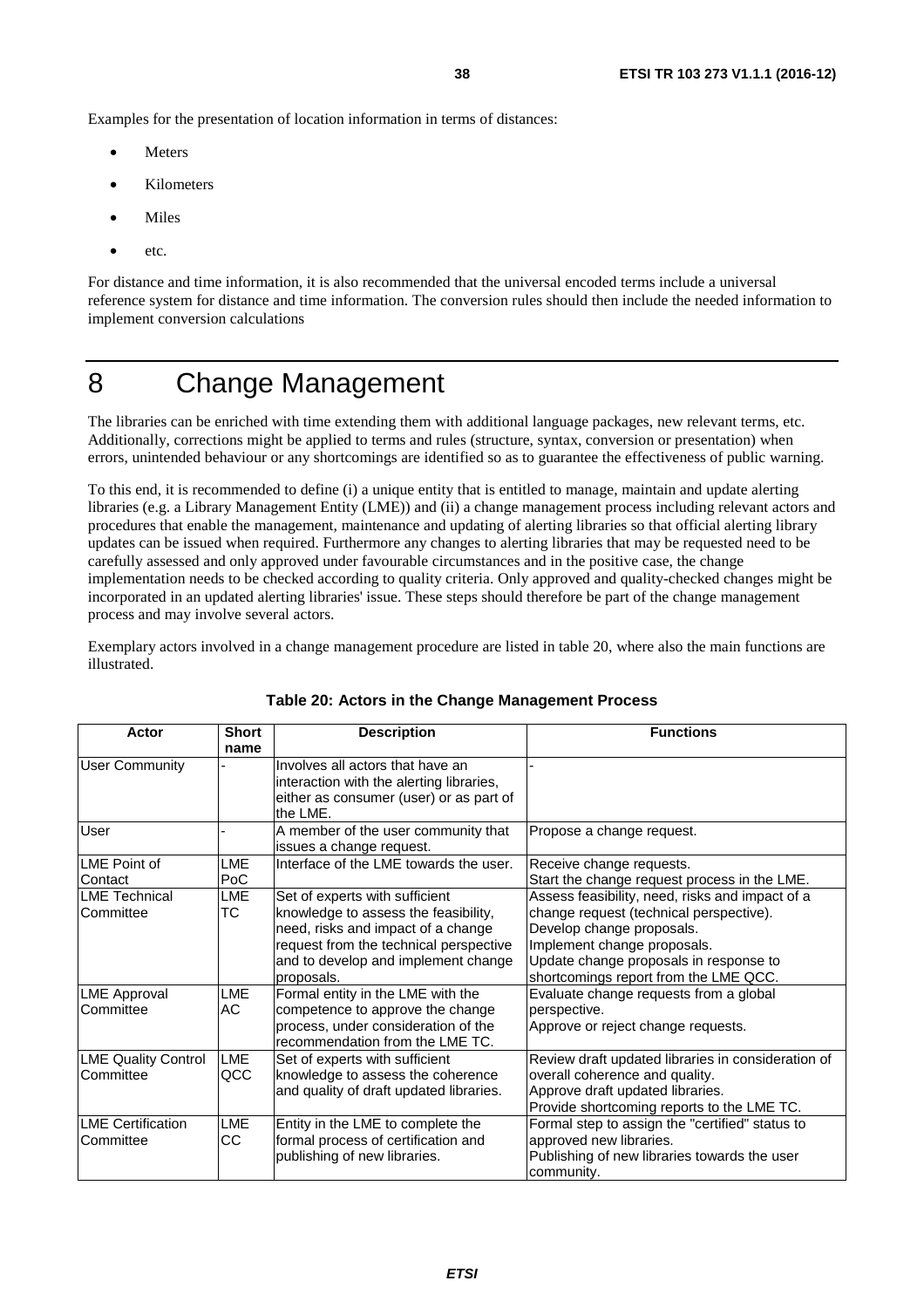The specification of the interfaces between the different actors involved in these operations is outside the scope of the present document.